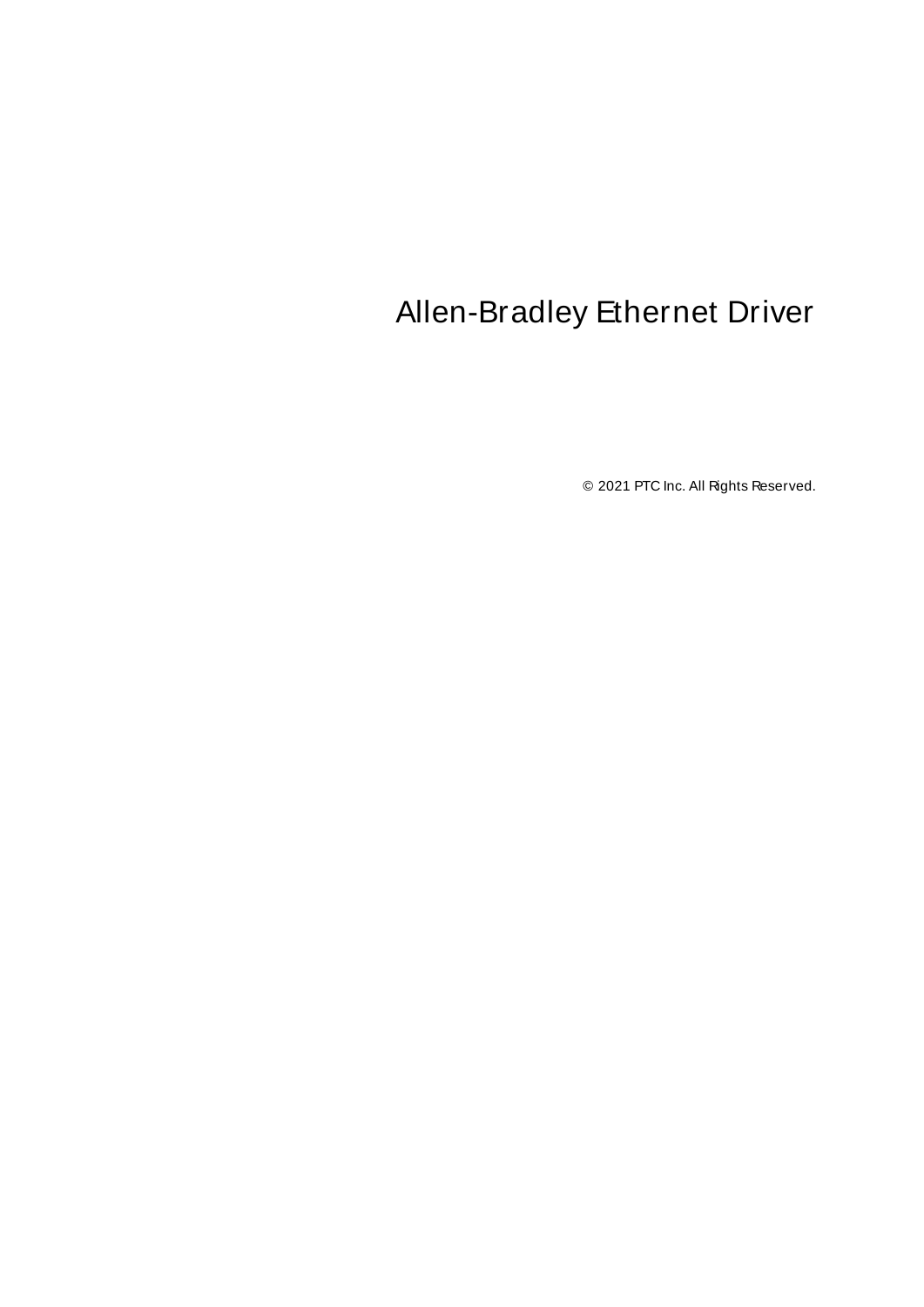# <span id="page-1-0"></span>Table of Contents

| Data Types Description manufacture and the control of the Caroline Control of the Caroline Control of the Caro |  |
|----------------------------------------------------------------------------------------------------------------|--|
|                                                                                                                |  |
|                                                                                                                |  |
|                                                                                                                |  |
|                                                                                                                |  |
|                                                                                                                |  |
|                                                                                                                |  |
|                                                                                                                |  |
|                                                                                                                |  |
|                                                                                                                |  |
|                                                                                                                |  |
|                                                                                                                |  |
|                                                                                                                |  |
|                                                                                                                |  |
|                                                                                                                |  |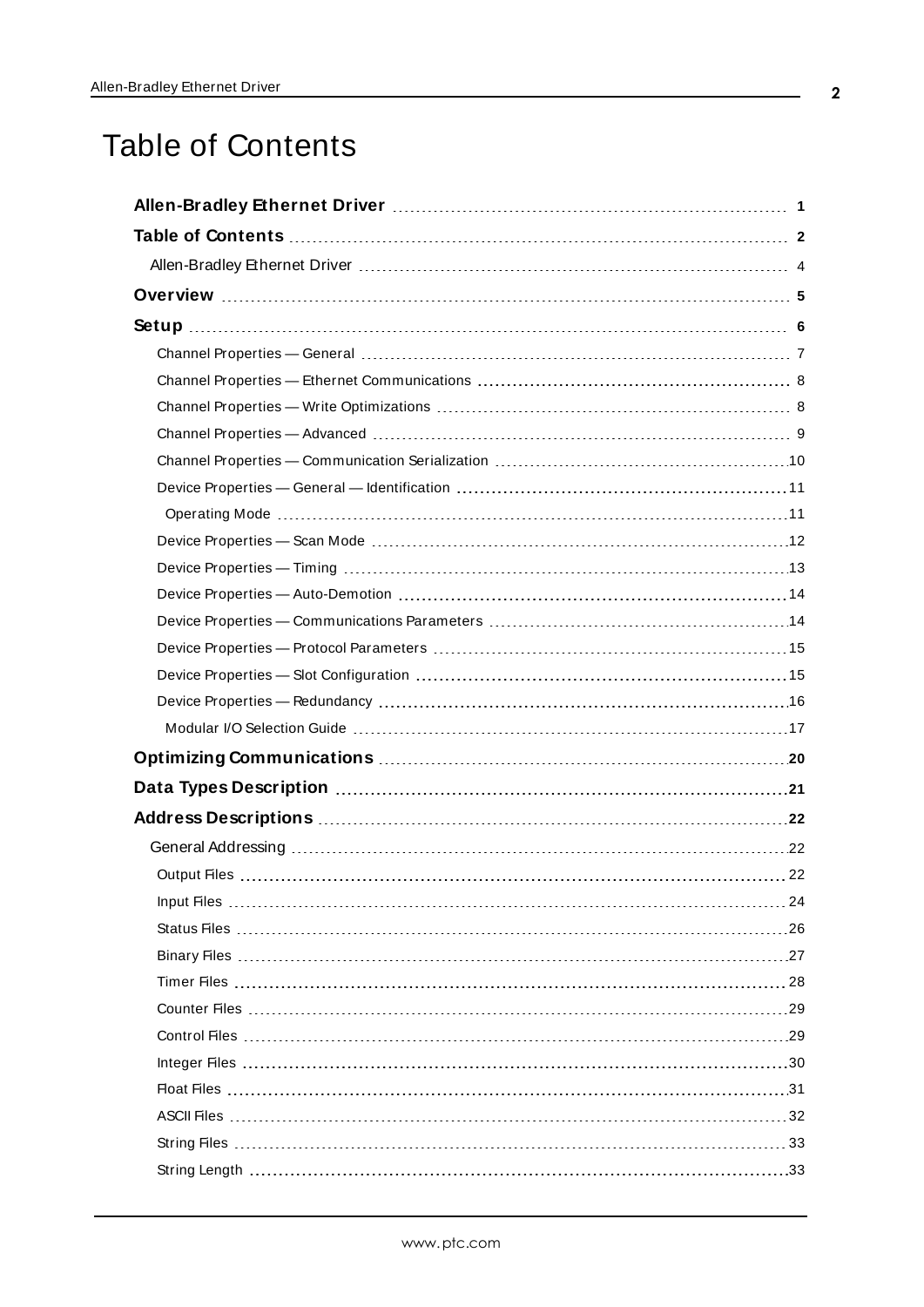| Unable to read data block from device. Frame received contains errors.   Block start address =                        |  |
|-----------------------------------------------------------------------------------------------------------------------|--|
| Unable to read data block from the device. Tag deactivated.   Block start address = ' <address>',</address>           |  |
| Unable to write to address on device. Frame received contains errors.   Address = ' <address>'40</address>            |  |
| Unable to read data block from device.   Block start address = ' <address>', Status code = <code>,</code></address>   |  |
| Unable to read data block from device. Tag deactivated.   Block start address = ' <address>',</address>               |  |
| Unable to write to address on device.   Address = ' <address>', Status code = <code>, Extended</code></address>       |  |
| Unable to read data block from device.   Block start address = ' <address>', Status code = <code>.42</code></address> |  |
| Unable to write to address on device.   Address = ' <address>', Status code = <code>.  43</code></address>            |  |
| Unable to write to address on device. Packet length is out of range.   Address = ' <address>',</address>              |  |
| Unable to write to address on device. TNS is out of range.   Address = ' <address>', Expected TNS</address>           |  |
|                                                                                                                       |  |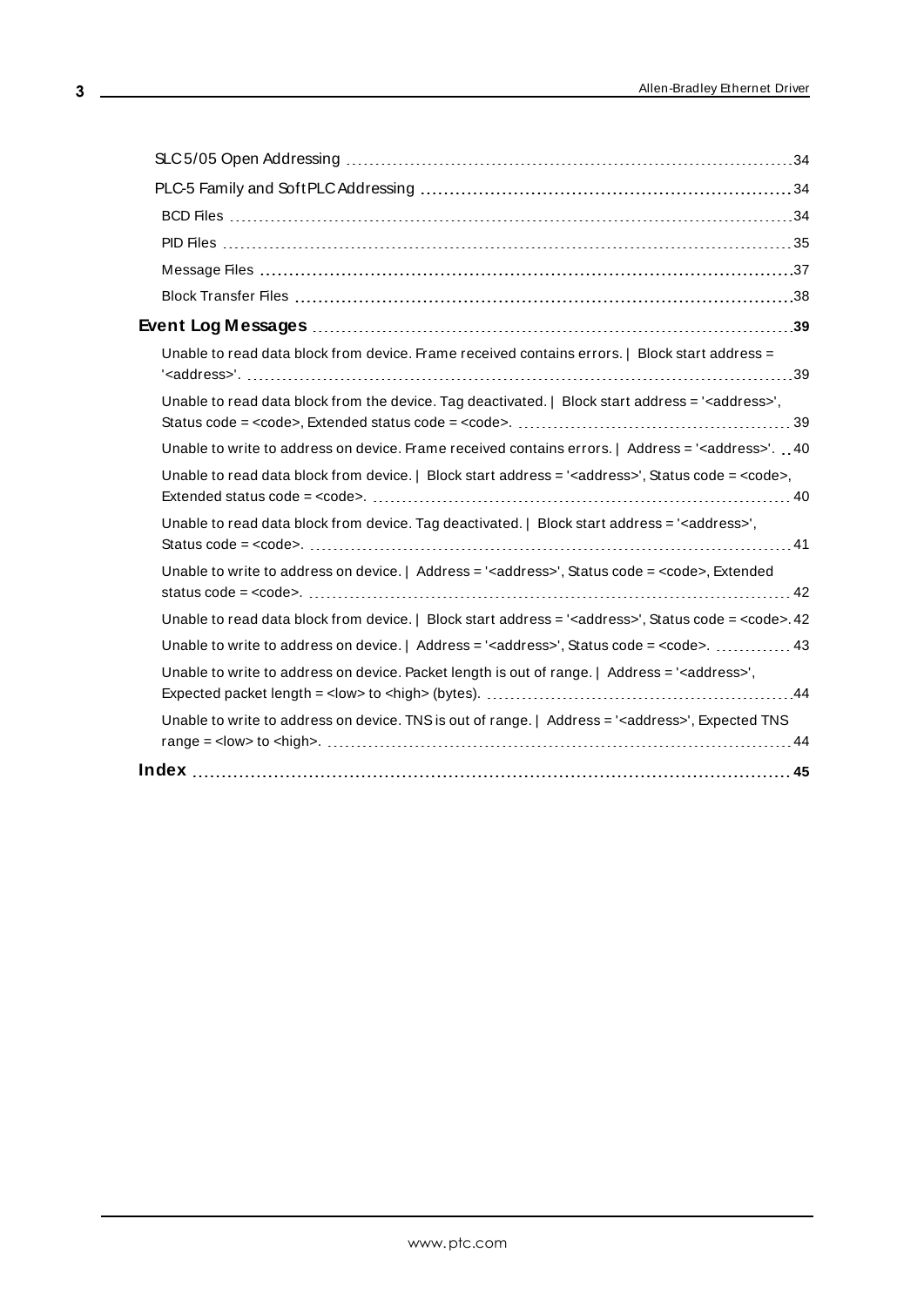## <span id="page-3-0"></span>**Allen-Bradley Ethernet Driver**

Help version 1.057

#### **CONTENTS**

**[Overview](#page-4-0)** What is the Allen-Bradley Ethernet Driver?

**[Device](#page-5-0) Setup** How do I configure a device for use with this driver?

**Optimizing [Communications](#page-19-0)** How do I get the best performance from the Allen-Bradley Ethernet Driver?

**Data Types [Description](#page-20-0)** What data types are supported by this driver?

**Address [Descriptions](#page-21-0)** How do I address a data location on an Allen-Bradley Ethernet device?

**Event Log [M essages](#page-38-1)** What messages are produced by the driver?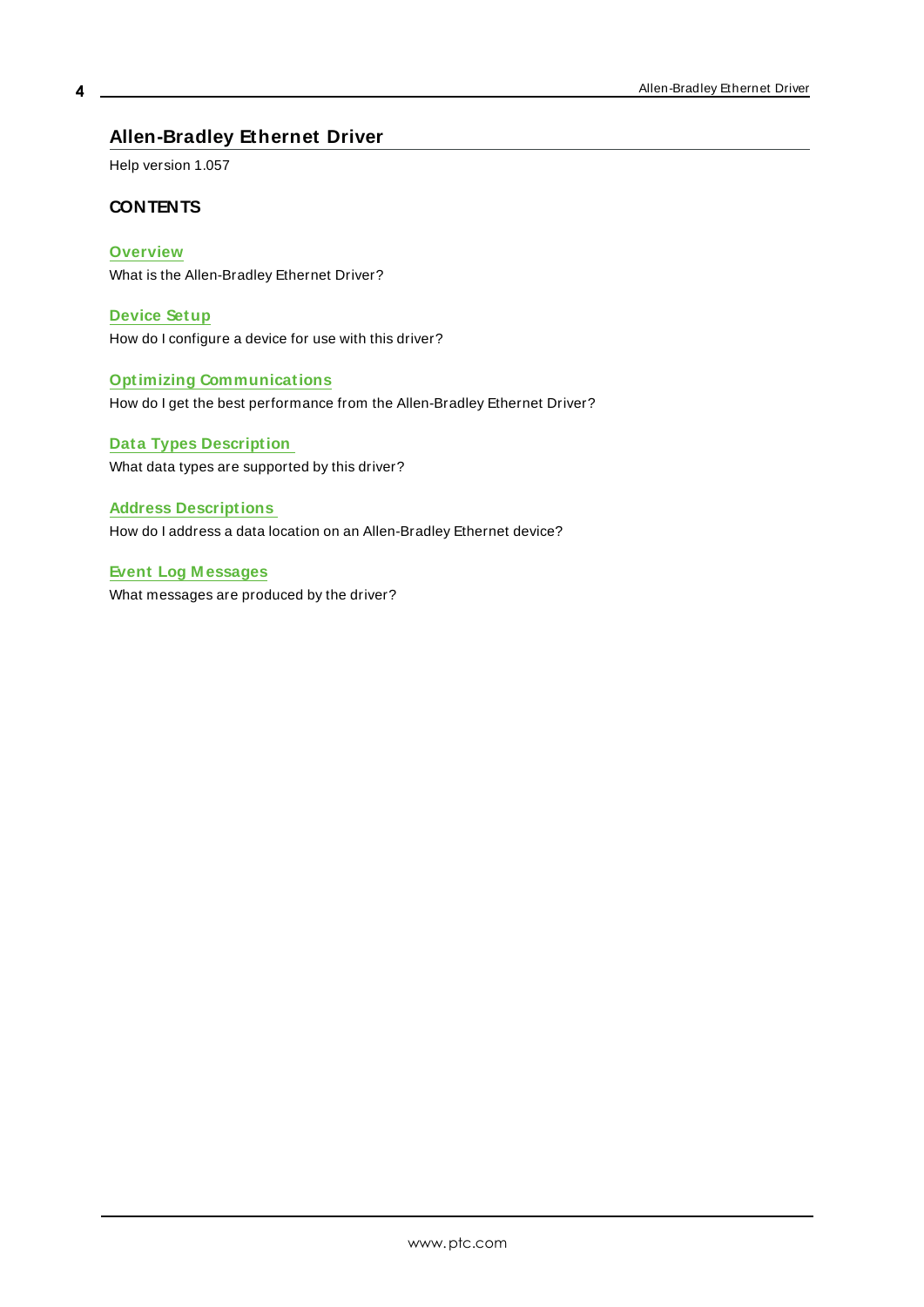#### <span id="page-4-0"></span>**Overview**

The Allen-Bradley Ethernet Driver provides a reliable way to connect Allen-Bradley Ethernet devices to client applications; including HMI, SCADA, Historian, MES, ERP, and countless custom applications. This driver supports the Allen Bradley SLC 5/05 series, PLC-5 series, and SoftPLC PLCs. Address ranges are open to support future models for this series of PLCs.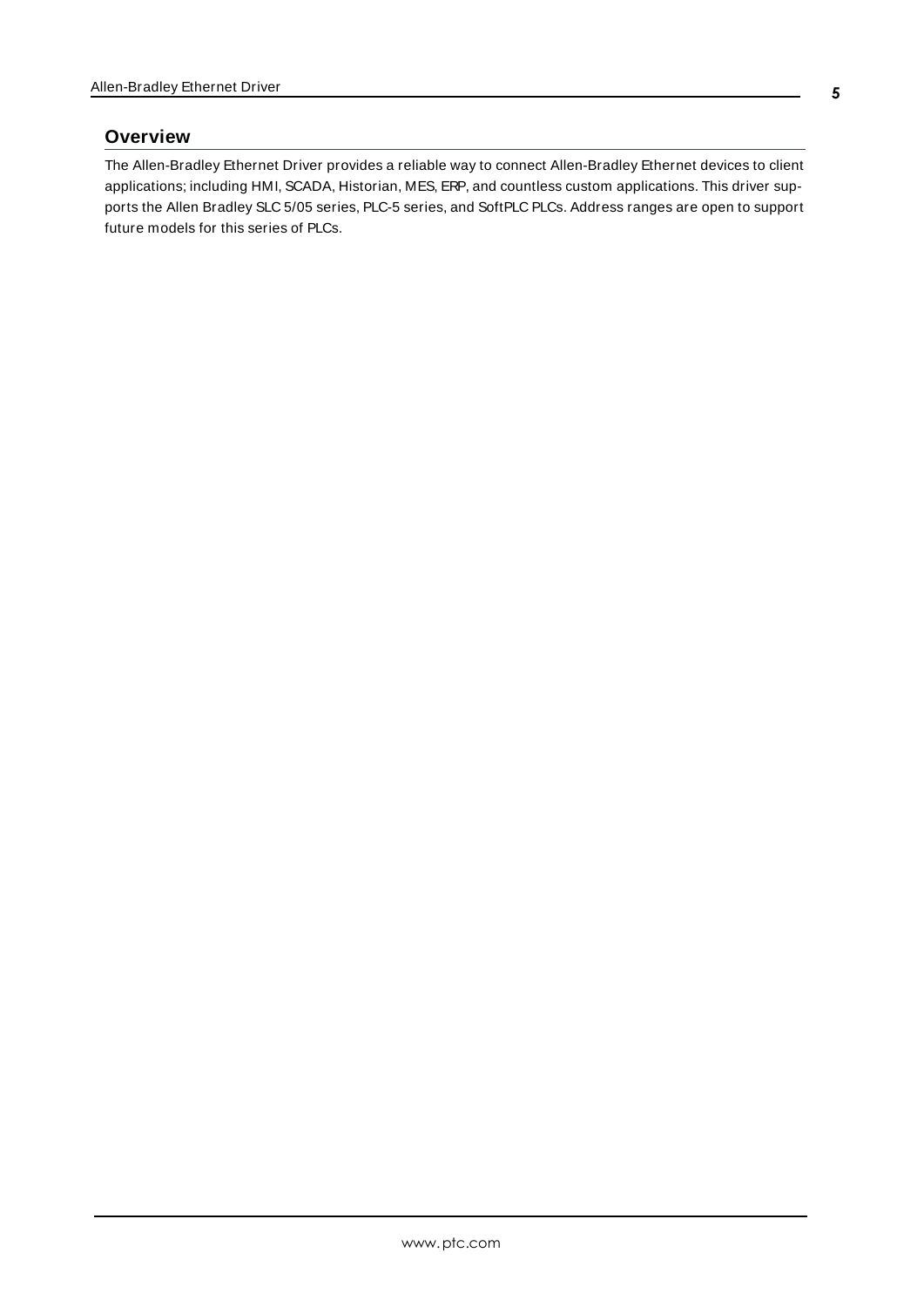### <span id="page-5-0"></span>**Setup**

#### **Communication Protocol**

Allen-Bradley Ethernet

### **Supported Devices**

SLC 5/05 processor\* PLC-5 series (excluding the PLC-5/250 series) **SoftPLC** \* Address ranges are open in the driver to allow for new devices. The driver may support a device even if it is not listed above.

## **Channel and Device Limits**

The maximum number of channels supported by this driver is 256. The maximum number of devices supported by this driver is 1024 per channel.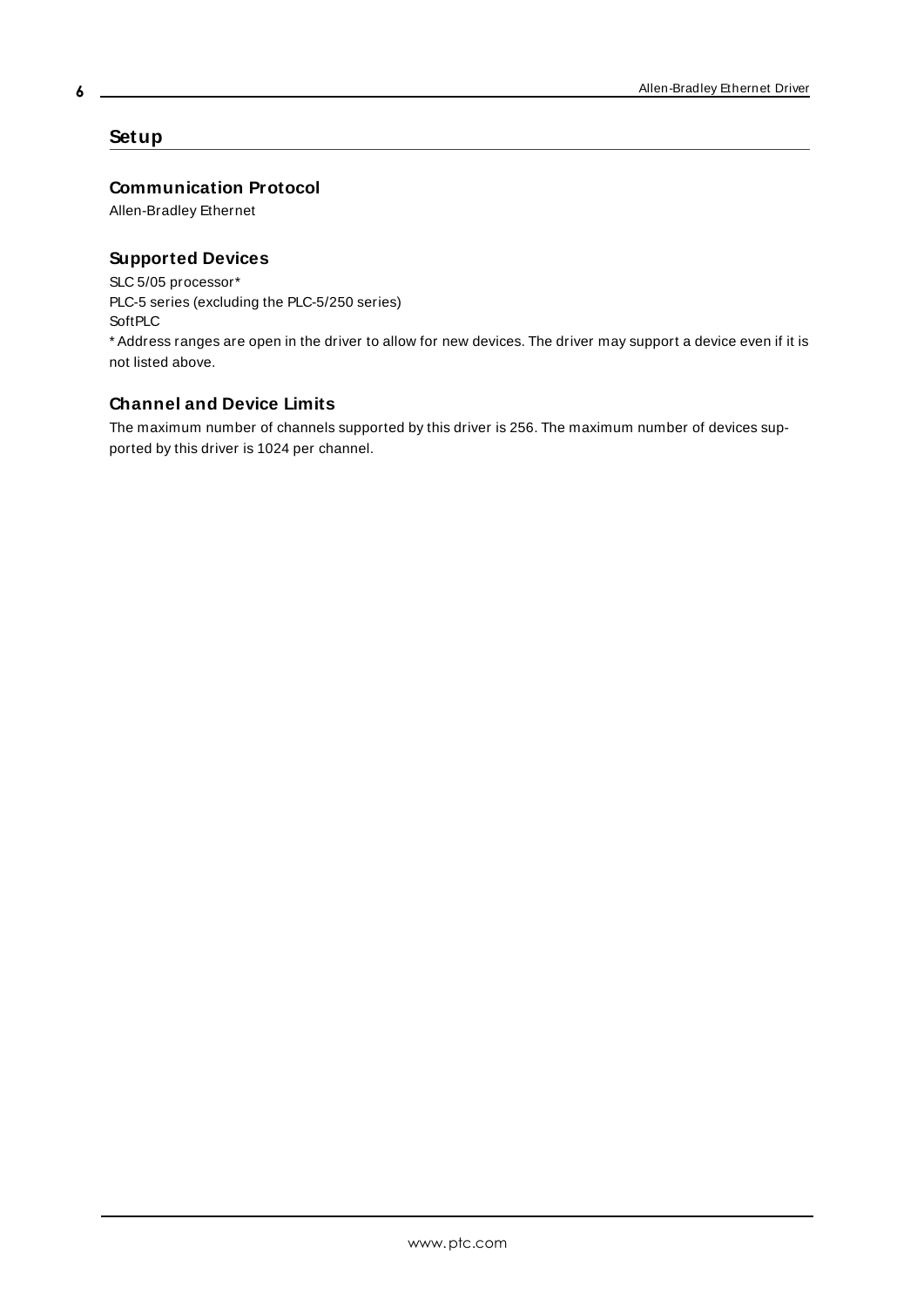#### <span id="page-6-0"></span>**Channel Properties — General**

This server supports the use of multiple simultaneous communications drivers. Each protocol or driver used in a server project is called a channel. A server project may consist of many channels with the same communications driver or with unique communications drivers. A channel acts as the basic building block of an OPC link. This group is used to specify general channel properties, such as the identification attributes and operating mode.

| <b>Property Groups</b>          | <b>Identification</b><br>$\overline{\phantom{0}}$ |                |
|---------------------------------|---------------------------------------------------|----------------|
| General                         | Name                                              |                |
|                                 | Description                                       |                |
| Write Optimizations<br>Advanced | Driver                                            |                |
|                                 | $\Box$ Diagnostics                                |                |
|                                 | <b>Diagnostics Capture</b>                        | <b>Disable</b> |

#### **Identification**

**Name**: Specify the user-defined identity of this channel. In each server project, each channel name must be unique. Although names can be up to 256 characters, some client applications have a limited display window when browsing the OPC server's tag space. The channel name is part of the OPC browser information. The property is required for creating a channel.

For information on reserved characters, refer to "How To... Properly Name a Channel, Device, Tag, and Tag Group" in the server help.

**Description**: Specify user-defined information about this channel.

Many of these properties, including Description, have an associated system tag.

**Driver**: Specify the protocol / driver for this channel. This property specifies the device driver that was selected during channel creation. It is a disabled setting in the channel properties. The property is required for creating a channel.

**Note**: With the server's online full-time operation, these properties can be changed at any time. This includes changing the channel name to prevent clients from registering data with the server. If a client has already acquired an item from the server before the channel name is changed, the items are unaffected. If, after the channel name has been changed, the client application releases the item and attempts to reacquire using the old channel name, the item is not accepted. Changes to the properties should not be made once a large client application has been developed. Utilize proper user role and privilege management to prevent operators from changing properties or accessing server features.

#### **Diagnostics**

**Diagnostics Capture**: When enabled, this option makes the channel's diagnostic information available to OPC applications. Because the server's diagnostic features require a minimal amount of overhead processing, it is recommended that they be utilized when needed and disabled when not. The default is disabled.

**Note:** This property is not available if the driver does not support diagnostics.

For more information, refer to "Communication Diagnostics" and "Statistics Tags" in the server help.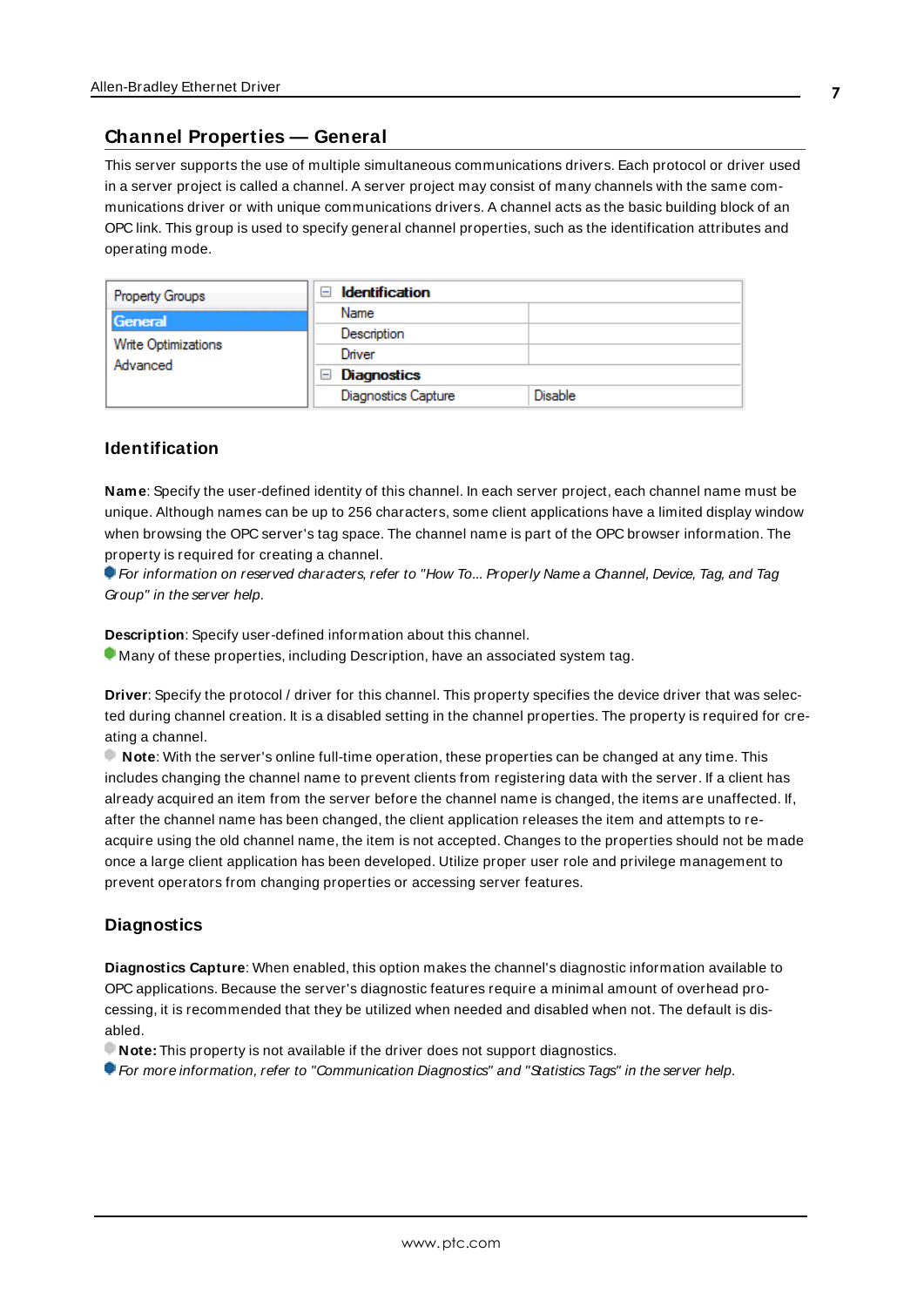# <span id="page-7-0"></span>**Channel Properties — Ethernet Communications**

Ethernet Communication can be used to communicate with devices.

| <b>Property Groups</b>         | <b>Ethemet Settings</b> |         |                          |
|--------------------------------|-------------------------|---------|--------------------------|
| General                        | Network Adapter         | Default | $\overline{\phantom{0}}$ |
| <b>Ethernet Communications</b> |                         |         |                          |
| <b>Write Optimizations</b>     |                         |         |                          |
| Advanced                       |                         |         |                          |

#### **Ethernet Settings**

**Network Adapter**: Specify the network adapter to bind. When left blank or Default is selected, the operating system selects the default adapter.

## <span id="page-7-1"></span>**Channel Properties — Write Optimizations**

The server must ensure that the data written from the client application gets to the device on time. Given this goal, the server provides optimization properties to meet specific needs or improve application responsiveness.

| <b>Property Groups</b>     | $\Box$ Write Optimizations |                                      |
|----------------------------|----------------------------|--------------------------------------|
| General                    | <b>Optimization Method</b> | Write Only Latest Value for All Tags |
|                            | Duty Cycle                 |                                      |
| <b>Write Optimizations</b> |                            |                                      |

#### **Write Optimizations**

**Optimization Method**: Controls how write data is passed to the underlying communications driver. The options are:

- <sup>l</sup> **Write All Values for All Tags**: This option forces the server to attempt to write every value to the controller. In this mode, the server continues to gather write requests and add them to the server's internal write queue. The server processes the write queue and attempts to empty it by writing data to the device as quickly as possible. This mode ensures that everything written from the client applications is sent to the target device. This mode should be selected if the write operation order or the write item's content must uniquely be seen at the target device.
- <sup>l</sup> **Write Only Latest Value for Non-Boolean Tags**: Many consecutive writes to the same value can accumulate in the write queue due to the time required to actually send the data to the device. If the server updates a write value that has already been placed in the write queue, far fewer writes are needed to reach the same final output value. In this way, no extra writes accumulate in the server's queue. When the user stops moving the slide switch, the value in the device is at the correct value at virtually the same time. As the mode states, any value that is not a Boolean value is updated in the server's internal write queue and sent to the device at the next possible opportunity. This can greatly improve the application performance.

**Note**: This option does not attempt to optimize writes to Boolean values. It allows users to optimize the operation of HMI data without causing problems with Boolean operations, such as a momentary push button.

<sup>l</sup> **Write Only Latest Value for All Tags**: This option takes the theory behind the second optimization mode and applies it to all tags. It is especially useful if the application only needs to send the latest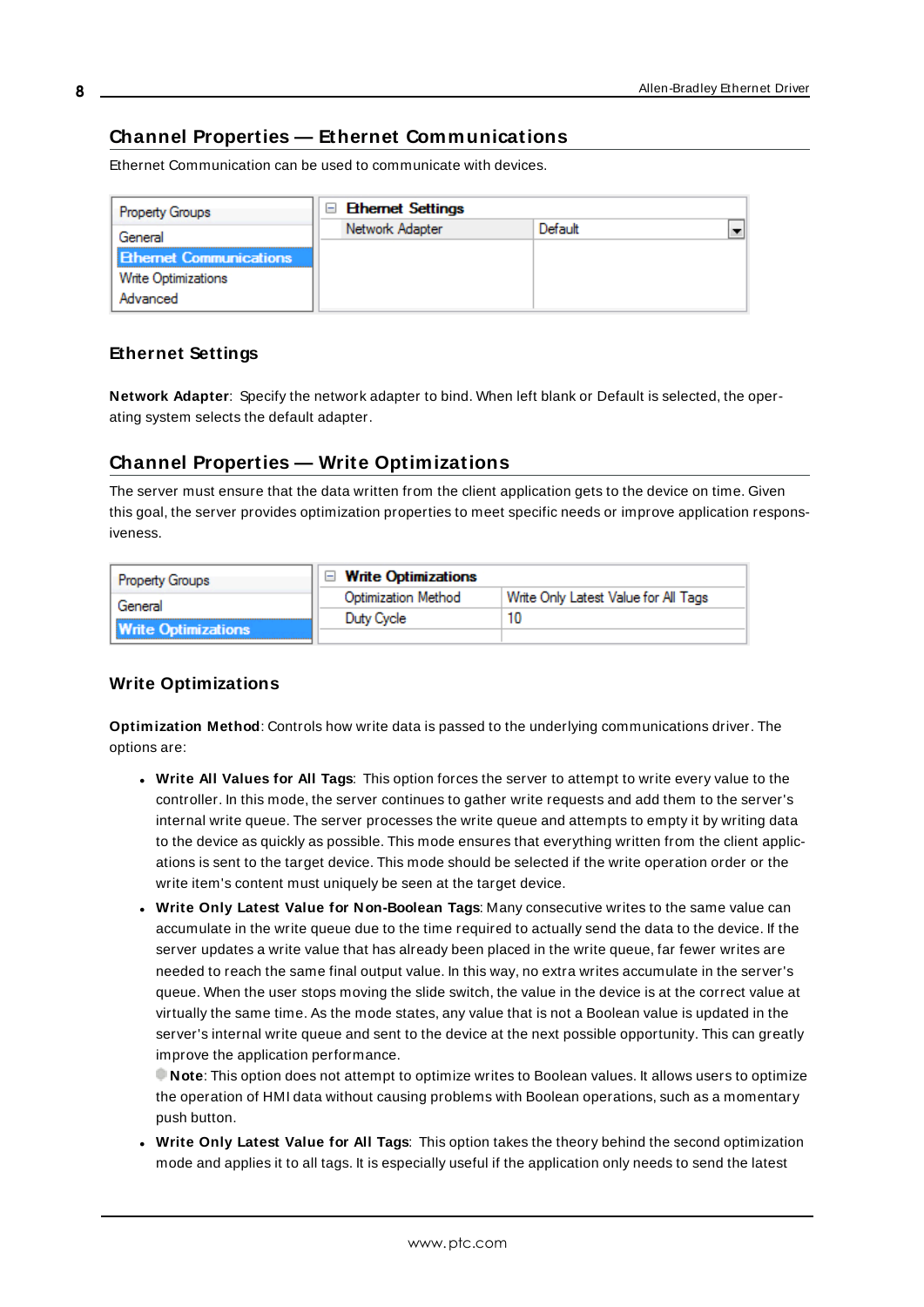value to the device. This mode optimizes all writes by updating the tags currently in the write queue before they are sent. This is the default mode.

**Duty Cycle**: is used to control the ratio of write to read operations. The ratio is always based on one read for every one to ten writes. The duty cycle is set to ten by default, meaning that ten writes occur for each read operation. Although the application is performing a large number of continuous writes, it must be ensured that read data is still given time to process. A setting of one results in one read operation for every write operation. If there are no write operations to perform, reads are processed continuously. This allows optimization for applications with continuous writes versus a more balanced back and forth data flow. **Note**: It is recommended that the application be characterized for compatibility with the write optimization enhancements before being used in a production environment.

#### <span id="page-8-0"></span>**Channel Properties — Advanced**

This group is used to specify advanced channel properties. Not all drivers support all properties; so the Advanced group does not appear for those devices.

| <b>Property Groups</b> | $\Box$ Non-Normalized Float Handling |                   |
|------------------------|--------------------------------------|-------------------|
| General                | <b>Floating-Point Values</b>         | Replace with Zero |
| Write Optimizations    | <b>Inter-Device Delay</b>            |                   |
| <b>Advanced</b>        | Inter-Device Delay (ms)              |                   |
|                        |                                      |                   |

**Non-Normalized Float Handling**: A non-normalized value is defined as Infinity, Not-a-Number (NaN), or as a Denormalized Number. The default is Replace with Zero. Drivers that have native float handling may default to Unmodified. Non-normalized float handling allows users to specify how a driver handles non-normalized IEEE-754 floating point data. Descriptions of the options are as follows:

- <sup>l</sup> **Replace with Zero**: This option allows a driver to replace non-normalized IEEE-754 floating point values with zero before being transferred to clients.
- <sup>l</sup> **Unmodified**: This option allows a driver to transfer IEEE-754 denormalized, normalized, non-number, and infinity values to clients without any conversion or changes.

**Note:** This property is not available if the driver does not support floating-point values or if it only supports the option that is displayed. According to the channel's float normalization setting, only real-time driver tags (such as values and arrays) are subject to float normalization. For example, EFM data is not affected by this setting.

For more information on the floating-point values, refer to "How To ... Work with Non-Normalized Floating-Point Values" in the server help.

**Inter-Device Delay**: Specify the amount of time the communications channel waits to send new requests to the next device after data is received from the current device on the same channel. Zero (0) disables the delay.

**Note:** This property is not available for all drivers, models, and dependent settings.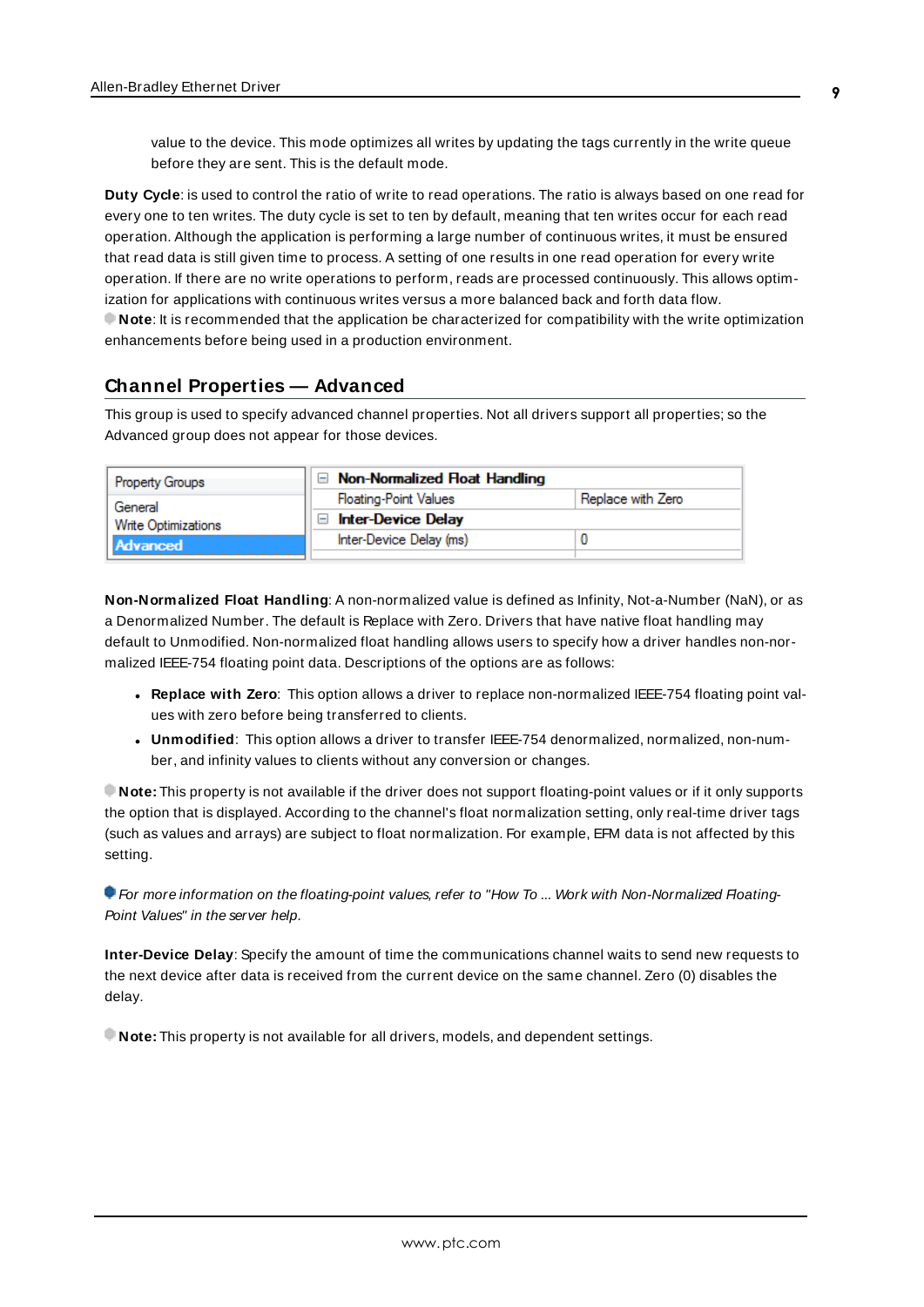# <span id="page-9-0"></span>**Channel Properties — Communication Serialization**

The server's multi-threading architecture allows channels to communicate with devices in parallel. Although this is efficient, communication can be serialized in cases with physical network restrictions (such as Ethernet radios). Communication serialization limits communication to one channel at a time within a virtual network.

The term "virtual network" describes a collection of channels and associated devices that use the same pipeline for communications. For example, the pipeline of an Ethernet radio is the client radio. All channels using the same client radio associate with the same virtual network. Channels are allowed to communicate each in turn, in a "round-robin" manner. By default, a channel can process one transaction before handing communications off to another channel. A transaction can include one or more tags. If the controlling channel contains a device that is not responding to a request, the channel cannot release control until the transaction times out. This results in data update delays for the other channels in the virtual network.

| <b>Property Groups</b>             | □ Channel-Level Settings |                      |
|------------------------------------|--------------------------|----------------------|
|                                    | Virtual Network          | None                 |
| General                            | Transactions per Cycle   |                      |
| Serial Communications              | $\Box$ Global Settings   |                      |
| <b>Communication Serialization</b> | Network Mode             | <b>Load Balanced</b> |

## **Channel-Level Settings**

**Virtual Network**: Specify the channel's mode of communication serialization. Options include None and Network 1 - Network 500. The default is None. Descriptions of the options are as follows:

- **None**: This option disables communication serialization for the channel.
- <sup>l</sup> **Network 1 - Network 500**: This option specifies the virtual network to which the channel is assigned.

**Transactions per Cycle**: Specify the number of single blocked/non-blocked read/write transactions that can occur on the channel. When a channel is given the opportunity to communicate, this is the number of transactions attempted. The valid range is 1 to 99. The default is 1.

#### **Global Settings**

**Network Mode**: This property is used to control how channel communication is delegated. In **Load Balanced** mode, each channel is given the opportunity to communicate in turn, one at a time. In **Priority** mode, channels are given the opportunity to communicate according to the following rules (highest to lowest priority):

- 1. Channels with pending writes have the highest priority.
- 2. Channels with pending explicit reads (through internal plug-ins or external client interfaces) are prioritized based on the read's priority.
- 3. Scanned reads and other periodic events (driver specific).

The default is Load Balanced and affects all virtual networks and channels.

 Devices that rely on unsolicited responses should not be placed in a virtual network. In situations where communications must be serialized, it is recommended that Auto-Demotion be enabled.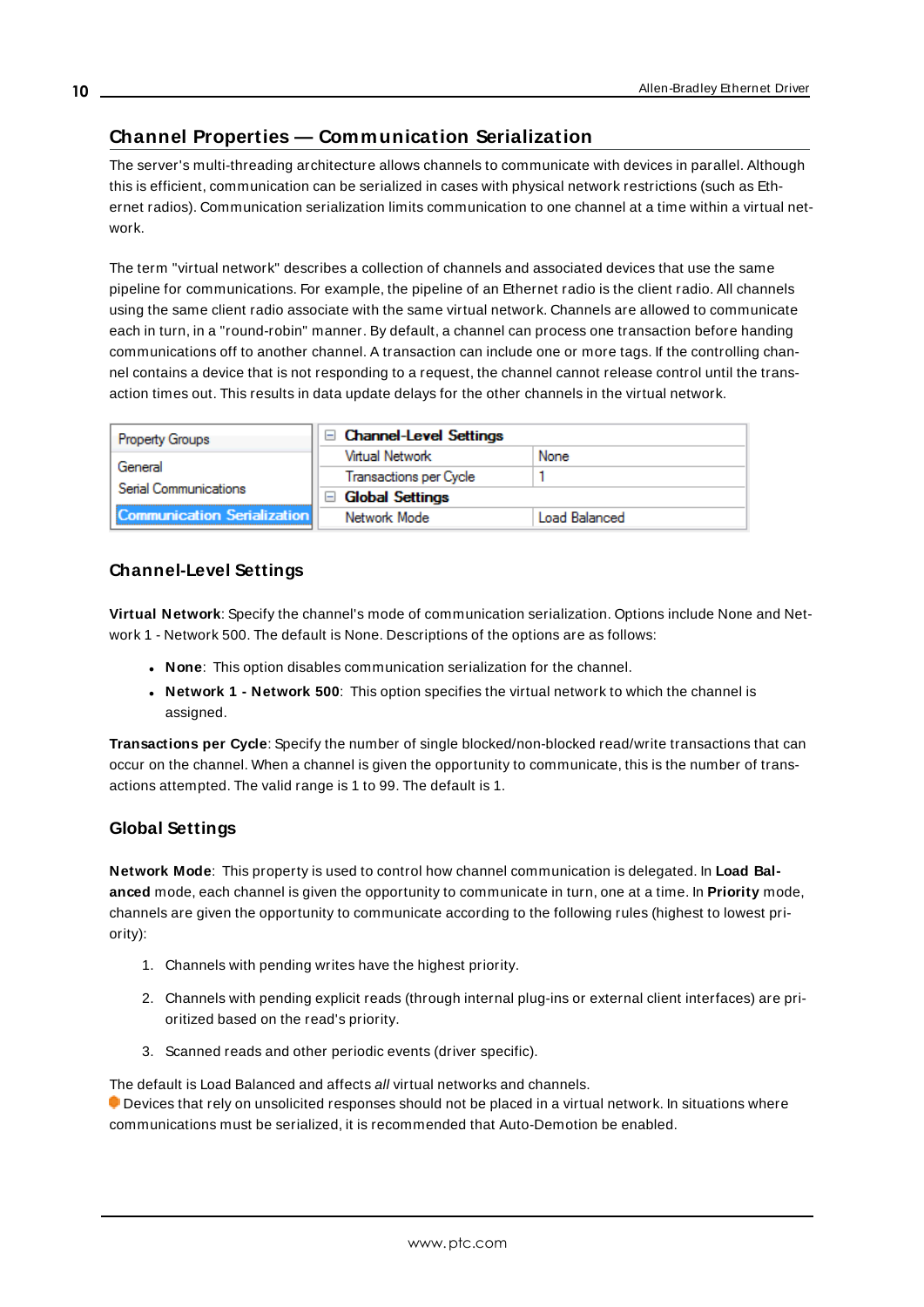Due to differences in the way that drivers read and write data (such as in single, blocked, or non-blocked transactions); the application's Transactions per cycle property may need to be adjusted. When doing so, consider the following factors:

- How many tags must be read from each channel?
- How often is data written to each channel?
- Is the channel using a serial or Ethernet driver?
- Does the driver read tags in separate requests, or are multiple tags read in a block?
- Have the device's Timing properties (such as Request timeout and Fail after x successive timeouts) been optimized for the virtual network's communication medium?

#### <span id="page-10-0"></span>**Device Properties — General — Identification**

| <b>Identification</b><br>$\Box$ |                       |
|---------------------------------|-----------------------|
| Name                            | Device1               |
| Description                     |                       |
| Channel Assignment              | Channel 1             |
| Driver                          | Allen-Bradley Ethemet |
| Model                           | SLC 5/05 Open         |
| ID                              | 255 255 255 25        |
| <b>Operating Mode</b><br>$=$    |                       |
| Data Collection                 | Enable                |
| Simulated                       | No                    |
|                                 |                       |

**Name**: User-defined identity of this device.

<span id="page-10-2"></span>**Description**: User-defined information about this device.

<span id="page-10-4"></span>**Channel Assignment**: User-defined name of the channel to which this device currently belongs.

<span id="page-10-6"></span>**Driver**: Selected protocol driver for this device.

<span id="page-10-5"></span>**Model**: The specific version of the device.

**ID**: The device ID is the network address of the PLC.

<span id="page-10-1"></span>**See Also**: **[Operating](#page-10-1) Mode**

#### **Operating Mode**

| <b>Property Groups</b> | <b>Identification</b><br>$\overline{+}$ |        |
|------------------------|-----------------------------------------|--------|
| <b>General</b>         | <b>Operating Mode</b>                   |        |
| Scan Mode              | Data Collection                         | Enable |
|                        | Simulated                               | No     |

<span id="page-10-3"></span>**Data Collection**: This property controls the device's active state. Although device communications are enabled by default, this property can be used to disable a physical device. Communications are not attempted when a device is disabled. From a client standpoint, the data is marked as invalid and write operations are not accepted. This property can be changed at any time through this property or the device system tags.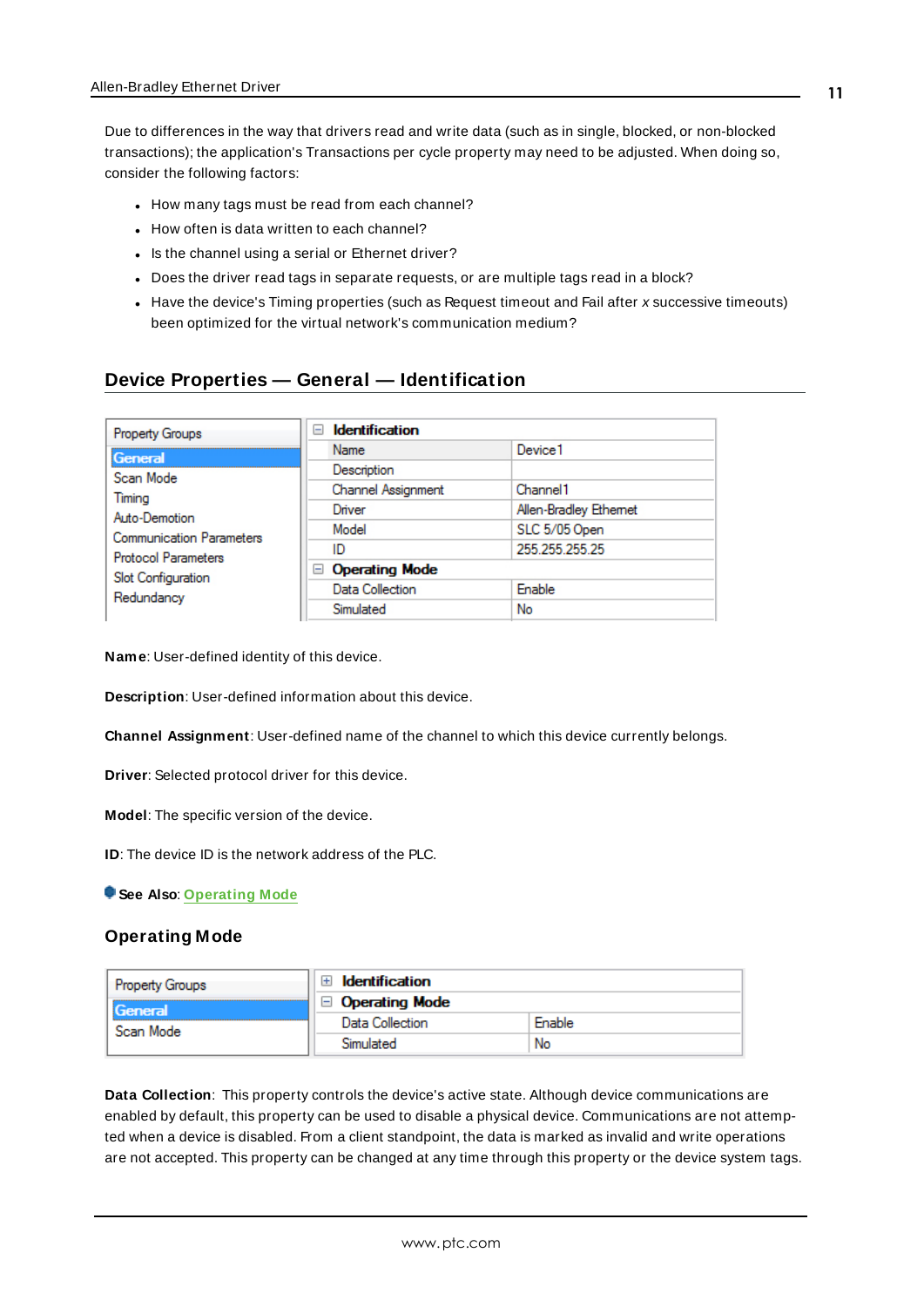<span id="page-11-4"></span>**Simulated**: Place the device into or out of Simulation Mode. In this mode, the driver does not attempt to communicate with the physical device, but the server continues to return valid OPC data. Simulated stops physical communications with the device, but allows OPC data to be returned to the OPC client as valid data. While in Simulation Mode, the server treats all device data as reflective: whatever is written to the simulated device is read back and each OPC item is treated individually. The item's memory map is based on the group Update Rate. The data is not saved if the server removes the item (such as when the server is reinitialized). The default is No.

#### **Notes:**

- 1. This System tag (\_Simulated) is read only and cannot be written to for runtime protection. The System tag allows this property to be monitored from the client.
- 2. In Simulation mode, the item's memory map is based on client update rate(s) (Group Update Rate for OPC clients or Scan Rate for native and DDEinterfaces). This means that two clients that reference the same item with different update rates return different data.

 Simulation Mode is for test and simulation purposes only. It should never be used in a production environment.

## <span id="page-11-0"></span>**Device Properties — Scan Mode**

The Scan Mode specifies the subscribed-client requested scan rate for tags that require device communications. Synchronous and asynchronous device reads and writes are processed as soon as possible; unaffected by the Scan Mode properties.

| <b>Property Groups</b> | □ Scan Mode                |                                      |
|------------------------|----------------------------|--------------------------------------|
| General                | Scan Mode                  | Respect Client-Specified Scan Rate v |
| Scan Mode              | Initial Updates from Cache | Disable                              |
|                        |                            |                                      |

<span id="page-11-3"></span>**Scan Mode**: Specify how tags in the device are scanned for updates sent to subscribing clients. Descriptions of the options are:

- <sup>l</sup> **Respect Client-Specified Scan Rate**: This mode uses the scan rate requested by the client.
- <sup>l</sup> **Request Data No Faster than Scan Rate**: This mode specifies the value set as the maximum scan rate. The valid range is 10 to 99999990 milliseconds. The default is 1000 milliseconds. **Note**: When the server has an active client and items for the device and the scan rate value is increased, the changes take effect immediately. When the scan rate value is decreased, the changes do not take effect until all client applications have been disconnected.
- <sup>l</sup> **Request All Data at Scan Rate**: This mode forces tags to be scanned at the specified rate for subscribed clients. The valid range is 10 to 99999990 milliseconds. The default is 1000 milliseconds.
- <span id="page-11-1"></span><sup>l</sup> **Do Not Scan, Demand Poll Only**: This mode does not periodically poll tags that belong to the device nor perform a read to get an item's initial value once it becomes active. It is the OPC client's responsibility to poll for updates, either by writing to the \_DemandPoll tag or by issuing explicit device reads for individual items. For more information, refer to "Device Demand Poll" in server help.
- <span id="page-11-2"></span><sup>l</sup> **Respect Tag-Specified Scan Rate**: This mode forces static tags to be scanned at the rate specified in their static configuration tag properties. Dynamic tags are scanned at the client-specified scan rate.

**Initial Updates from Cache**: When enabled, this option allows the server to provide the first updates for newly activated tag references from stored (cached) data. Cache updates can only be provided when the new item reference shares the same address, scan rate, data type, client access, and scaling properties. A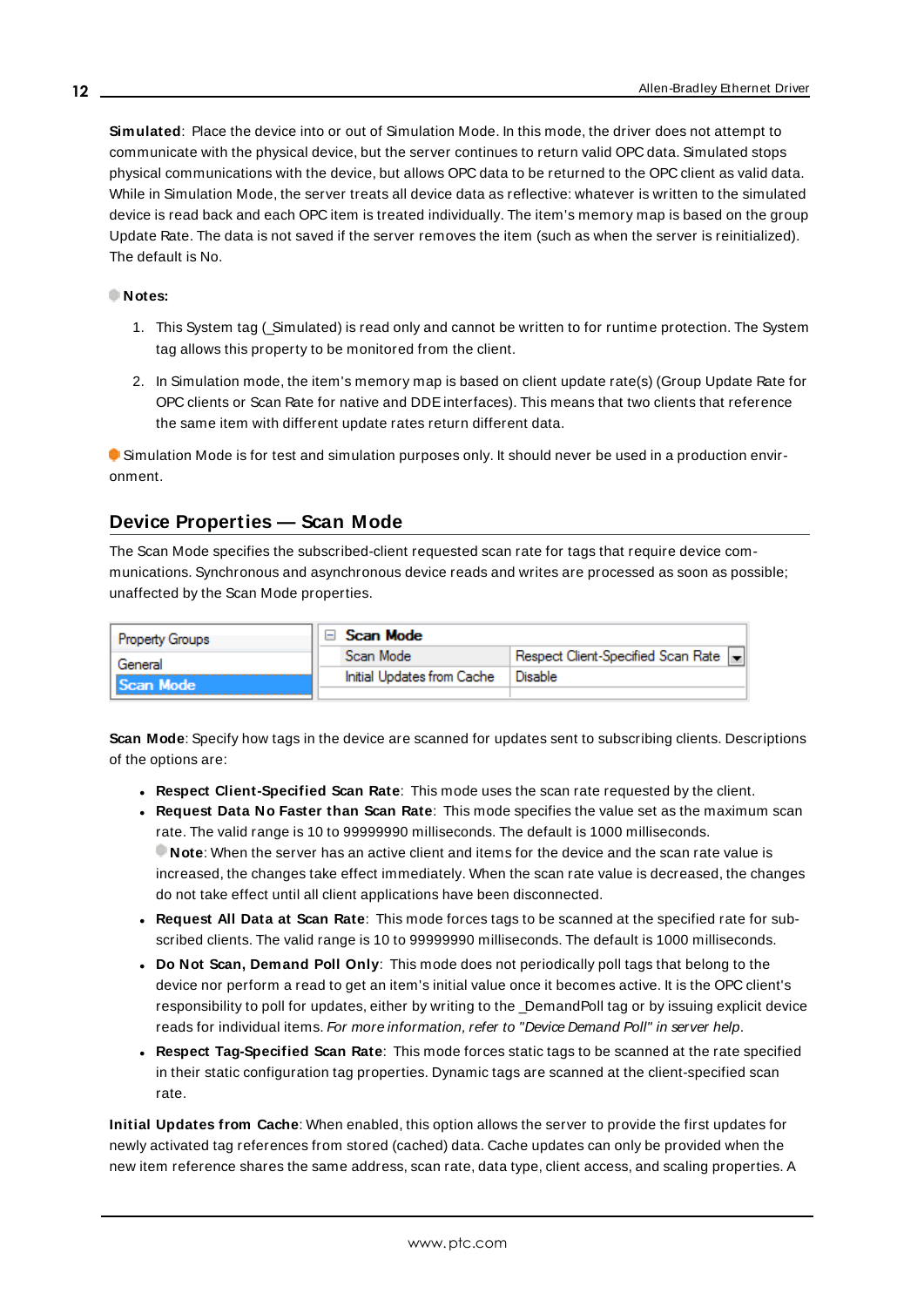<span id="page-12-4"></span>device read is used for the initial update for the first client reference only. The default is disabled; any time a client activates a tag reference the server attempts to read the initial value from the device.

### <span id="page-12-2"></span><span id="page-12-0"></span>**Device Properties — Timing**

The device Timing properties allow the driver's response to error conditions to be tailored to fit the application's needs. In many cases, the environment requires changes to these properties for optimum performance. Factors such as electrically generated noise, modem delays, and poor physical connections can influence how many errors or timeouts a communications driver encounters. Timing properties are specific to each configured device.

| <b>Property Groups</b> | $\Box$ Communication Timeouts |      |
|------------------------|-------------------------------|------|
| General                | Connect Timeout (s)           |      |
| Scan Mode              | Request Timeout (ms)          | 1000 |
| <b>Timing</b>          | Attempts Before Timeout       |      |
|                        | Timing                        |      |
| Redundancy             | Inter-Request Delay (ms)      |      |

#### <span id="page-12-3"></span>**Communications Timeouts**

**Connect Timeout**: This property (which is used primarily by Ethernet based drivers) controls the amount of time required to establish a socket connection to a remote device. The device's connection time often takes longer than normal communications requests to that same device. The valid range is 1 to 30 seconds. The default is typically 3 seconds, but can vary depending on the driver's specific nature. If this setting is not supported by the driver, it is disabled.

**Note**: Due to the nature of UDPconnections, the connection timeout setting is not applicable when communicating via UDP.

<span id="page-12-6"></span>**Request Timeout**: Specify an interval used by all drivers to determine how long the driver waits for a response from the target device to complete. The valid range is 50 to 9,999,999 milliseconds (167.6667 minutes). The default is usually 1000 milliseconds, but can vary depending on the driver. The default timeout for most serial drivers is based on a baud rate of 9600 baud or better. When using a driver at lower baud rates, increase the timeout to compensate for the increased time required to acquire data.

<span id="page-12-1"></span>**Attempts Before Timeout**: Specify how many times the driver issues a communications request before considering the request to have failed and the device to be in error. The valid range is 1 to 10. The default is typically 3, but can vary depending on the driver's specific nature. The number of attempts configured for an application depends largely on the communications environment. This property applies to both connection attempts and request attempts.

#### <span id="page-12-5"></span>**Timing**

**Inter-Request Delay**: Specify how long the driver waits before sending the next request to the target device. It overrides the normal polling frequency of tags associated with the device, as well as one-time reads and writes. This delay can be useful when dealing with devices with slow turnaround times and in cases where network load is a concern. Configuring a delay for a device affects communications with all other devices on the channel. It is recommended that users separate any device that requires an interrequest delay to a separate channel if possible. Other communications properties (such as communication serialization) can extend this delay. The valid range is 0 to 300,000 milliseconds; however, some drivers may limit the maximum value due to a function of their particular design. The default is 0, which indicates no delay between requests with the target device.

**Note**: Not all drivers support Inter-Request Delay. This setting does not appear if it is not available.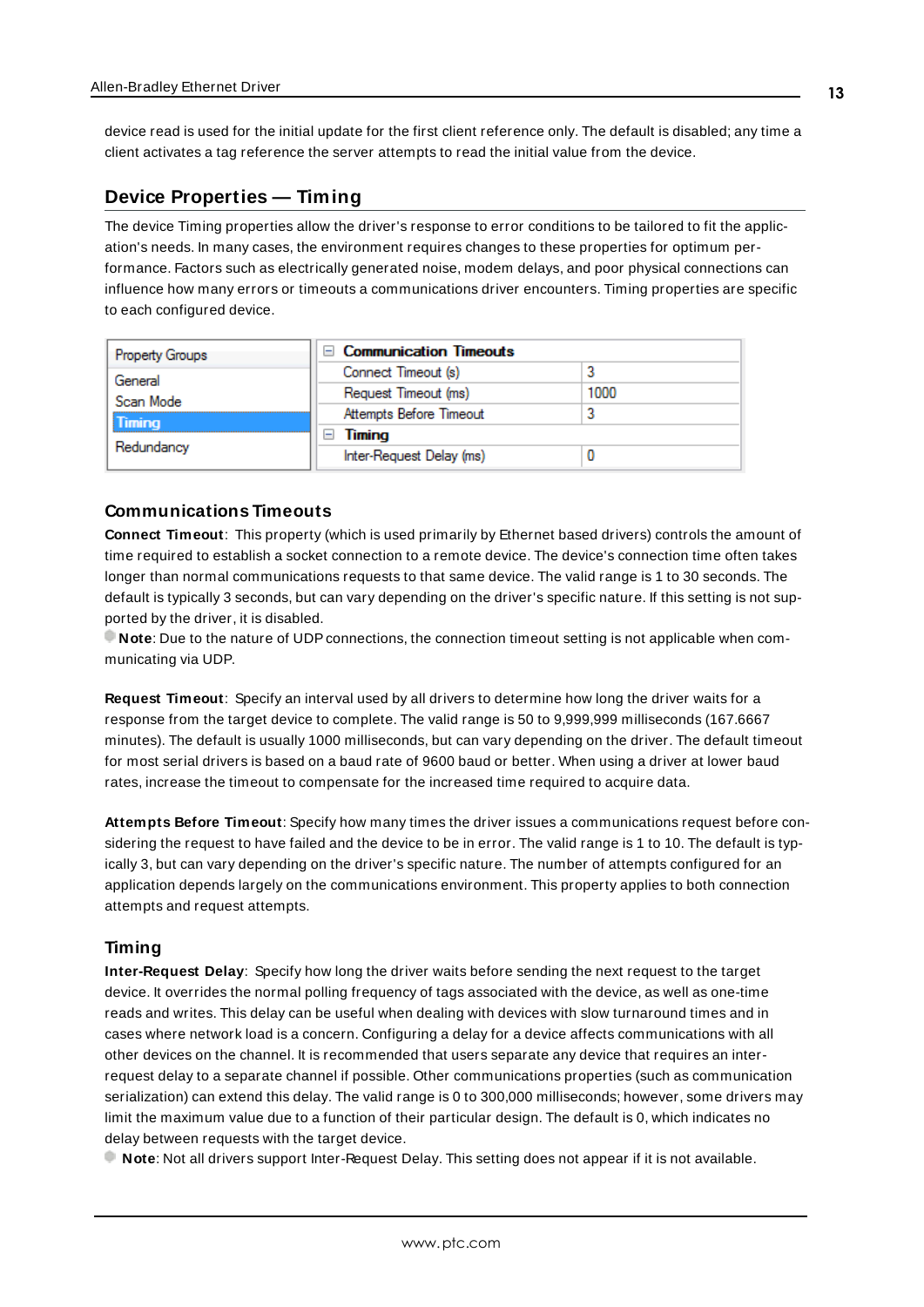## <span id="page-13-0"></span>**Device Properties — Auto-Demotion**

The Auto-Demotion properties can temporarily place a device off-scan in the event that a device is not responding. By placing a non-responsive device offline for a specific time period, the driver can continue to optimize its communications with other devices on the same channel. After the time period has been reached, the driver re-attempts to communicate with the non-responsive device. If the device is responsive, the device is placed on-scan; otherwise, it restarts its off-scan time period.

| <b>Property Groups</b> | <b>Auto-Demotion</b>                    |                                           |
|------------------------|-----------------------------------------|-------------------------------------------|
| General                | Demote on Failure                       | $\overline{\phantom{0}}$<br><b>Enable</b> |
| Scan Mode              | Timeouts to Demote                      | 3                                         |
| Timina                 | Demotion Period (ms)                    | 10000                                     |
| <b>Auto-Demotion</b>   | Discard Requests when Demoted   Disable |                                           |
|                        |                                         |                                           |

<span id="page-13-2"></span>**Demote on Failure**: When enabled, the device is automatically taken off-scan until it is responding again. **Tip**: Determine when a device is off-scan by monitoring its demoted state using the AutoDemoted system tag.

<span id="page-13-7"></span>**Timeouts to Demote**: Specify how many successive cycles of request timeouts and retries occur before the device is placed off-scan. The valid range is 1 to 30 successive failures. The default is 3.

<span id="page-13-3"></span>**Demotion Period**: Indicate how long the device should be placed off-scan when the timeouts value is reached. During this period, no read requests are sent to the device and all data associated with the read requests are set to bad quality. When this period expires, the driver places the device on-scan and allows for another attempt at communications. The valid range is 100 to 3600000 milliseconds. The default is 10000 milliseconds.

<span id="page-13-4"></span>**Discard Requests when Demoted**: Select whether or not write requests should be attempted during the off-scan period. Disable to always send write requests regardless of the demotion period. Enable to discard writes; the server automatically fails any write request received from a client and does not post a message to the Event Log.

## <span id="page-13-1"></span>**Device Properties — Communications Parameters**

| <b>Property Groups</b>          | □ Communication Parameters |      |  |  |  |  |
|---------------------------------|----------------------------|------|--|--|--|--|
| General                         | Port                       | 2222 |  |  |  |  |
| Scan Mode                       | Request Size (bytes)       | 512  |  |  |  |  |
| Timing                          |                            |      |  |  |  |  |
| Auto-Demotion                   |                            |      |  |  |  |  |
| <b>Communication Parameters</b> |                            |      |  |  |  |  |
| <b>Protocol Parameters</b>      |                            |      |  |  |  |  |
| Slot Configuration              |                            |      |  |  |  |  |
| Redundancy                      |                            |      |  |  |  |  |

<span id="page-13-6"></span><span id="page-13-5"></span>**Port**: Specify the port number that the remote device is configured to use. The default setting is 2222.

**Request Size**: Specify the maximum number of bytes that may be requested from a device at one time. To refine the driver's performance, configure the request size to one of the following settings: 32, 64, 128, 256, 512, 1024, or 2000 bytes. The default is 512 bytes.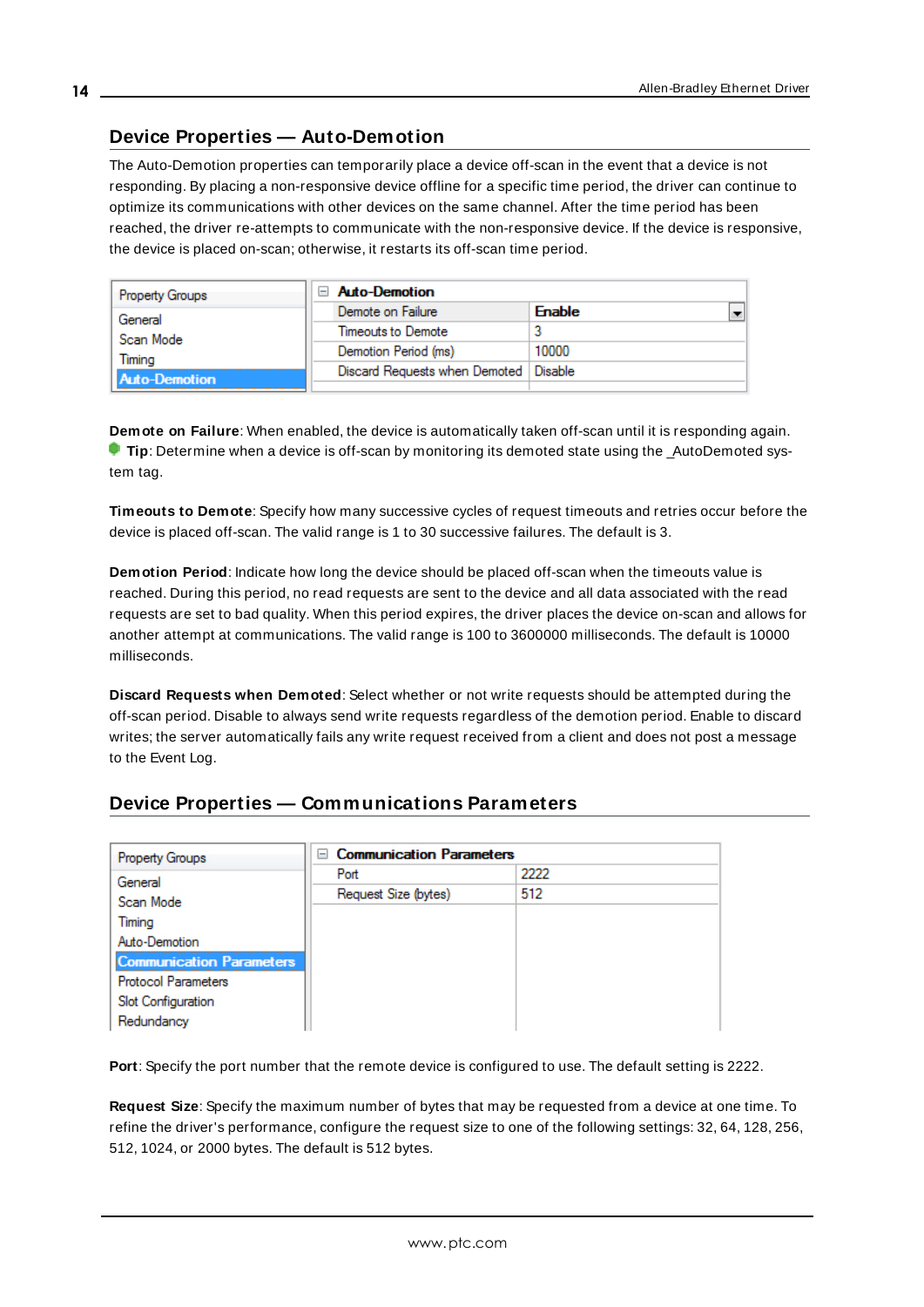**Tip**: For Boolean arrays, the block size is the bit equivalent (or, block size multiplied by 8). For example, a block size of 512 bytes is equal to 512  $*$  8 = 4096 bits.

### <span id="page-14-0"></span>**Device Properties — Protocol Parameters**

| Property Groups                 | <b>Protocol Parameters</b><br>н |   |
|---------------------------------|---------------------------------|---|
| General                         | Destination Node Address (DST)  | 0 |
| Scan Mode                       |                                 |   |
| Timina                          |                                 |   |
| Auto-Demotion                   |                                 |   |
| <b>Communication Parameters</b> |                                 |   |
| <b>Protocol Parameters</b>      |                                 |   |
| Slot Configuration              |                                 |   |
| Redundancy                      |                                 |   |

<span id="page-14-2"></span>**Destination Node Address (DST)**: Specify the destination node address. For DF1 gateway applications, select the node address of the destination device. For non-DF1 gateway applications, leave the node address at the default setting of 0.

<span id="page-14-1"></span>**Note:** The destination device is the DH+ or DH-485 device.

#### **Device Properties — Slot Configuration**

SLC500 models (with modular I/O racks) must be configured for use with this driver if the I/O is to be accessed by the driver. Up to 30 slots can be configured per device.

| Property Groups            | $=$    | Slot 1             |                                                                                                   |   |
|----------------------------|--------|--------------------|---------------------------------------------------------------------------------------------------|---|
| General                    |        | Module             | 0000-Generic Module                                                                               |   |
| Scan Mode                  |        | <b>Input Words</b> | 0                                                                                                 |   |
| Timing                     |        | Output Words       | 0                                                                                                 |   |
| Auto-Demotion              | $=$    | Slot 2             |                                                                                                   |   |
| Communication Parameters   |        | Module             | <no module=""></no>                                                                               | ۳ |
| <b>Protocol Parameters</b> | $\Box$ | Slot 3             | 1746-OBP16 16 Output [Trans 1 amp] (SRC) 24 VDC                                                   |   |
| <b>Slot Configuration</b>  |        | Module             | 1746-OBP8 8 Output [Trans 2 amp] (Source) 24 VDC                                                  |   |
| Redundancy                 |        | $\Box$ Slot 4      | 1746-OG16 16 Output [TLL] (SINK) 5 VDC<br>1746-OV16 16 Output [Trans] (Sink) 10/50 VDC            |   |
|                            |        | Module             | 1746-OV32 32 Output [Trans] (Sink) 10/50 VDC                                                      |   |
|                            | $\Box$ | Slot 5             | 1747-DCM Direct Communication Module (1/2 Rack)                                                   |   |
|                            |        | Module             | 1747-DCM Direct Communication Module (1/4 Rack)<br>1747-DCM Direct Communication Module (3/4Rack) |   |
|                            | $=$    | Slot 6             | 1747-DCM Direct Communication Module (Full Rack)                                                  |   |
|                            |        | Module             | 1747-DSN Distributed I/O Scanner 30 Blocks                                                        |   |
|                            |        | $\Box$ Slot 7      | 1747-DSN Distributed I/O Scanner 7 Blocks<br>1747-KE Interface Module, Series A                   |   |
|                            |        | Module             | 1747-KE Interface Module, Series B                                                                | Ξ |
|                            |        | $\Box$ Slot 8      | 1747-MNET MNET Network Comm, Module                                                               |   |
|                            |        | Module             | 1747-QS Synchronized Axes Module<br>AMCI-1561 AMCI Series 1561 Resolver Module                    |   |
|                            | E      | Slot 9             | <no module=""></no>                                                                               |   |
|                            |        | Module             |                                                                                                   |   |

To use the slot configuration: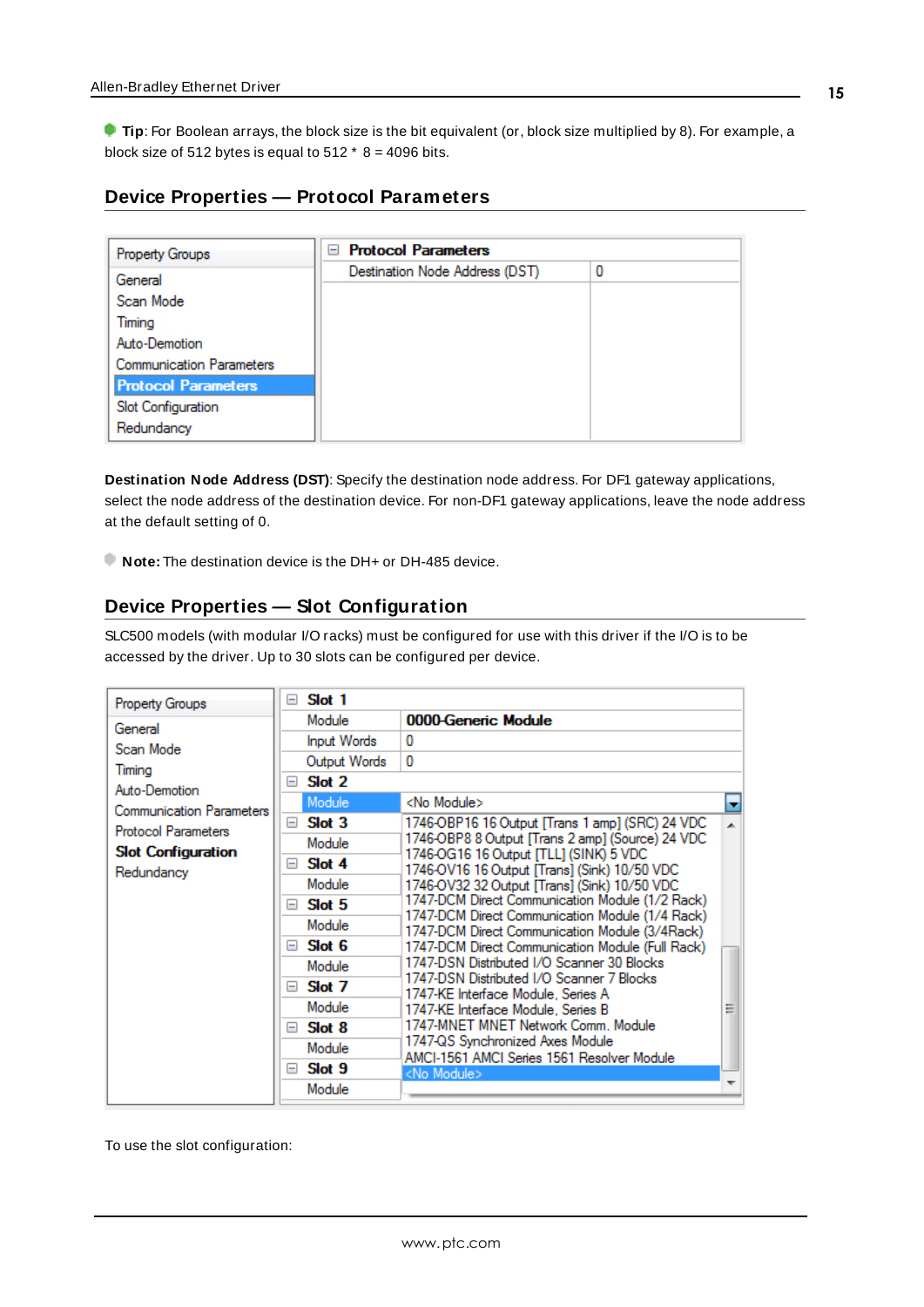- 1. Select the slot to be configured by clicking on the row in the module list box.
- 2. To select a module, click on it from the available modules drop-down list.
- 3. Configure the Input Words and Output Words if necessary.
- 4. To remove a slot / module, select **No Module** from the available modules drop-down list.
- 5. When complete, click **OK**.

**Tip:** Use the 0000-Generic Module to configure I/O that is not contained in the list of Available Modules.

**Note:** It is common to have open slots in the rack that do not contain a physical module. To correctly access data for the various slots that do contain a module, the preceding module(s) must have the correct number of words mapped. For example, if only interested in the I/O in slot 3, but slots 1 and 2 contain I/O modules, the correct modules must be selected for slots 1, 2, and 3 from this slot configuration group.

#### **0000-Generic Module**

Use the Generic Module to map Input and Output words for modules that are not represented in the list of available modules. To correctly use the Generic Module, users must know the number of Input and Output words required for each module.

Consult Allen-Bradley I/O user manual documentation to confirm Input and Output requirements and be aware that requirements may be different based on Class 1 or Class 3 operation.

For information on the number of input and output words available for each I/O module, refer to **[Modular](#page-16-0) I/O [Selection](#page-16-0) Guide**.

## <span id="page-15-0"></span>**Device Properties — Redundancy**

| <b>Property Groups</b>     | Redundancy<br>$=$      |                                    |
|----------------------------|------------------------|------------------------------------|
| General                    | Secondary Path         | <b>Channel Device1</b><br>$\cdots$ |
| Scan Mode                  | <b>Operating Mode</b>  | Switch On Failure                  |
| Timing                     | Monitor Item           |                                    |
| Auto-Demotion              | Monitor Interval (s)   | 300                                |
| <b>Tag Generation</b>      | Return to Primary ASAP | Yes                                |
| <b>Tag Import Settings</b> |                        |                                    |
| Redundancy                 |                        |                                    |
|                            |                        |                                    |

Redundancy is available with the Media-Level Redundancy Plug-In.

Consult the website, a sales representative, or the **user [manual](https://www.kepware.com/getattachment/35461efd-b53a-4219-a109-a89fad20b230/media-level-redundancy-manual.pdf)** for more information.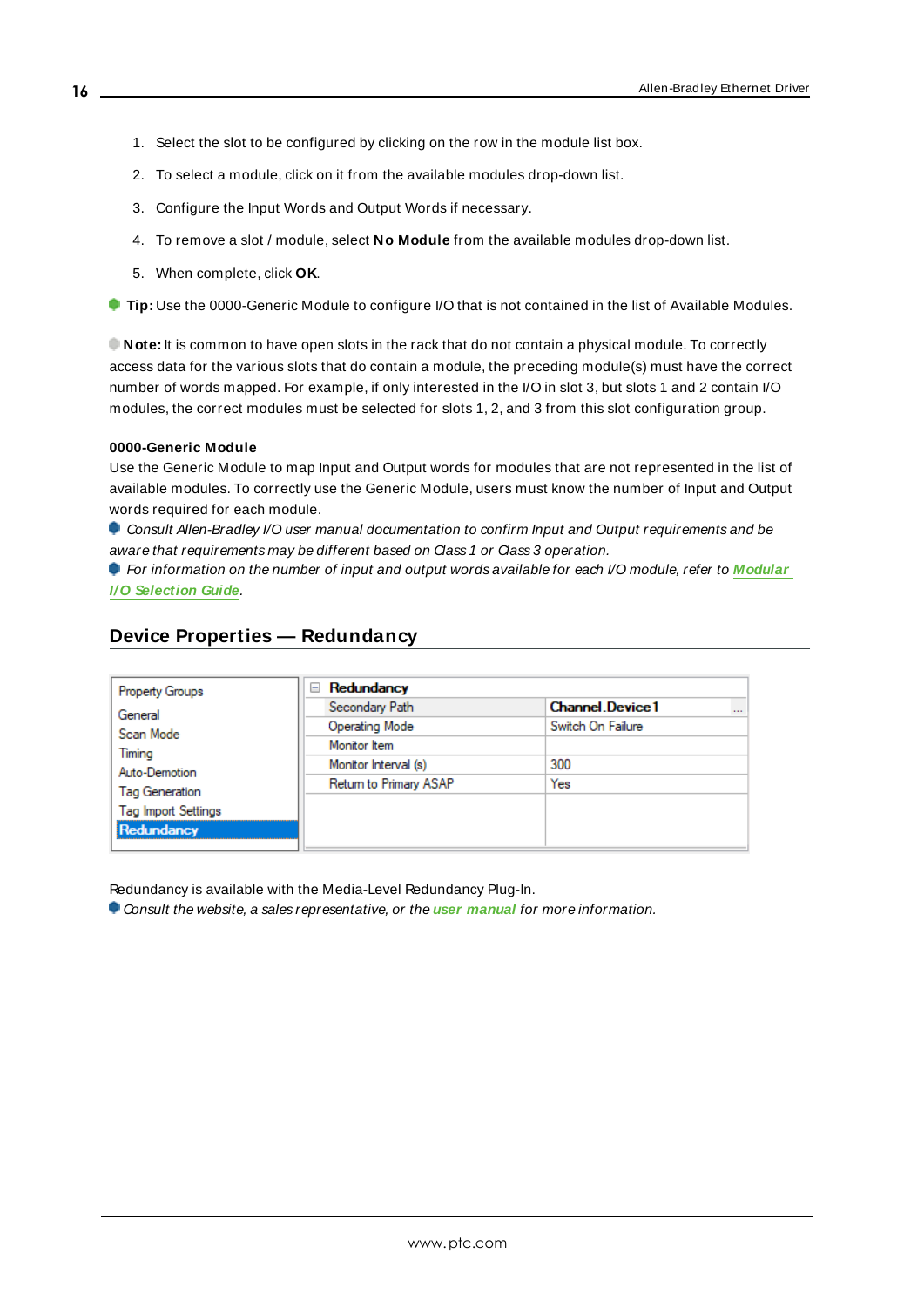#### <span id="page-16-0"></span>**Modular I/ O Selection Guide**

The following table lists the number of input and output words available for each I/O module in the Slot Configuration list.

**Tip:** Use the Generic Module to map input and output words for modules that are not represented in the list of available modules. The range of accepted values is shown in the table below.

Consult the Allen-Bradley user manual for the specific I/O module to configure to confirm input and output requirements. Requirements may be different based on Class 1 or Class 3 operation.

| <b>Module Type</b>                                 | <b>Input Words</b> | <b>Output Words</b> |
|----------------------------------------------------|--------------------|---------------------|
| 0000-Generic Module                                | $0 - 255$          | $0 - 255$           |
| 1203-SM1 SCANport Comm Module - Basic              | 8                  | 8                   |
| 1203-SM1 SCANport Comm Module - Enhanced           | 32                 | 32                  |
| 1394-SJT GMC Turbo System                          | 32                 | 32                  |
| 1746-BAS Basic Module 500 5/01 Configuration       | 8                  | 8                   |
| 1746-BAS Basic Module 5/02 Configuration           | 8                  | 8                   |
| 1746-HS Single Axis Motion Controller              | $\overline{4}$     | 4                   |
| 1746-HSCE High-Speed Counter/Encoder               | 8                  | 1                   |
| 1746-HSRV Motion Control Module                    | 12                 | 8                   |
| 1746-HSTP1 Stepper Controller Module               | $\,8\,$            | 8                   |
| 1746-I* 16 Any 16 pt Discrete Input Module         | $\mathbf{1}$       | $\pmb{0}$           |
| 1746-I* 32 Any 32 pt Discrete Input Module         | 2                  | 0                   |
| 1746-I*8 Any 8 pt Discrete Input Module            | 1                  | $\mathbf 0$         |
| 1746-IA16 16 Input 100/120 VAC                     | 1                  | $\mathbf 0$         |
| 1746-IA4 4 Input 100/120 VAC                       | 1                  | $\mathbf{0}$        |
| 1746-IA8 8 Input 100/120 VAC                       | $\mathbf{1}$       | $\pmb{0}$           |
| 1746-IB16 16 Input (Sink) 24 VDC                   | 1                  | 0                   |
| 1746-IB32 32 Input (Sink) 24 VDC                   | 2                  | $\mathbf 0$         |
| 1746-IB8 8 Input (Sink) 24 VDC                     | 1                  | $\mathbf 0$         |
| 1746-IC16 16 Input (Sink) 48 VDC                   | 1                  | $\mathbf 0$         |
| 1746-IG16 16 Input [TTL] (Source) 5 VDC            | 1                  | 0                   |
| 1746-IH16 16 Input [Trans] (Sink) 125 VDC          | $\mathbf{1}$       | $\mathbf 0$         |
| 1746-IM16 16 Input 200/240 VAC                     | $\mathbf{1}$       | $\mathbf 0$         |
| 1746-IM4 4 Input 200/240 VAC                       | 1                  | $\mathbf{0}$        |
| 1746-IM8 8 Input 200/240 VAC                       | 1                  | $\pmb{0}$           |
| 1746-IN16 16 Input 24 VAC/VDC                      | 1                  | 0                   |
| 1746-INI4I Analog 4 Ch. Isol. Current Input        | 8                  | 8                   |
| 1746-INI4VI Analog 4 Ch. Isol. Volt./Current Input | 8                  | 8                   |
| 1746-INO4I Analog 4 Ch. Isol. Current Input        | 8                  | 8                   |
| 1746-INO4VI Analog 4 Ch. Isol. Volt./Current Input | 8                  | 8                   |
| 1746-INT4 4 Ch. Isolated Thermocouple Input        | 8                  | 8                   |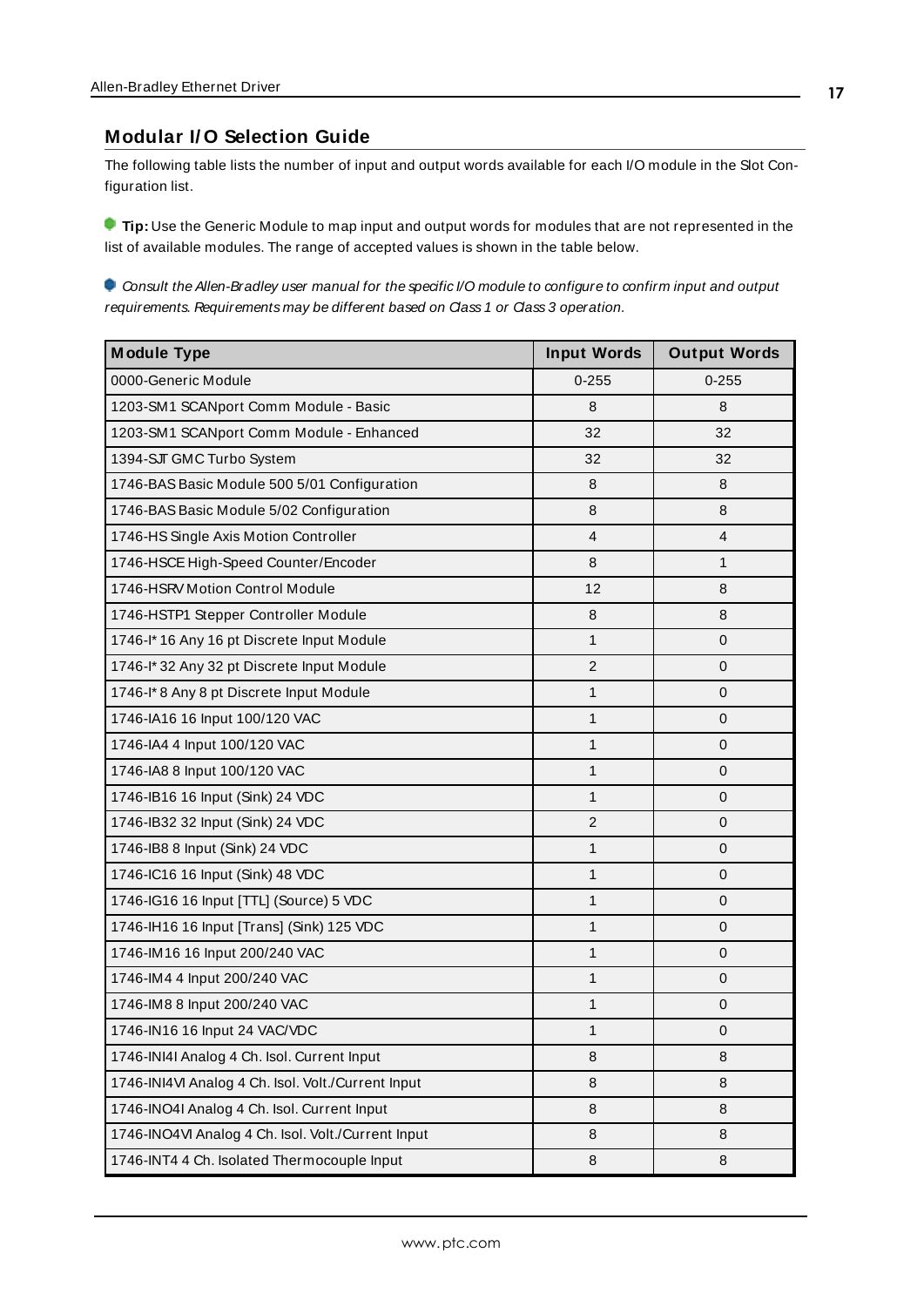| <b>Module Type</b>                               | <b>Input Words</b> | <b>Output Words</b> |
|--------------------------------------------------|--------------------|---------------------|
| 1746-IO12 6 In 100/120 VAC 6 Out [Rly] VAC/VDC   | $\mathbf{1}$       | 1                   |
| 1746-IO12DC 6 Input 12 VDC, 6 Output [Rly        | $\mathbf{1}$       | $\mathbf{1}$        |
| 1746-IO4 2 In 100/120 VAC 2 Out [RIy] VAC/VDC3   | 1                  | 1                   |
| 1746-IO8 4 In 100/120 VAC 4 Out [RIy] VAC/VDC4   | $\mathbf{1}$       | $\mathbf{1}$        |
| 1746-ITB16 16 Input [Fast] (Sink) 24 VDC         | $\mathbf{1}$       | $\mathbf{0}$        |
| 1746-ITV16 16 Input [Fast] (Source) 24 VDC       | $\mathbf{1}$       | $\mathbf 0$         |
| 1746-IV16 16 Input (Source) 24 VDC               | $\mathbf{1}$       | $\pmb{0}$           |
| 1746-IV32 32 Input (Source) 24 VDC               | $\overline{2}$     | $\mathbf 0$         |
| 1746-IV8 8 Input (Source) 24 VDC                 | $\mathbf{1}$       | $\mathbf{0}$        |
| 1746-NI4 4 Ch Analog Input                       | 4                  | 0                   |
| 1746-NI8 8 Ch Analog Input, Class 1              | 8                  | 8                   |
| 1746-NI8 8 Ch Analog Input, Class 3              | 16                 | 12                  |
| 1746-NIO4I Analog Comb 2 in & 2 Current Out      | $\overline{2}$     | $\overline{c}$      |
| 1746-NIO4V Analog Comb 2 in & 2 Voltage Out      | $\overline{2}$     | 2                   |
| 1746-NO4I 4 Ch Analog Current Output             | $\pmb{0}$          | $\overline{4}$      |
| 1746-NO4V 4 Ch Analog Voltage Output             | $\mathbf 0$        | $\overline{4}$      |
| 1746-NR4 4 Ch Rtd/Resistance Input Module        | 8                  | 8                   |
| 1746-NT4 4 Ch Thermocouple Input Module          | 8                  | 8                   |
| 1746-NT8 Analog 8 Ch Thermocouple Input          | 8                  | 8                   |
| 1746-O* 16 Any 16 pt Discrete Output Module      | $\mathbf 0$        | $\mathbf{1}$        |
| 1746-O* 32 Any 32 pt Discrete Output Module      | $\mathbf 0$        | $\overline{c}$      |
| 1746-O*8 Any 8 pt Discrete Output Module         | $\pmb{0}$          | $\mathbf{1}$        |
| 1746-OA16 16 Output (Triac) 100/240 VAC          | $\pmb{0}$          | $\mathbf{1}$        |
| 1746-OA8 8 Output (Triac) 100/240 VAC            | $\pmb{0}$          | $\mathbf{1}$        |
| 1746-OAP12 12 Output [Triac] 120/240 VDC         | $\pmb{0}$          | 1                   |
| 1746-OB16 16 Output [Trans] (Source) 10/50 VDC   | 0                  | $\mathbf 1$         |
| 1746-OB16E 16 Output [Trans] (Source) Protected  | 0                  | 1                   |
| 1746-OB32 32 Output [Trans] (Source) 10/50 VDC   | $\pmb{0}$          | 2                   |
| 1746-OB32E 32 Output [Trans] (Source) 10/50 VDC  | $\pmb{0}$          | 2                   |
| 1746-OB6El 6 Output [Trans] (Source) 24 VDC      | $\mathbf 0$        | $\mathbf{1}$        |
| 1746-OB8 8 Output [Trans] (Source) 10/50 VDC     | $\mathbf 0$        | $\mathbf{1}$        |
| 1746-OBP16 16 Output [Trans 1 amp] (SRC) 24 VDC  | 0                  | $\mathbf{1}$        |
| 1746-OBP8 8 Output [Trans 2 amp] (Source) 24 VDC | $\mathbf 0$        | $\mathbf{1}$        |
| 1746-OG16 16 Output [TLL] (SINK) 5 VDC           | $\pmb{0}$          | $\mathbf{1}$        |
| 1746-OV16 16 Output [Trans] (Sink) 10/50 VDC     | $\pmb{0}$          | $\mathbf{1}$        |
| 1746-OV32 32 Output [Trans] (Sink) 10/50 VDC     | $\pmb{0}$          | $\overline{2}$      |
| 1746-OV8 8 Output [Trans] (Sink) 10/50 VDC       | $\pmb{0}$          | 1                   |
| 1746-OVP16 16 Output [Trans 1 amp] (Sink) 24VDC3 | $\mathbf 0$        | $\mathbf{1}$        |
| 1746-OW16 16 Output [Relay] VAC/VDC              | $\pmb{0}$          | $\mathbf{1}$        |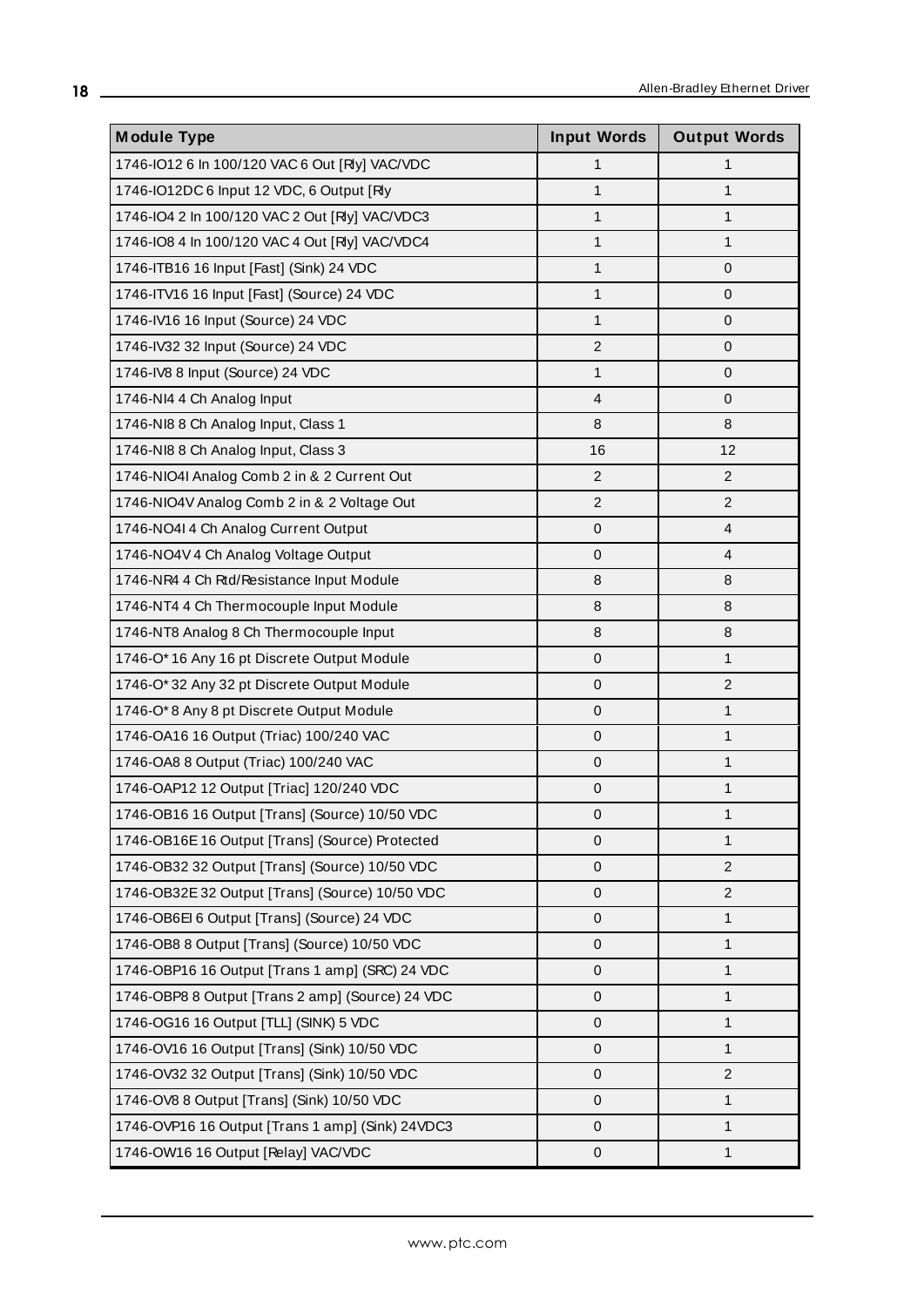| <b>Module Type</b>                               | <b>Input Words</b> | <b>Output Words</b> |
|--------------------------------------------------|--------------------|---------------------|
| 1746-OW4 4 Output [Relay] VAC/VDC                | $\mathbf 0$        | 1                   |
| 1746-OW8 8 Output [Relay] VAC/VDC                | $\Omega$           | 1                   |
| 1746-OX8 8 Output [Isolated Relay] VAC/VDC       | $\mathbf 0$        | 1                   |
| 1747-DCM Direct Communication Module (1/2 Rack)  | $\overline{4}$     | 4                   |
| 1747-DCM Direct Communication Module (1/4 Rack)  | $\overline{2}$     | 2                   |
| 1747-DCM Direct Communication Module (3/4 Rack)  | 6                  | 6                   |
| 1747-DCM Direct Communication Module (Full Rack) | 8                  | 8                   |
| 1747-DSN Distributed I/O Scanner 30 Blocks       | 32                 | 32                  |
| 1747-DSN Distributed I/O Scanner 7 Blocks        | 8                  | 8                   |
| 1747-KE Interface Module, Series A               | 1                  | $\mathbf 0$         |
| 1747-KE Interface Module, Series B               | 8                  | 8                   |
| 1747-MNET MNET Network Comm Module               | $\Omega$           | $\Omega$            |
| 1746-QS Synchronized Axes Module                 | 32                 | 32                  |
| 1747-QV Open Loop Velocity Control               | 8                  | 8                   |
| 1747-RCIF Robot Control Interface Module         | 32                 | 32                  |
| 1747-SCNR ControlNet SLC Scanner                 | 32                 | 32                  |
| 1747-SDN DeviceNet Scanner Module                | 32                 | 32                  |
| 1747-SN Remote I/O Scanner                       | 32                 | 32                  |
| AMCI-1561 AMCI Series 1561 Resolver Module       | 8                  | 8                   |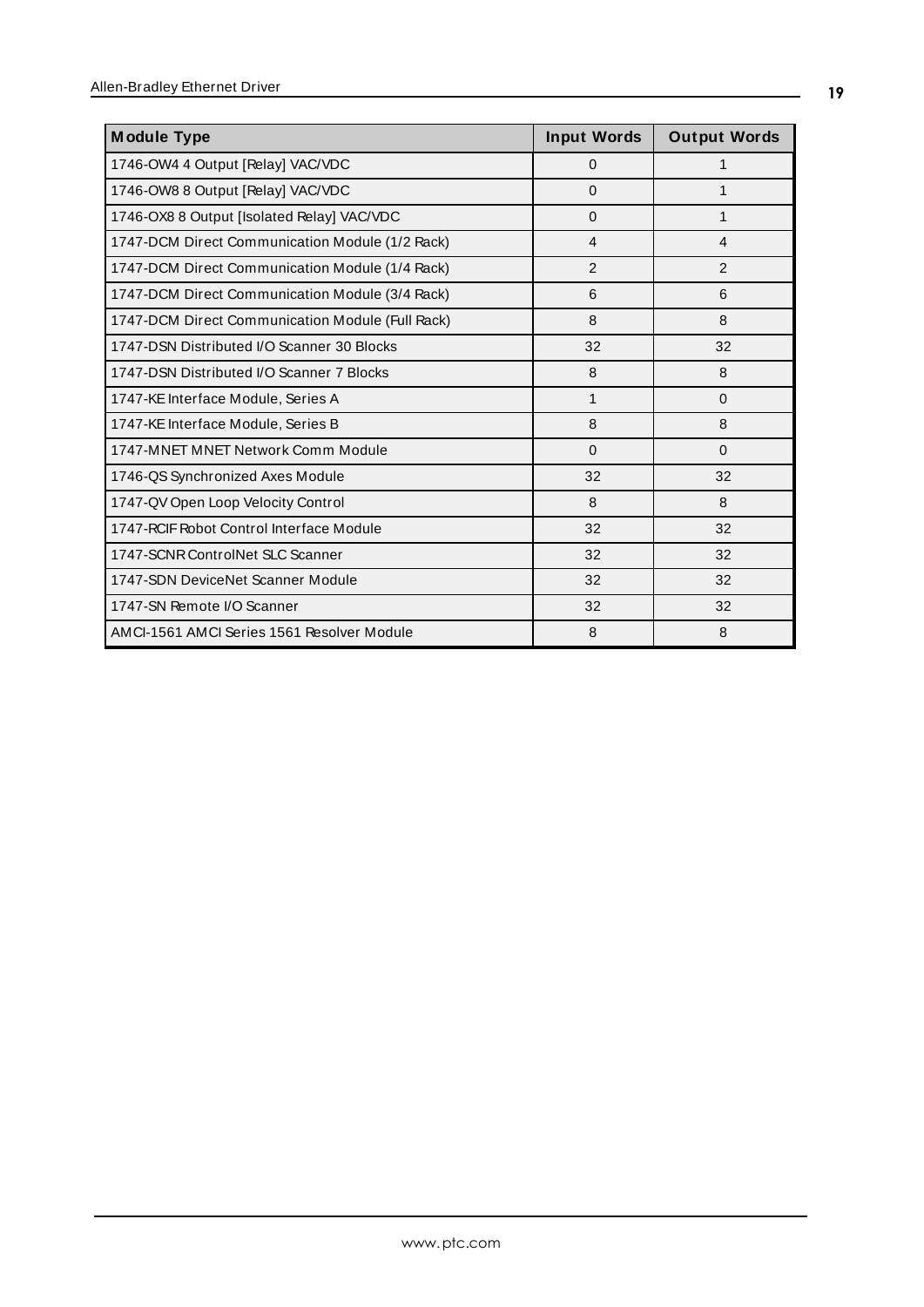## <span id="page-19-0"></span>**Optimizing Communications**

The Allen-Bradley Ethernet Driver is designed to provide the best performance with the least amount of impact on the system's overall performance. While the driver is fast, there are a couple of guidelines that can be used to control and optimize the application and gain maximum performance.

The server refers to a communications protocol like Allen-Bradley Ethernet as a channel. Each channel defined in the application represents a separate path of execution in the server. Once a channel has been defined, a series of devices can be defined under that channel. Each of these devices represents a single Allen-Bradley PLC from which data is collected. While this approach to defining the application provides a high level of performance, it doesn't take full advantage of the Allen-Bradley Ethernet Driver or the network. An example of how the application may appear when configured using a single channel is shown below.



Each device appears under a single Allen-Bradley Ethernet channel. In this configuration, the driver must move from one device to the next as quickly as possible to gather information at an effective rate. As more devices are added or more **information** is requested from a single device, the overall update rate begins to suffer.

If the Allen-Bradley Ethernet Driver could only define one single channel, the example above would be the only option available; however, the driver can define up to 256 channels. Using multiple channels distributes the data collection workload by simultaneously issuing multiple requests to the network. An example of how the same application may appear when configured using multiple channels to improve performance is shown below.



Each device has is defined under its own channel. In this configuration, a single path of execution is dedicated to the task of gathering data from each device. If the application has 256 or fewer devices, it can be optimized as shown here.

The performance can improve even if the application has more than 256 devices. Device1 While 256 or fewer devices may be ideal, the application still benefits from additional channels. Although spreading the device load across all channels causes the server to move from device to device again, it can do so with far fewer devices to **Example 2** between to move from device.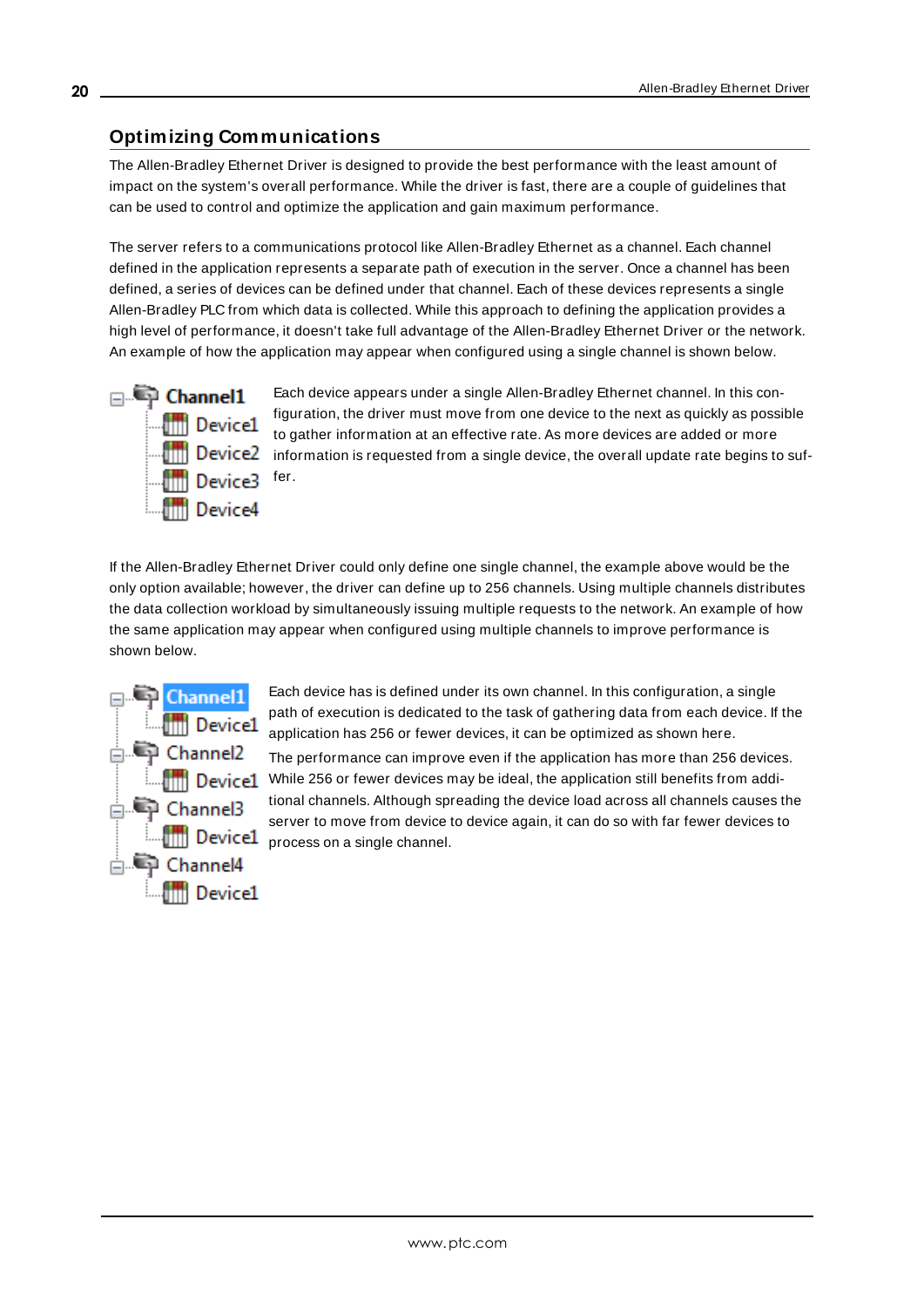# <span id="page-20-0"></span>**Data Types Description**

<span id="page-20-11"></span><span id="page-20-9"></span><span id="page-20-5"></span><span id="page-20-4"></span><span id="page-20-3"></span><span id="page-20-2"></span>

| Data Type      | <b>Description</b>                         |
|----------------|--------------------------------------------|
| <b>Boolean</b> | Single bit                                 |
| <b>Byte</b>    | Unsigned 8-bit value                       |
| Char           | Signed 8-bit value                         |
| Word           | Unsigned 16-bit value                      |
| Short          | Signed 16-bit value                        |
| <b>DWord</b>   | Unsigned 32-bit value                      |
| Long           | Signed 32-bit value                        |
| <b>BCD</b>     | Two-byte packed BCD, four decimal digits   |
| <b>LBCD</b>    | Four-byte packed BCD, eight decimal digits |
| <b>Float</b>   | 32-bit IEEE floating-point                 |
| String         | Null-terminated character array            |

<span id="page-20-10"></span><span id="page-20-8"></span><span id="page-20-7"></span><span id="page-20-6"></span><span id="page-20-1"></span>**Note:** The DWord, Long, and LBCD data types are not native to any of the PLC models. When referencing a 16-bit location as a 32-bit value, the location referenced is the low word and the next successive location is the high word. For example, if N7:10 is selected as a DWord data type, N7:10 is the low word and N7:11 the high word.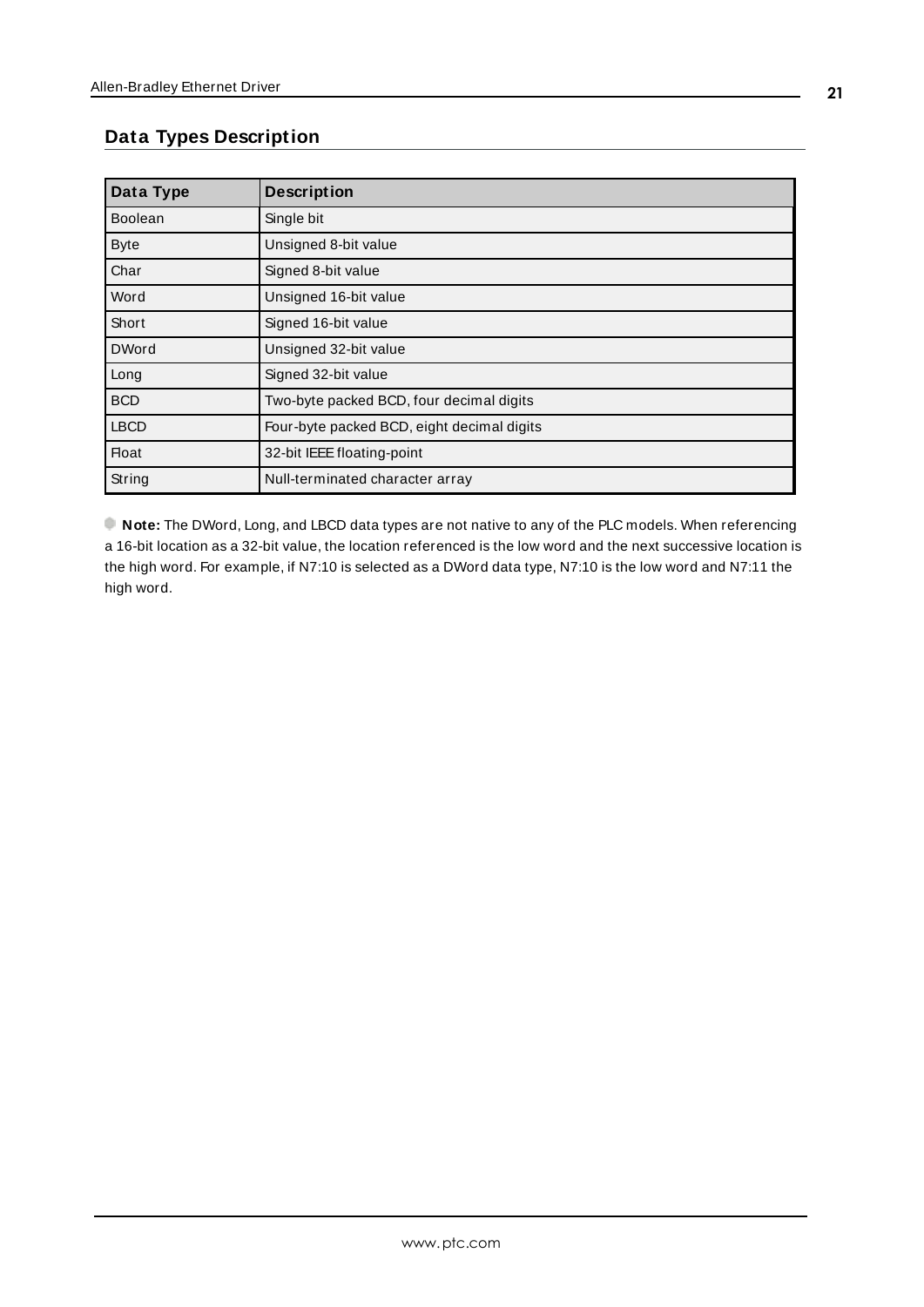# <span id="page-21-0"></span>**Address Descriptions**

Address specifications vary depending on the model in use. Select a link from the following list to obtain specific address information for the model of interest.

| Model            | سد<br>ā<br>Ë<br>≏              | Input  | m<br>员<br>ಕ                    | 흔<br>囩                    | Timer                       | ounter<br>o                           | ō<br>Contr | Integer                            | Float       | 5CI                           | String | BCD                          | ۰<br>ā | 믑       | Message | ū<br>æ<br>о<br>ᄒ             | ۰<br>흄<br>군 |
|------------------|--------------------------------|--------|--------------------------------|---------------------------|-----------------------------|---------------------------------------|------------|------------------------------------|-------------|-------------------------------|--------|------------------------------|--------|---------|---------|------------------------------|-------------|
| <b>SLC5/05</b>   | v<br>$\boldsymbol{\mathsf{A}}$ | X<br>- | v<br>$\boldsymbol{\mathsf{A}}$ | $\boldsymbol{\mathsf{A}}$ | v<br>$\boldsymbol{\Lambda}$ | $\lambda$<br>$\overline{\phantom{a}}$ | ⋏          | v<br>↗<br>$\overline{\phantom{a}}$ | v<br>Λ<br>– | v<br>л                        | X<br>- |                              |        |         |         |                              |             |
| PLC <sub>5</sub> | v<br>$\boldsymbol{\mathsf{A}}$ | Χ      | $\overline{\phantom{a}}$       |                           | v                           |                                       |            | M<br>↗                             | v<br>⋏      | $\overline{\phantom{a}}$<br>⋏ | v<br>⋏ | $\overline{\mathbf{v}}$<br>Λ |        | v<br>́́ | v       | $\overline{\mathbf{v}}$<br>́ |             |

#### **General [Addressing](#page-21-1)**

**SLC 5/ 05 Open [Addressing](#page-33-0) PLC-5 Family and Soft PLC [Addressing](#page-33-1)**

## <span id="page-21-1"></span>**General Addressing**

The general addresses below pertain to SLC 5/05, PLC-5, and SoftPLC.

**[Output](#page-21-2) Files [Input](#page-23-0) Files [Status](#page-25-0) Files [Binary](#page-26-0) Files [Timer](#page-27-0) Files [Counter](#page-28-0) Files [Control](#page-28-1) Files [Integer](#page-29-0) Files [Float](#page-30-0) Files [ASCII](#page-31-0) Files [String](#page-32-0) Files**

**See Also: SLC 5/05 Open [Addressing](#page-33-0) PLC-5 Family and SoftPLC [Addressing](#page-33-1)**

## <span id="page-21-2"></span>**Output Files**

The syntax for accessing data in the output file differs depending on the PLC model. Data locations are read / write for PLC-5 and SoftPLC models and read only for all other models. The default data type for all syntax is shown in **bold**.

#### **PLC-5 and SoftPLC Model Syntax**

| Syntax          | Data Type                |  |  |  |  |
|-----------------|--------------------------|--|--|--|--|
| $O: <$ word $>$ | Short, <b>Word</b> , BCD |  |  |  |  |
| $O:=word>/bit>$ | <b>Boolean</b>           |  |  |  |  |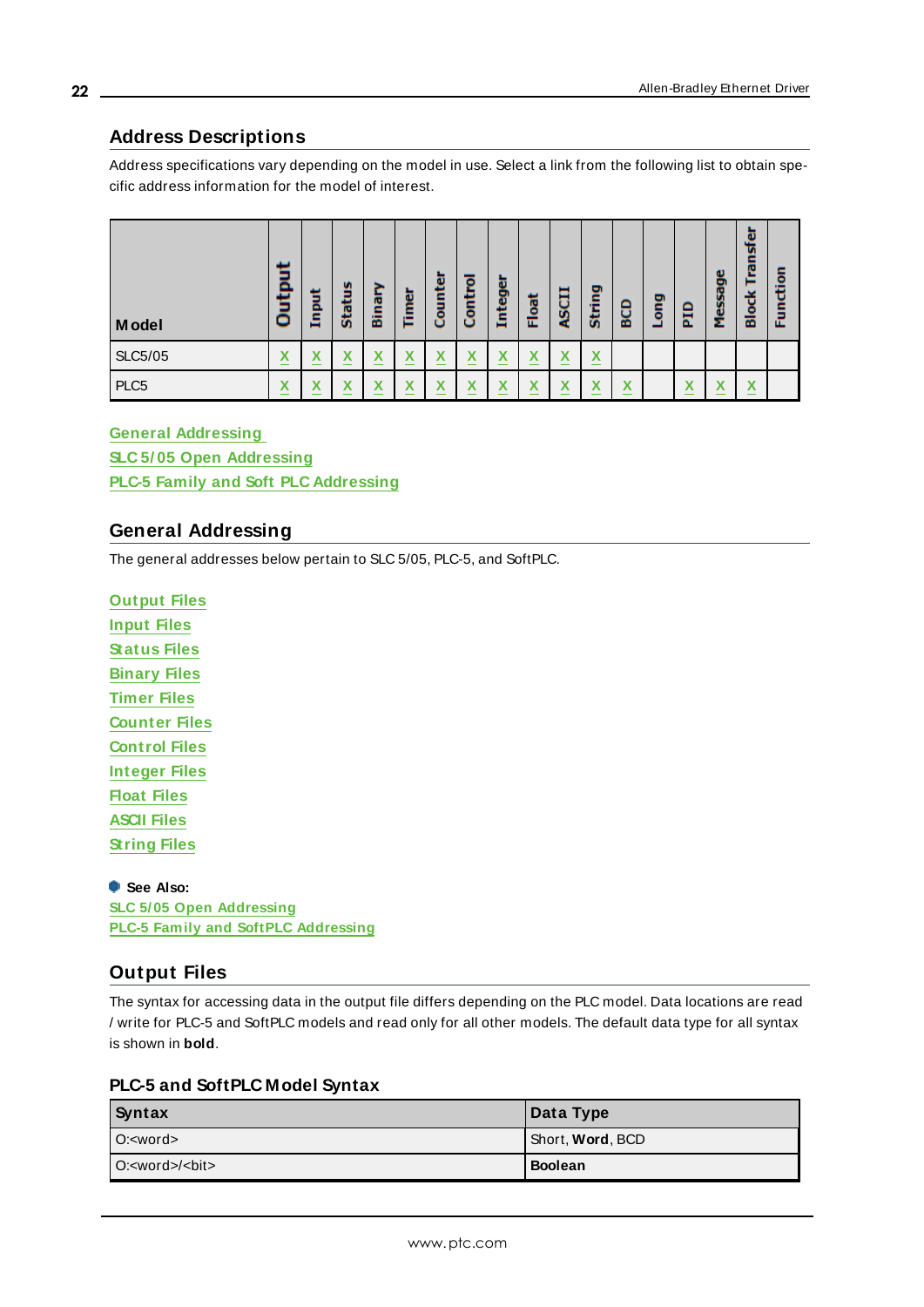| Syntax                                   | Data Type      |
|------------------------------------------|----------------|
| O: <word>/<bit>[rows][cols]</bit></word> | Boolean*       |
| O: <word>/<bit>[cols]</bit></word>       | Boolean*       |
| $O/b$ it                                 | <b>Boolean</b> |
| O/bit[rows][cols]                        | Boolean*       |
| O/bit[cols]                              | Boolean*       |

\* Array types

**Note**: Word and bit address information is in octal for PLC-5 and SoftPLC models. This follows the convention of the programming software.

#### **SLC 5/05 Open Models (Modular I/O) Syntax**

| Syntax                                                 | Data Type        |
|--------------------------------------------------------|------------------|
| $O:=s$ lot $>$                                         | Short, Word, BCD |
| $O: <$ slot $>$ . $<$ word $>$                         | Short, Word, BCD |
| O: <slot< td=""><td><b>Boolean</b></td></slot<>        | <b>Boolean</b>   |
| O: <slot>/<br/><br/>cols][rows][cols]</slot>           | Boolean*         |
| O: <slot>/<br/><br/>cols]</slot>                       | Boolean*         |
| O: <slot>.<word>/<br/><br/>bit&gt;</word></slot>       | <b>Boolean</b>   |
| O: <slot>.<word>/<blt>[rows][cols]</blt></word></slot> | Boolean*         |
| O: <slot>.<word>/<br/><br/>bit&gt;[cols]</word></slot> | Boolean*         |

\* Array types

#### **Slot and Word Configurations**

The following slot and word locations are allowed for each model. For information, refer to **[Device](#page-5-0) Setup**.

| <b>PLC Model</b> | <b>Min Slot</b> | Max. Slot | Max. Word   |
|------------------|-----------------|-----------|-------------|
| SLC 5/05 Open    |                 | 30        |             |
| PLC-5 Family     | <b>NA</b>       | <b>NA</b> | 277 (octal) |
| <b>SoftPLC</b>   | <b>NA</b>       | <b>NA</b> | 777 (octal) |

\* The number of input or output words available for each I/O module can be found in the **[Modular](#page-16-0) I/O Selection [Guide](#page-16-0)**.

## **Examples**

All addresses are in octal.

| <b>PLC-5/</b> | <b>Addresses</b>              |
|---------------|-------------------------------|
| Soft PLC      |                               |
| O:0           | Word 0                        |
| O:37          | Word 31 (37 octal=31 decimal) |
| O/42          | Bit 34 (42 octal=34 decimal)  |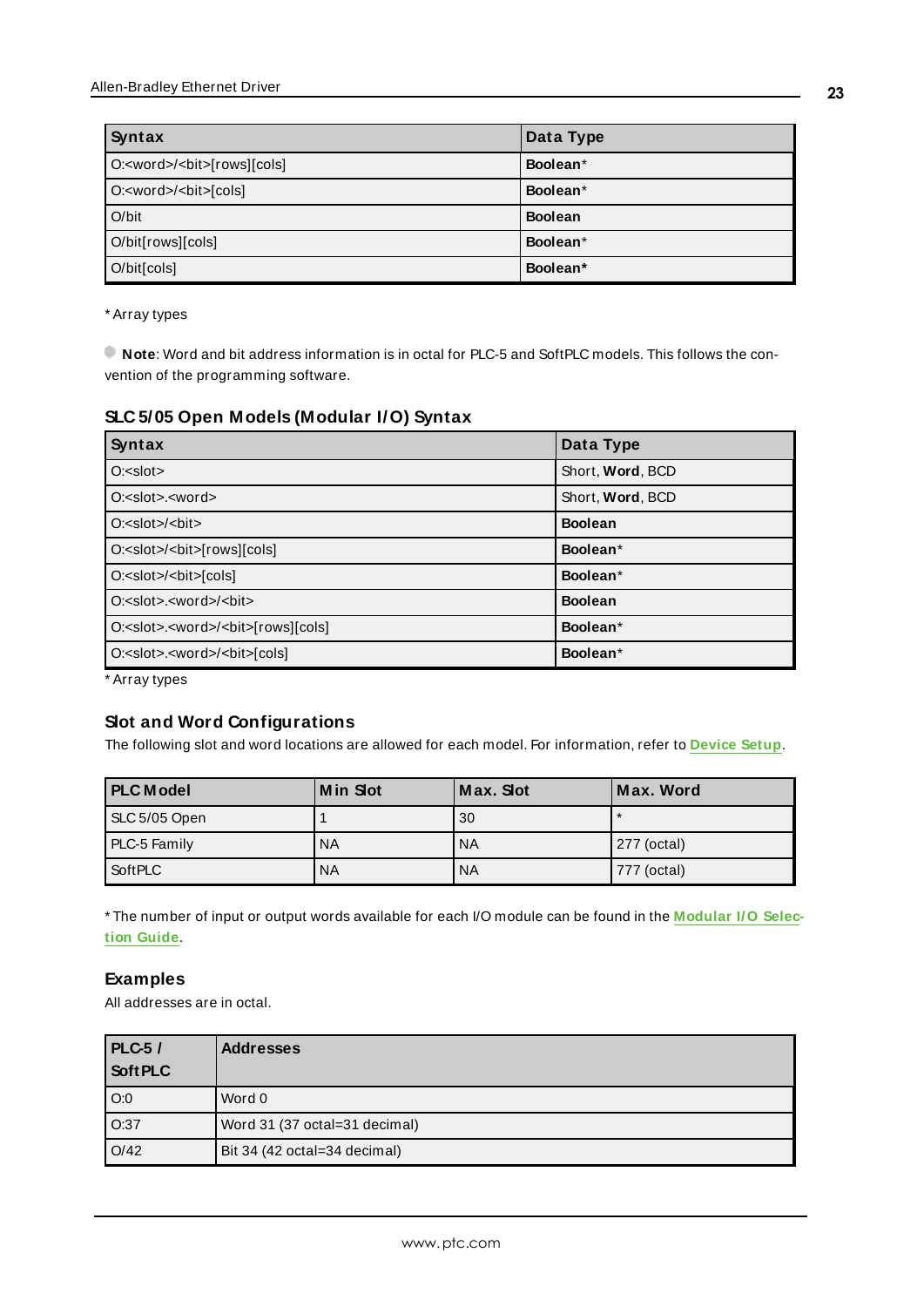| $PLC-5/$      | <b>Addresses</b>                                                                                     |
|---------------|------------------------------------------------------------------------------------------------------|
| Soft PLC      |                                                                                                      |
| O:2/2         | Bit 2 word 2 (same as O/42)                                                                          |
| O/20[9]       | 9 element Boolean array starting at bit 16 (20 octal=16 decimal)                                     |
| O/37[8][11]   | 8 by 11 element Boolean array starting at bit 31 (37 octal=31 decimal)                               |
| O:47/5[3]     | 3 element Boolean array starting at bit 5 word 39 (47 octal=39 decimal)                              |
| O:11/13[3][7] | 3 by 7 element Boolean array starting at bit 11 (13 octal=11 decimal) word 9 (11 octal=9<br>decimal) |

| <b>SLC 5/05</b> | <b>Addresses</b>                                               |
|-----------------|----------------------------------------------------------------|
| O:1             | Word 0 slot 1                                                  |
| O:1.0           | Word 0 slot 1 (same as O:1)                                    |
| O:12            | Word 0 slot 12                                                 |
| O:12.2          | Word 2 slot 12                                                 |
| O:4.0/0         | Bit 0 word 0 slot 4                                            |
| O:4/0           | Bit 0 slot 4 (same as 0:4.0/0)                                 |
| O:4.2/0         | Bit 0 word 2 slot 4                                            |
| O:4/32          | Bit 32 slot 4 (same as O:4.2/0)                                |
| O:2.12/3[17]    | 17 element Boolean array starting at bit 3 word 12 slot 2      |
| O:2.2/O[12][12] | 12 by 12 element Boolean array starting at bit 0 word 2 slot 2 |
| O:2/43[5]       | 5 element Boolean array starting at bit 43 slot 2              |
| O:2/11[6][12]   | 6 by 12 element Boolean array starting at bit 11 slot 2        |

# <span id="page-23-0"></span>**Input Files**

The syntax for accessing data in the input file differs depending on the PLC model. Data locations are read / write for PLC-5 models and read only for all other models. The default data type for all syntax is shown in **bold**.

# **PLC-5 and SoftPLC Model Syntax**

| Syntax                                                               | Data Type        |
|----------------------------------------------------------------------|------------------|
| $k$ = $k$                                                            | Short, Word, BCD |
| $k$ : $\text{word}$ $\text{ /}$ $\text{ <}$ $\text{bit}$ $\text{ >}$ | <b>Boolean</b>   |
| l: <word>/<bit>[rows][cols]</bit></word>                             | Boolean*         |
| l: <word>/<bit>[cols]</bit></word>                                   | Boolean*         |
| $I/b$ it                                                             | <b>Boolean</b>   |
| l/bit[rows][cols]                                                    | Boolean*         |
| I/bit[cols]                                                          | Boolean*         |

\* Array types

**Note**: Word and bit address information is in octal for PLC-5 and SoftPLC models. This follows the convention of the programming software.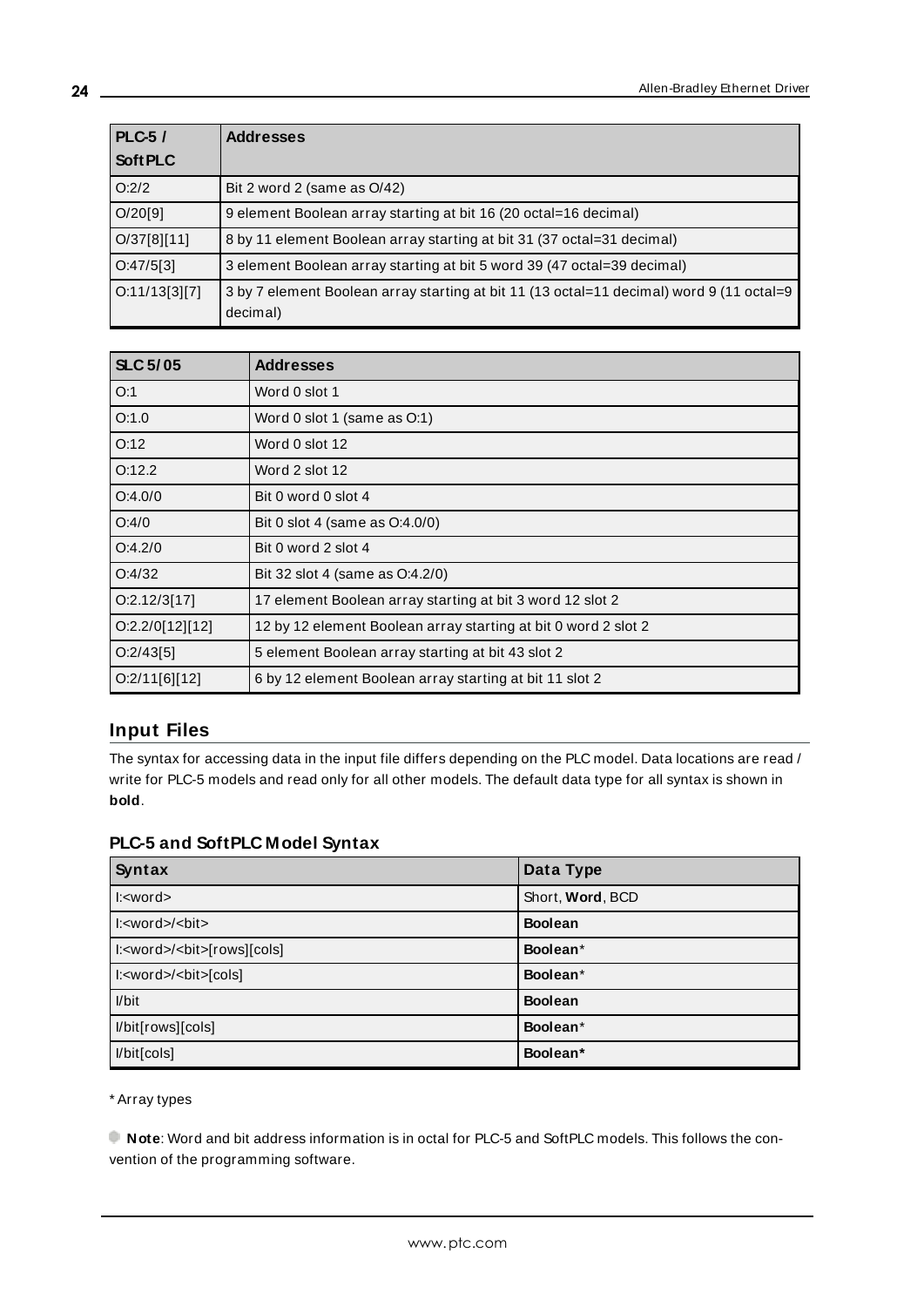# **SLC 5/05 Open Models (Modular I/O) Syntax**

| Syntax                                                        | Data Type        |
|---------------------------------------------------------------|------------------|
| $l: <$ slot $>$                                               | Short, Word, BCD |
| $l: <$ slot>. <word></word>                                   | Short, Word, BCD |
| $\textsf{I:}<$ slot $>\$ $\textsf{chit}>$                     | <b>Boolean</b>   |
| l: <slot>/<blt>[rows][cols]</blt></slot>                      | Boolean*         |
| l: <slot>/<blt>[cols]</blt></slot>                            | Boolean*         |
| $k$ : $\leq$ slot $\geq$ $\leq$ word $\geq$ $\leq$ bit $\geq$ | <b>Boolean</b>   |
| l: <slot>.<word>/<blt>[rows][cols]</blt></word></slot>        | Boolean*         |
| l: <slot>.<word>/<br/><br/>bit&gt;[cols]</word></slot>        | Boolean*         |

\* Array types

### **Slot and Word Locations**

The following slot and word locations are allowed for each model. For more information, refer to **[Device](#page-5-0) [Setup](#page-5-0)**.

| <b>PLC</b> Model | <b>Min Slot</b> | Max. Slot | Max. Word   |
|------------------|-----------------|-----------|-------------|
| SLC 5/05 Open    |                 | 30        |             |
| PLC-5 Family     | NA              | <b>NA</b> | 277 (octal) |
| SoftPLC Family   | NA              | <b>NA</b> | 777 (octal) |

\* The number of input or output words available for each I/O module can be found in the **[Modular](#page-16-0) I/O Selection [Guide](#page-16-0)**.

#### **Examples**

All addresses are in octal.

| $PLC-5/$      | <b>Addresses</b>                                                                                         |
|---------------|----------------------------------------------------------------------------------------------------------|
| Soft PLC      |                                                                                                          |
| 1:0           | Word 0                                                                                                   |
| 1:10          | Word $8(10 \text{ octal} = 8 \text{ decimal})$                                                           |
| I/20          | Bit 16 (20 octal = 16 decimal)                                                                           |
| $\vert$ 1:1/0 | Bit 0 word 1 (same as I/20)                                                                              |
| V20[9]        | 9 element Boolean array starting at bit 16 (20 octal = 16 decimal)                                       |
| V37[8][11]    | 8 by 11 element Boolean array starting at bit 31 (37 octal = 31 decimal)                                 |
| 1:47/5[3]     | 3 element Boolean array starting at bit 5 word 39 (47 octal = 39 decimal)                                |
| 1:11/13[3][7] | 3 by 7 element Boolean array starting at bit 11 (13 octal = 11 decimal) word 9 (11 octal =<br>9 decimal) |

| <b>SLC 5/05</b> | <b>Addresses</b>            |
|-----------------|-----------------------------|
| $\vert$ I:1     | Word 0 slot 1               |
| $ $ $ :1.0$     | Word 0 slot 1 (same as I:1) |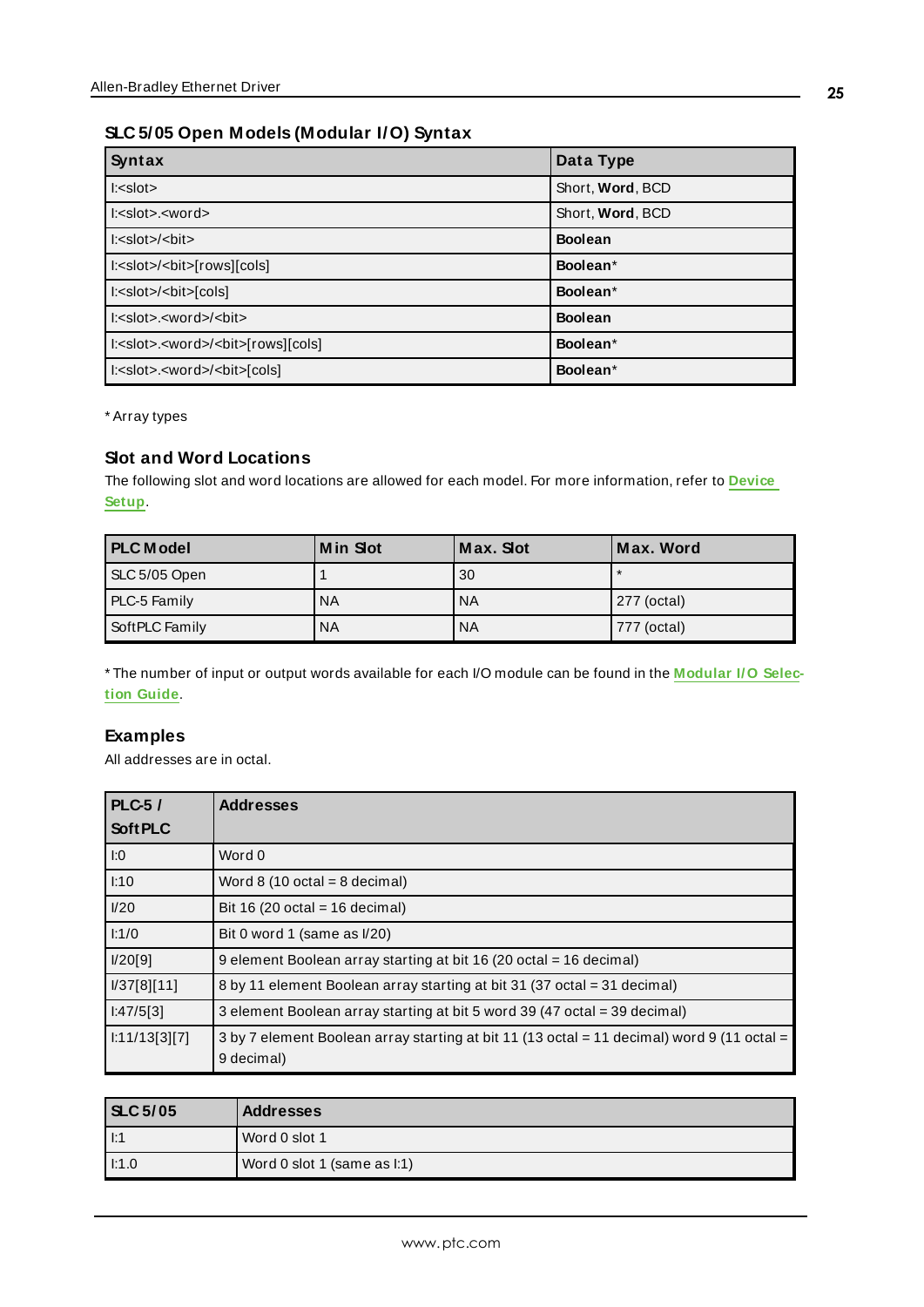| <b>SLC 5/05</b> | <b>Addresses</b>                                               |
|-----------------|----------------------------------------------------------------|
| 1:12            | Word 0 slot 12                                                 |
| 1:12.2          | Word 2 slot 12                                                 |
| 1:4.0/0         | Bit 0 word 0 slot 4                                            |
| 1:4/0           | Bit 0 slot 4 (same as l:4.0/0)                                 |
| 1:4.2/0         | Bit 0 word 2 slot 4                                            |
| 1:4/32          | Bit 32 slot 4 (same as l:4.2/0)                                |
| 1:2.12/3[17]    | 17 element Boolean array starting at bit 3 word 12 slot 2      |
| 1:2.2/0[12][12] | 12 by 12 element Boolean array starting at bit 0 word 2 slot 2 |
| 1:2/43[5]       | 5 element Boolean array starting at bit 43 slot 2              |
| 1:2/11[6][12]   | 6 by 12 element Boolean array starting at bit 11 slot 2        |

## <span id="page-25-0"></span>**Status Files**

To access Status files, specify a word (and optionally, a bit in the word). The default data type for all syntax is shown in **bold**.

| Syntax                                        | Data Type                            |
|-----------------------------------------------|--------------------------------------|
| $S: <$ word $>$                               | Short, Word, BCD, DWord, Long, LBCD  |
| S: <word> [rows][cols]</word>                 | Short, Word, BCD, DWord, Long, LBCD* |
| S: <word>[cols]</word>                        | Short, Word, BCD, DWord, Long, LBCD* |
| S: <word>/<br/><br/>bit&gt;</word>            | <b>Boolean</b>                       |
| S: <word>/<br/><br/>cols] [rows][cols]</word> | Boolean*                             |
| S: <word>/<br/><br/>bit&gt; [cols]</word>     | Boolean*                             |
| S/bit                                         | <b>Boolean</b>                       |
| S/bit [rows][cols]                            | Boolean*                             |
| S/bit [cols]                                  | Boolean*                             |

\* Array types

**Note:** The number of array elements (in bytes) cannot exceed the block request size specified. This means that array size cannot exceed 16 words given a block request size of 32 bytes. For more information, refer to **Block Request Size**.

#### **Word Locations**

The following Word locations are allowed for each model. The maximum word location is one less when accessing as a 32-bit data type (Long, DWord, or Long BCD).

| <b>PLC</b> Model | Max. Word |
|------------------|-----------|
| SLC 5/05 Open    | 999       |
| PLC-5 Family     | 999       |
| SoftPLC          | 31        |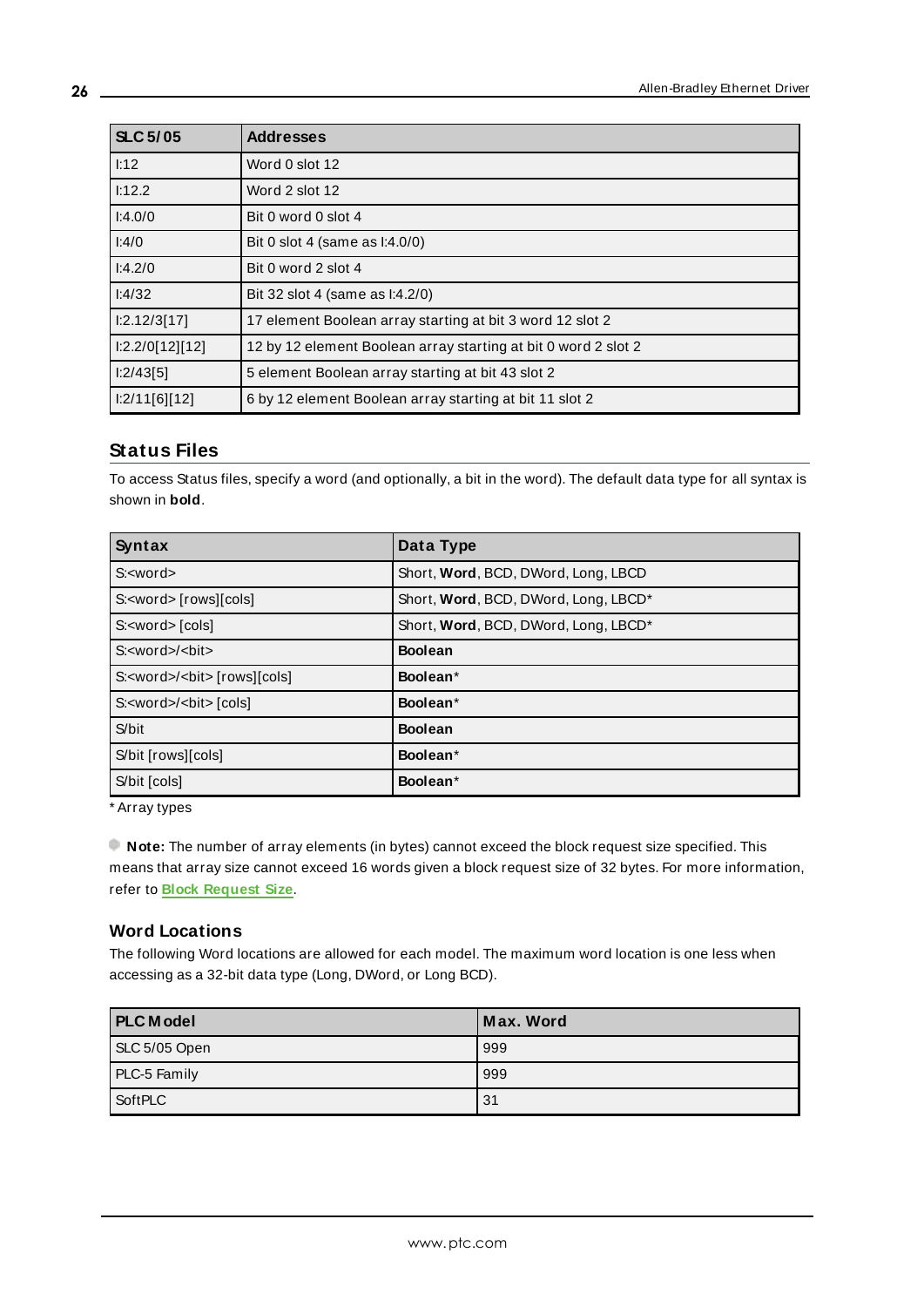| Example         | <b>Description</b>                                      |
|-----------------|---------------------------------------------------------|
| S:0             | Word 0.                                                 |
| S/26            | Bit 26.                                                 |
| S:4/15          | Bit 15 word 4.                                          |
| S:10[16]        | 16 element array starting at word 10.                   |
| S:0[4][8]       | 4 by 8 element array starting at word 0.                |
| $S/9$ [5]       | 5 element Boolean array starting at bit 9.              |
| S/11 [3][7]     | 3 by 7 element Boolean array starting at bit 11.        |
| $S:6/1$ [6]     | 6 element Boolean array starting at bit 1 word 6.       |
| $S:13/5$ [2][3] | 2 by 3 element Boolean array starting at bit 5 word 13. |

#### <span id="page-26-0"></span>**Binary Files**

To access Binary files, specify a file number and a word (and optionally, a bit in the word). The default data type for all syntax is shown in **bold**.

| Syntax                                                       | Data Type                            |
|--------------------------------------------------------------|--------------------------------------|
| B <file>:<word></word></file>                                | Short, Word, BCD, DWord, Long, LBCD  |
| B <file>:<word> [rows][cols]</word></file>                   | Short, Word, BCD, DWord, Long, LBCD* |
| B <file>:<word>[cols]</word></file>                          | Short, Word, BCD, DWord, Long, LBCD* |
| B <file>:<word>/<bit></bit></word></file>                    | <b>Boolean</b>                       |
| B <file>:<word>/<br/><br/>colsl B<file></file></word></file> | Boolean*                             |
| B <file>:<word>/<br/><br/>cols</word></file>                 | Boolean*                             |
| B <file>/bit</file>                                          | <b>Boolean</b>                       |
| B <file>/bit [rows][cols]</file>                             | Boolean*                             |
| B <file>/bit [cols]</file>                                   | Boolean*                             |

#### \* Array types

**Note:** The number of array elements (in bytes) cannot exceed the block request size specified. This means that array size cannot exceed 16 words given a block request size of 32 bytes. For more information, refer to **Block Request Size**.

#### **File Numbers and Word Locations**

The following file numbers and word locations are allowed for each model. The maximum word location is one less when accessing as a 32-bit data type (Long, DWord, or Long BCD).

| <b>I PLC Model</b> | <b>File Number</b> | Max. Word |
|--------------------|--------------------|-----------|
| SLC 5/05 Open      | $3,9-999$          | 999       |
| PLC-5 Family       | 3-999              | 1999      |
| SoftPLC            | 3-9999             | 9999      |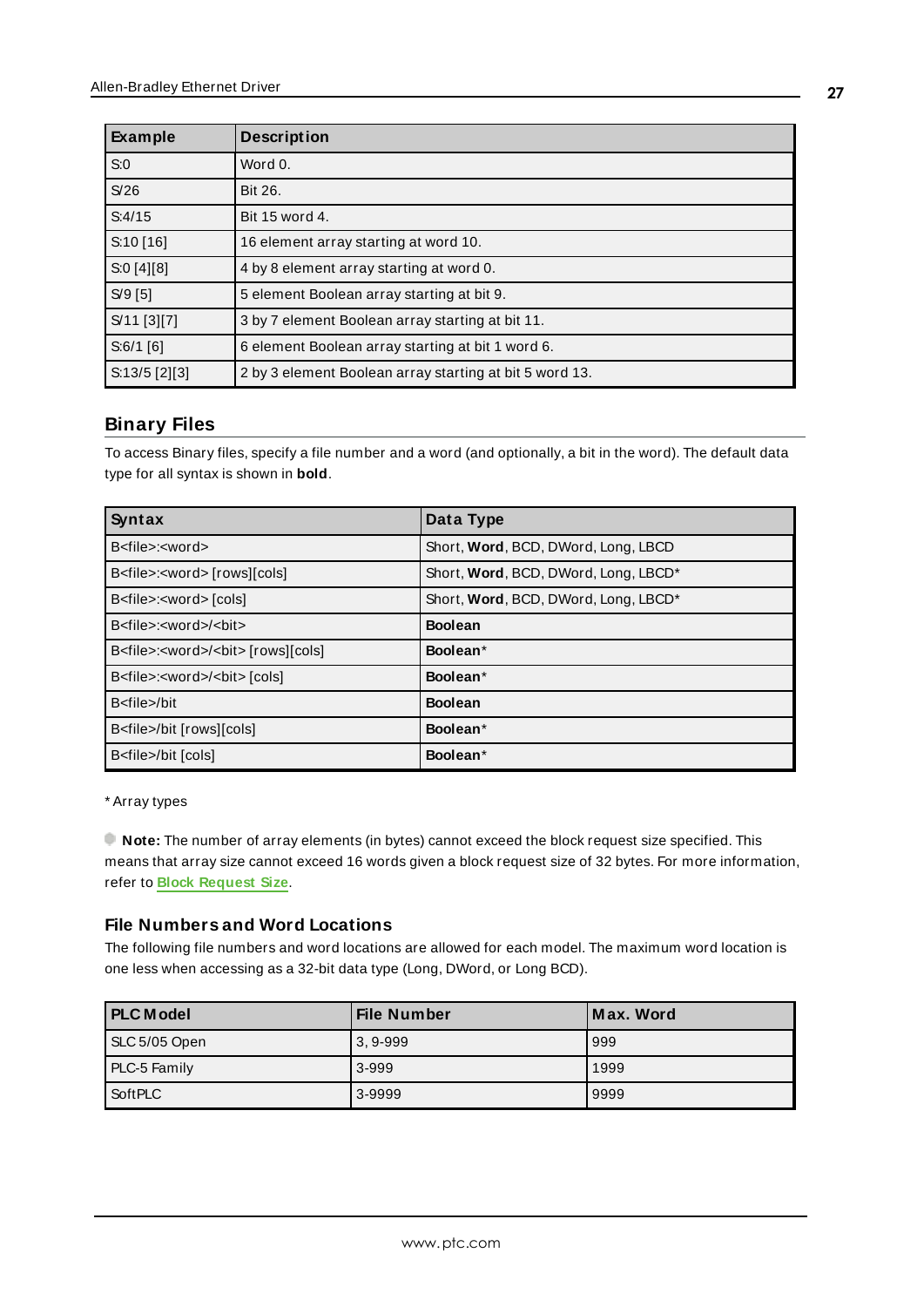| Example        | <b>Description</b>                                     |
|----------------|--------------------------------------------------------|
| B3:0           | Word 0                                                 |
| B3/26          | <b>Bit 26</b>                                          |
| B12:4/15       | Bit 15 word 4                                          |
| B3:10 [20]     | 20 element array starting at word 10                   |
| B15:0 [6][6]   | 6 by 6 element array starting at word 0                |
| B3/7 [8]       | 8 element Boolean array starting at bit 7              |
| B3/32 [6][9]   | 6 by 9 element Boolean array starting at bit 32        |
| B3:11/2 [12]   | 12 element Boolean array starting at bit 2 word 11     |
| B3:23/4 [5][8] | 5 by 8 element Boolean array starting at bit 4 word 23 |

## <span id="page-27-0"></span>**Timer Files**

Timer files are a structured type whose data is accessed by specifying a file number, an element and a field. The default data type depends on the field being accessed. Integer fields receive a default data type of Word.

| Syntax                                                | Data Type        |
|-------------------------------------------------------|------------------|
| l T <file>:<element>.<field></field></element></file> | Depends on field |

#### **File Numbers and Elements**

The following file numbers and maximum element are allowed for each model.

| <b>PLC</b> Model | File Number | ∄Max. ⊟ement |
|------------------|-------------|--------------|
| SLC 5/05 Open    | 4.9-999     | 999          |
| PLC-5 Family     | 3-999       | 1999         |
| SoftPLC          | 3-9999      | 9999         |

The following fields are allowed for each element. Refer to the PLC documentation for the meaning of each field.

| <b>Element Field</b>    | Data Type      | <b>Access</b> |
|-------------------------|----------------|---------------|
| <b>ACC</b>              | Short, Word    | Read/Write    |
| PRE                     | Short, Word    | Read/Write    |
| <b>DN</b>               | <b>Boolean</b> | Read Only     |
| $\overline{\mathsf{H}}$ | <b>Boolean</b> | Read Only     |
| EN                      | <b>Boolean</b> | Read Only     |

| Example           | <b>Description</b>             |
|-------------------|--------------------------------|
| $I$ T4:0.ACC      | Accumulator of timer 0 file 4. |
| <b>T4:10.DN</b>   | Done bit of timer 10 file 4.   |
| <b>IT15:0.PRE</b> | Preset of timer 0 file 15.     |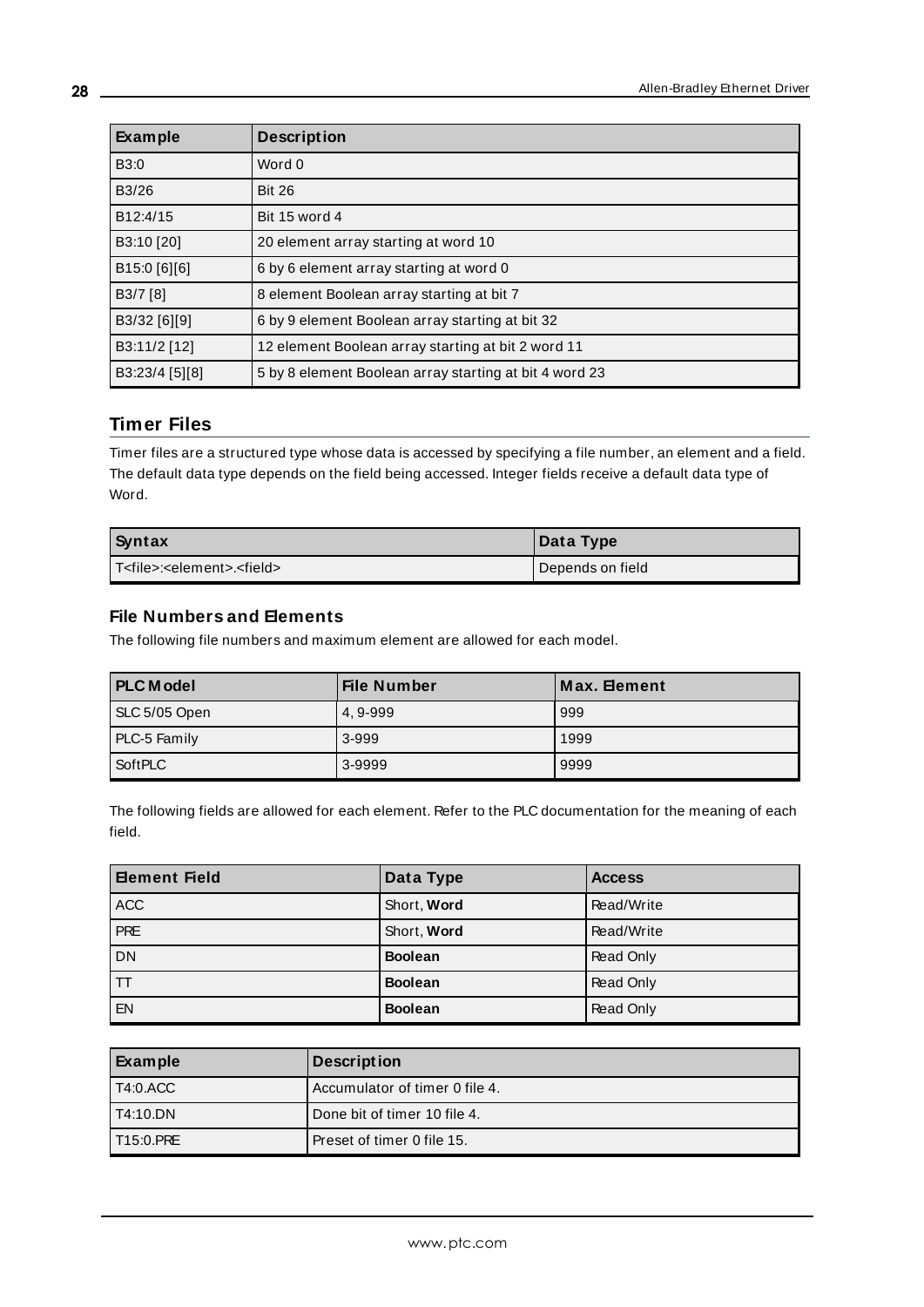#### <span id="page-28-0"></span>**Counter Files**

Counter files are a structured type whose data is accessed by specifying a file number, an element and a field. The default data type depends on the field being accessed. Integer fields receive a default data type of Word.

| Syntax                                                | Data Type        |
|-------------------------------------------------------|------------------|
| l C <file>:<element>.<field></field></element></file> | Depends on field |

#### **File Numbers and Elements**

The following file numbers and maximum element are allowed for each model.

| <b>PLC Model</b> | <b>File Number</b> | Max. Element |
|------------------|--------------------|--------------|
| SLC 5/05 Open    | 5, 9-999           | 999          |
| PLC-5 Family     | 3-999              | 1999         |
| SoftPLC          | 3-9999             | 9999         |

The following fields are allowed for each element. Refer to the PLC documentation for the meaning of each field.

| <b>Bement Field</b> | Data Type      | <b>Access</b> |
|---------------------|----------------|---------------|
| <b>ACC</b>          | Short, Word    | Read/Write    |
| <b>PRE</b>          | Short, Word    | Read/Write    |
| <b>UA</b>           | <b>Boolean</b> | Read Only     |
| UN                  | <b>Boolean</b> | Read Only     |
| $\overline{ov}$     | <b>Boolean</b> | Read Only     |
| DN                  | <b>Boolean</b> | Read Only     |
| $\overline{CD}$     | <b>Boolean</b> | Read Only     |
| $\overline{c}$      | <b>Boolean</b> | Read Only     |

| Example   | <b>Description</b>              |
|-----------|---------------------------------|
| C5:0.ACC  | Accumulator of counter 0 file 5 |
| LC5:10.DN | Done bit of counter 10 file 5   |
| C15:0.PRE | Preset of counter 0 file 15     |

### <span id="page-28-1"></span>**Control Files**

Control files are a structured type whose data is accessed by specifying a file number, an element and a field. The default data type depends on the field being accessed. Integer fields receive a default data type of Word.

| Syntax                                              | Data Type        |
|-----------------------------------------------------|------------------|
| R <file>:<element>.<field></field></element></file> | Depends on field |

#### **File Numbers and Elements**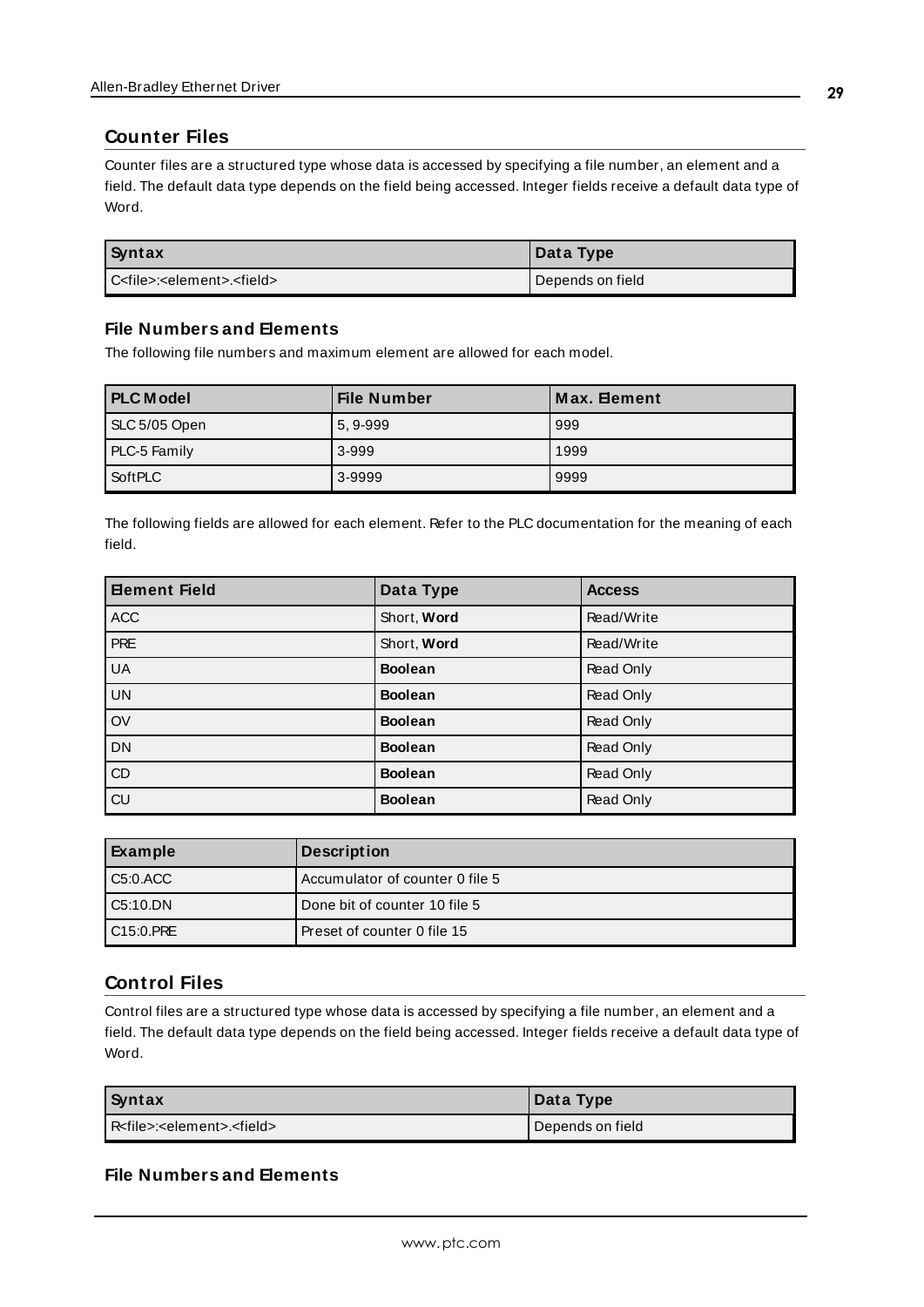**PLC M odel File Number M ax. Element** SLC 5/05 Open 6, 9-999 999 PLC-5 Family 2-999 3-999 2001 SoftPLC 3-9999 9999 9999

The following file numbers and maximum element are allowed for each model.

The following fields are allowed for each element. Refer to the PLC documentation for the meaning of each field.

| <b>Element Field</b> | Data Type      | <b>Access</b>    |
|----------------------|----------------|------------------|
| <b>LEN</b>           | Short, Word    | Read/Write       |
| <b>POS</b>           | Short, Word    | Read/Write       |
| FD                   | <b>Boolean</b> | Read Only        |
| IN                   | <b>Boolean</b> | Read Only        |
| UL                   | <b>Boolean</b> | Read Only        |
| ER                   | <b>Boolean</b> | Read Only        |
| <b>EM</b>            | <b>Boolean</b> | <b>Read Only</b> |
| <b>DN</b>            | <b>Boolean</b> | Read Only        |
| EU                   | <b>Boolean</b> | Read Only        |
| EN                   | <b>Boolean</b> | Read Only        |

| Examples               | <b>Description</b>                   |
|------------------------|--------------------------------------|
| <b>R6:0.LEN</b>        | Length field of control 0 file 6     |
| R6:10.DN               | Done bit of control 10 file 6        |
| R <sub>15:18</sub> POS | Position field of control 18 file 15 |

# <span id="page-29-0"></span>**Integer Files**

To access Integer files, specify a file number and a word (and optionally, a bit in the word). The default data type for all syntax is shown in **bold**.

| Syntax                                                 | Data Type                            |
|--------------------------------------------------------|--------------------------------------|
| N <file>:<word></word></file>                          | Short, Word, BCD, DWord, Long, LBCD  |
| N <file>:<word> [rows][cols]</word></file>             | Short, Word, BCD, DWord, Long, LBCD* |
| N <file>:<word>[cols]</word></file>                    | Short, Word, BCD, DWord, Long, LBCD* |
| N <file>:<word>/<bit></bit></word></file>              | <b>Boolean</b>                       |
| N <file>:<word>/<bit> [rows][cols]</bit></word></file> | Boolean*                             |
| N <file>:<word>/<br/><br/>cols]</word></file>          | Boolean*                             |
| N <file>/bit</file>                                    | <b>Boolean</b>                       |
| N <file>/bit [rows][cols]</file>                       | Boolean*                             |
| N <file>/bit [cols]</file>                             | Boolean*                             |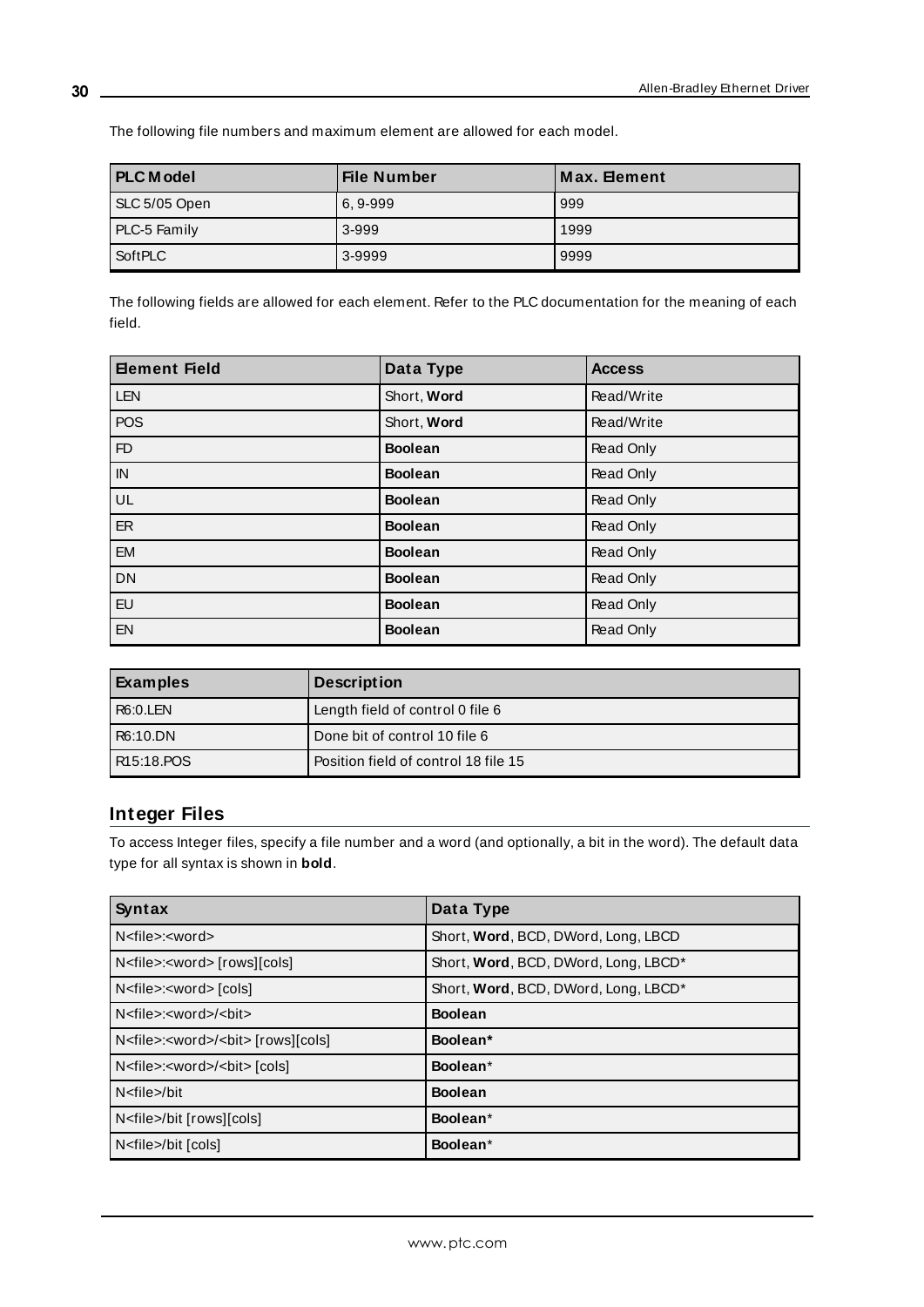#### \* Array types

**Note:** The number of array elements (in bytes) cannot exceed the block request size specified. This means that array size cannot exceed 16 words given a block request size of 32 bytes. For more information, refer to **Block Request Size**.

#### **File Numbers and Word Locations**

The following file numbers and maximum word locations are allowed for each model. The maximum word location is one less when accessing as a 32-bit data type (Long, DWord or Long BCD).

| <b>PLC</b> Model | <b>File Number</b> | Max. Word |
|------------------|--------------------|-----------|
| SLC 5/05 Open    | 7.9-999            | 999       |
| PLC-5 Family     | 3-999              | 1999      |
| SoftPLC          | 3-9999             | 9999      |

| Example               | <b>Description</b>                                       |
|-----------------------|----------------------------------------------------------|
| N7:0                  | Word 0                                                   |
| N7/26                 | <b>Bit 26</b>                                            |
| N <sub>12:4</sub> /15 | Bit 15 word 4                                            |
| N7:10 [8]             | 8 element array starting at word 10                      |
| N15:0 [4][5]          | 4 by 5 element array starting at word 0                  |
| N7/12 [9]             | 9 element Boolean array starting at bit 12               |
| N7/19 [3][11]         | 3 by 11 element Boolean array starting at bit 19         |
| N7:7/0 [10]           | 10 element Boolean array starting at bit 0 word 7        |
| N7:29/13 [2][15]      | 2 by 15 element Boolean array starting at bit 13 word 29 |

# <span id="page-30-0"></span>**Float Files**

To access Float files, specify a file number and an element. The only data type allowed is Float.

| Syntax                                           | Data Type          |
|--------------------------------------------------|--------------------|
| F <file>:<element></element></file>              | <b>Float</b>       |
| F <file>:<element> [rows][cols]</element></file> | I Float array      |
| F <file>:<element> [cols]</element></file>       | <b>Float array</b> |

**Note:** The number of array elements (in bytes) cannot exceed the block request size specified. This means array size cannot exceed 8 floats given a block request size of 32 bytes. For more information, refer to **Block Request Size**.

#### **File Numbers and Word Locations**

The following file numbers and maximum word locations are allowed for each model.

| <b>PLC Model</b> | <b>File Number</b> | Max. Word |
|------------------|--------------------|-----------|
| SLC 5/05 Open    | 8-999              | 999       |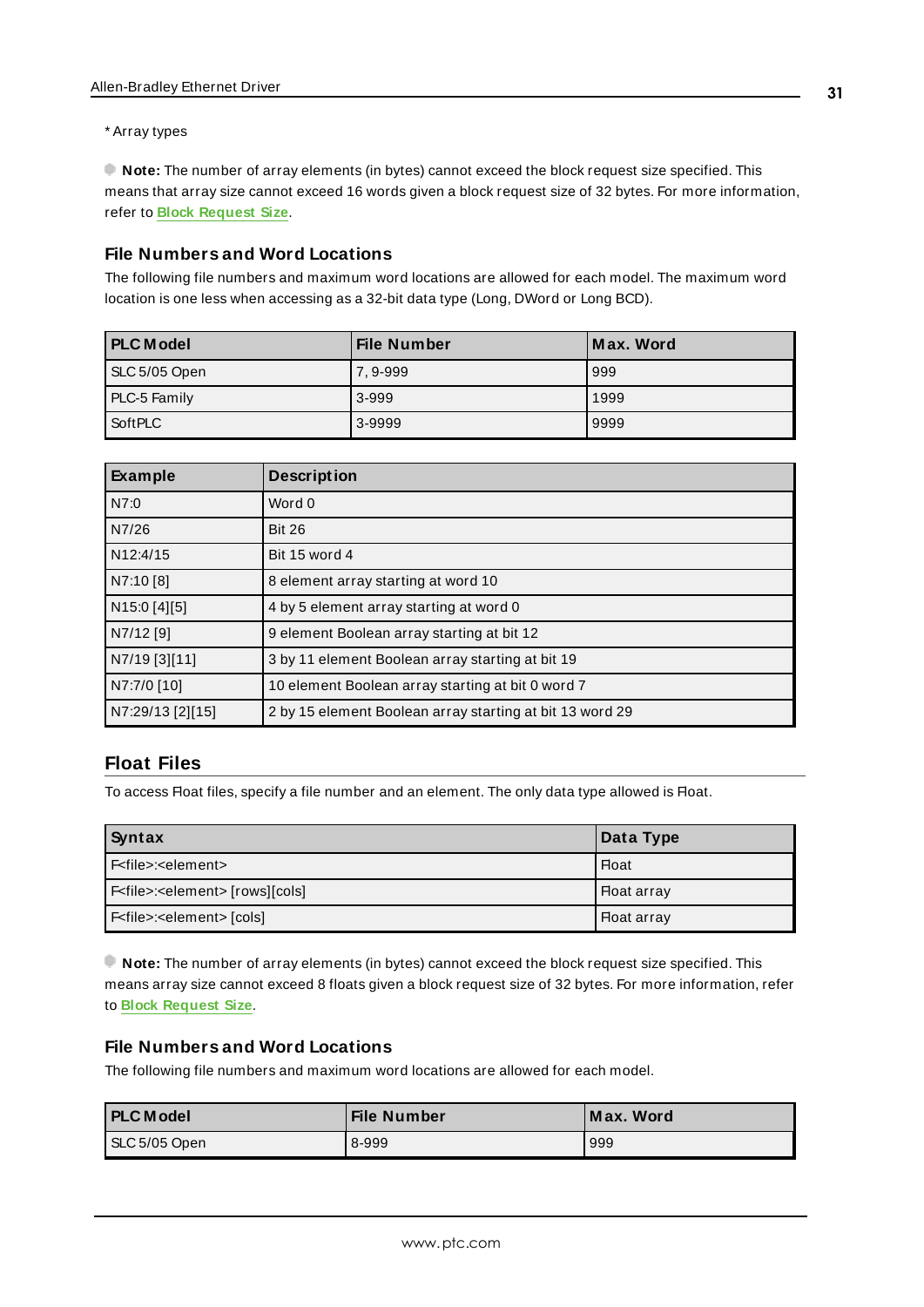| <b>PLC Model</b> | <b>File Number</b> | Max. Word |
|------------------|--------------------|-----------|
| PLC-5 Family     | 3-999              | 1999      |
| <b>SoftPLC</b>   | 3-9999             | 9999      |

| Example      | <b>Description</b>                   |
|--------------|--------------------------------------|
| F8:0         | Float 0                              |
| F8:10 [16]   | 16-element array starting at word 10 |
| F15:0 [4][4] | 16-element array starting at word 0  |

# <span id="page-31-0"></span>**ASCII Files**

To access ASCII file data, specify a file number and character location. The default data type for all syntax is shown in **bold**.

| Syntax                                         | Data Type   |
|------------------------------------------------|-------------|
| A <file>:<char></char></file>                  | Char, Byte* |
| A <file>:<char> [rows][cols]</char></file>     | Char, Byte* |
| A <file>:<char>[cols]</char></file>            | Char, Byte* |
| A <file>:<word offset="">/length</word></file> | String**    |

**Note:** The number of array elements cannot exceed the block request size specified. For more information, refer to **Block Request Size**.

\* The PLC packs two characters per word in the file, with the high byte containing the first character and the low byte containing the second character. The PLC programming software allows access at the word level or two-character level. The AB Ethernet driver allows accessing to the character level. Examples are as follows:

- Using the programming software A10:0=AB would result in 'A' being stored in the high byte of A10:0 and 'B' being stored in the low byte.
- Using the AB Ethernet driver, two assignments, A10:0=A and A10:1=B, would result in the same data being stored in the PLC memory.

\* \* Referencing this file as string data allows access to data at word boundaries like the programming software. The length can be up to 236 characters. If a string that is sent to the device is smaller in length than the length specified by the address, the driver null terminates the string before sending it down to the controller.

#### **File Numbers and Character Locations**

The following file numbers and maximum character locations are allowed for each model.

| <b>PLC</b> Model | File Number | Max. Character |
|------------------|-------------|----------------|
| SLC 5/05 Open    | 9-999       | 1999           |
| PLC-5 Family     | 3-999       | 1999           |
| SoftPLC          | N/A         | N/A            |

**Note:** All SLC 500 PLCs do not support ASCII file types. For more information, refer to the PLC documentation.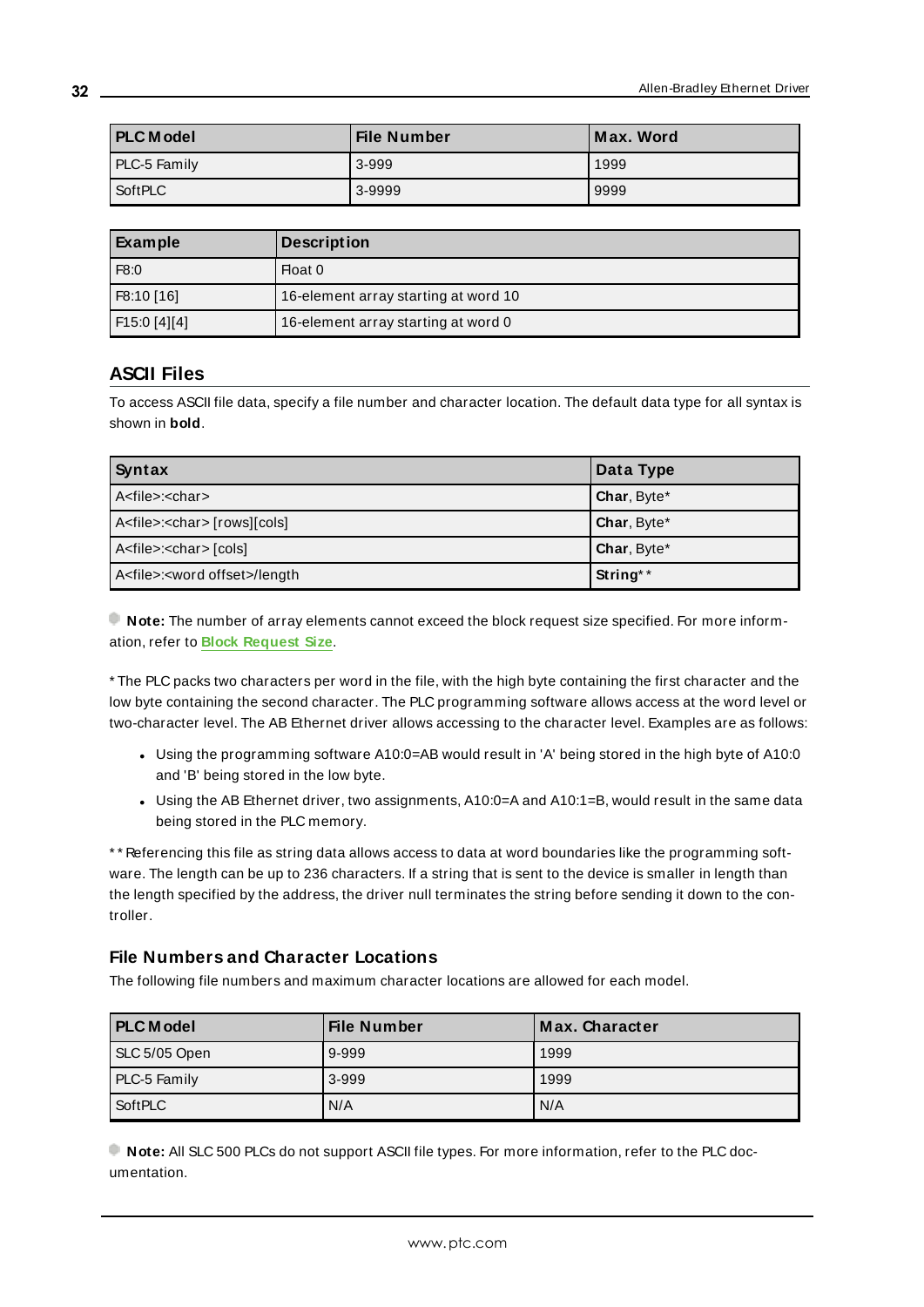| Example       | <b>Description</b>                              |
|---------------|-------------------------------------------------|
| A9:0          | Character 0 (high byte of word 0)               |
| A27:10 [80]   | 80-character array starting at character 10     |
| A15:0 [4][16] | 4 by 16 character array starting at character 0 |
| A62:0/32      | 32-character string starting at word offset 0   |

# <span id="page-32-0"></span>**String Files**

To access data in a String file, specify a file number and an element. The only data type allowed is string, which are 82-character null-terminated arrays. The driver places the null terminator based on the string length returned by the PLC.

| Syntax                                 | Data Type |
|----------------------------------------|-----------|
| l ST <file>:<element></element></file> | String    |

**Note:** Arrays of strings are not supported.

**Tip:** String length can be obtained with a COPY or MOVE function.

## **File Numbers and Word Locations**

The following file numbers and maximum word locations are allowed for each model.

| <b>PLC Model</b> | <b>File Number</b> | Max. Word |
|------------------|--------------------|-----------|
| SLC 5/05 Open    | 9-999              | 999       |
| PLC-5 Family     | 3-999              | 999       |
| SoftPLC          | 3-9990             | 9999      |

| Example      | <b>Description</b> |
|--------------|--------------------|
| <b>ST9:0</b> | String 0           |
| ST18:10      | String 10          |

# <span id="page-32-1"></span>**String Length**

While the .LEN field is not supported, string length can be obtained with a COPY or MOVE function, as shown below.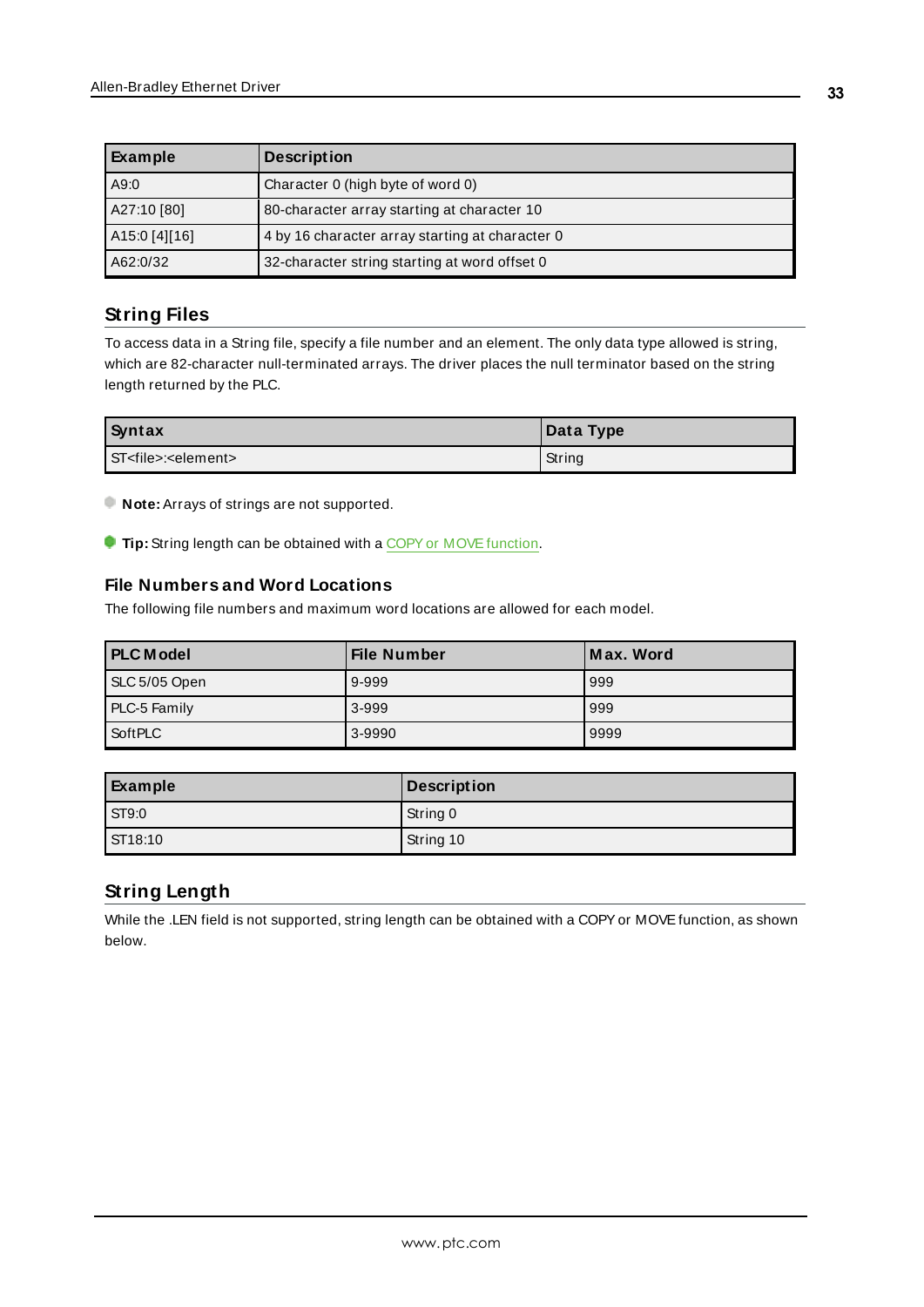

## <span id="page-33-0"></span>**SLC 5/ 05 Open Addressing**

The actual number of addresses available depends on the model of the PLC. The ranges have been opened up to allow for maximum flexibility with future models. If the driver finds at runtime that an address is not present in the device, it posts an error message and removes the tag from its scan list.

**Note:** This model has no specific addressing.

<span id="page-33-1"></span>**See Also: General [Addressing](#page-21-1)**

## **PLC-5 Family and SoftPLC Addressing**

**General Addressing General [Addressing](#page-21-1)**

#### **Model-Specific Addressing**

**BCD [Files](#page-33-2) PID [Files](#page-34-0) [M essage](#page-36-0) Files Block [Transfer](#page-37-0) Files**

## <span id="page-33-2"></span>**BCD Files**

To access BCD files, specify a file number and a word. The only data types allowed are BCD and long BCD. The default data type is always BCD.

| Syntax                                     | Data Type         |
|--------------------------------------------|-------------------|
| D <file>:<word></word></file>              | BCD, LBCD         |
| D <file>:<word> [rows][cols]</word></file> | <b>BCD, LBCD*</b> |
| D <file>:<word>[cols]</word></file>        | BCD, LBCD*        |

\* Array types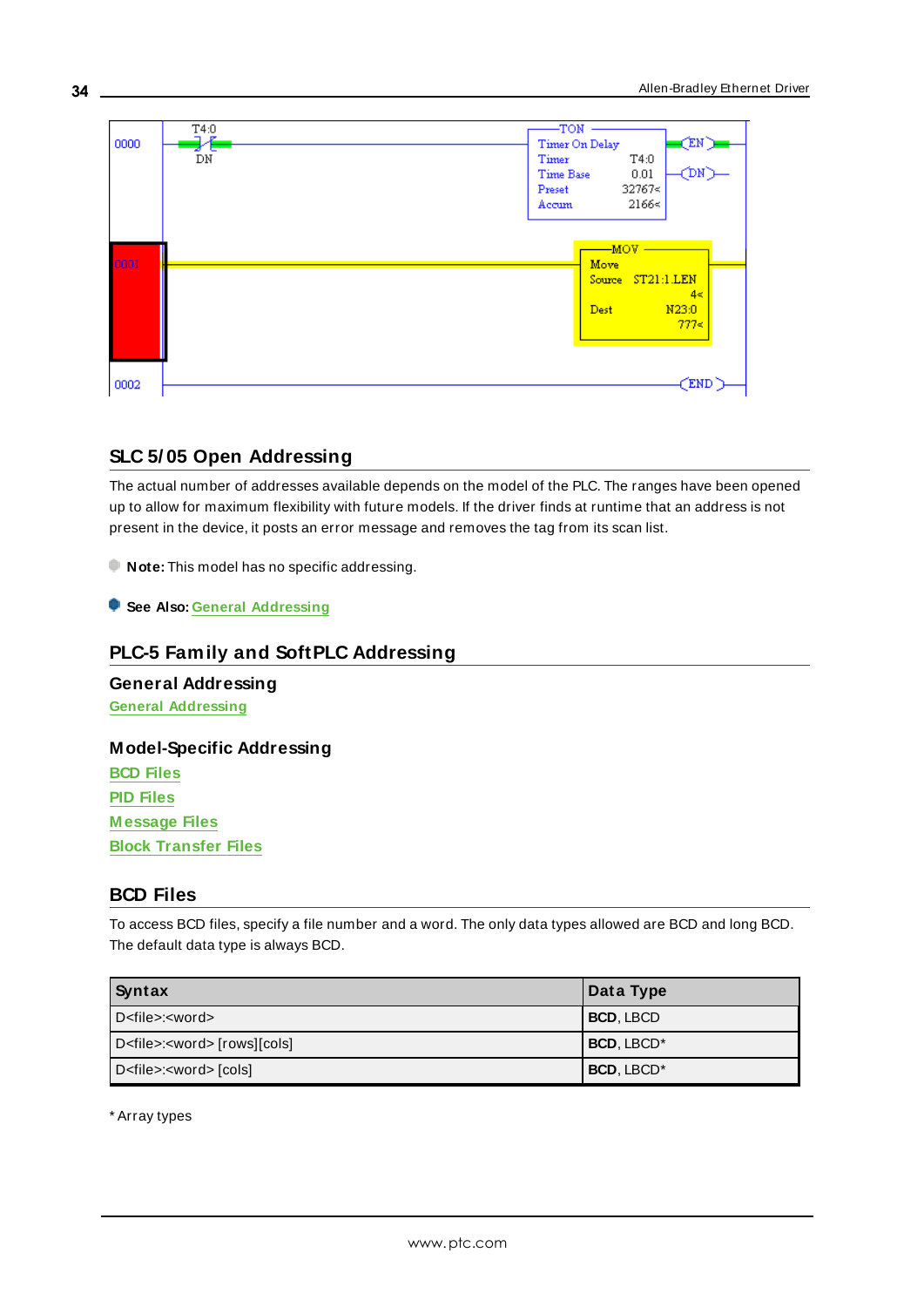**Note:** The number of array elements (in bytes) cannot exceed the block request size specified. This means array size cannot exceed 16 BCDs given a block request size of 32 bytes. For more information, refer to **Block Request Size**.

#### **File Numbers and Word Locations**

The following file numbers and maximum word locations are allowed for each model.

| <b>PLC</b> Model | <b>File Number</b> | Max. Word |
|------------------|--------------------|-----------|
| SLC 5/05 Open    | <b>NA</b>          | <b>NA</b> |
| PLC-5 Family     | 3-999              | 1999      |
| SoftPLC          | 3-9999             | 9999      |

| Example      | <b>Description</b>                   |
|--------------|--------------------------------------|
| D9:0         | Word 0                               |
| D27:10 [16]  | 16 element array starting at word 10 |
| D15:0 [4][8] | 32 element array starting at word 0  |

#### <span id="page-34-0"></span>**PID Files**

PID files are a structured type whose data is accessed by specifying a file number, an element and a field. The default data type depends on the field being accessed. Integer fields receive a default data type of Word.

| Syntax                                                 | Data Type        |
|--------------------------------------------------------|------------------|
| l PD <file>:<element>.<field></field></element></file> | Depends on field |

#### **File Numbers and Elements**

The following file numbers and maximum element are allowed for each model.

| <b>PLC Model</b> | <b>File Number</b> | Max. Element |
|------------------|--------------------|--------------|
| SLC 5/05 Open    | <b>NA</b>          | <b>NA</b>    |
| PLC-5 Family     | 3-999              | 999          |
| SoftPLC          | 3-9999             | 9999         |

The following fields are allowed for each element. Refer to the PLC documentation for the meaning of each field.

| <b>Bement Field</b>                                                                                                                                                                                                                                                                                                                                                                                                                                                                                                                   | Data Type | <b>Access</b> |
|---------------------------------------------------------------------------------------------------------------------------------------------------------------------------------------------------------------------------------------------------------------------------------------------------------------------------------------------------------------------------------------------------------------------------------------------------------------------------------------------------------------------------------------|-----------|---------------|
| SP                                                                                                                                                                                                                                                                                                                                                                                                                                                                                                                                    | Real      | Read/Write    |
| $\overline{KP}$                                                                                                                                                                                                                                                                                                                                                                                                                                                                                                                       | Real      | Read/Write    |
| $\overline{\overline{\mathsf{K}}\overline{\mathsf{K}}\overline{\mathsf{K}}\overline{\mathsf{K}}\overline{\mathsf{K}}\overline{\mathsf{K}}\overline{\mathsf{K}}\overline{\mathsf{K}}\overline{\mathsf{K}}\overline{\mathsf{K}}\overline{\mathsf{K}}\overline{\mathsf{K}}\overline{\mathsf{K}}\overline{\mathsf{K}}\overline{\mathsf{K}}\overline{\mathsf{K}}\overline{\mathsf{K}}\overline{\mathsf{K}}\overline{\mathsf{K}}\overline{\mathsf{K}}\overline{\mathsf{K}}\overline{\mathsf{K}}\overline{\mathsf{K}}\overline{\mathsf{K}}\$ | Real      | Read/Write    |
| KD                                                                                                                                                                                                                                                                                                                                                                                                                                                                                                                                    | Real      | Read/Write    |
| <b>BIAS</b>                                                                                                                                                                                                                                                                                                                                                                                                                                                                                                                           | Real      | Read/Write    |
| <b>MAXS</b>                                                                                                                                                                                                                                                                                                                                                                                                                                                                                                                           | Real      | Read/Write    |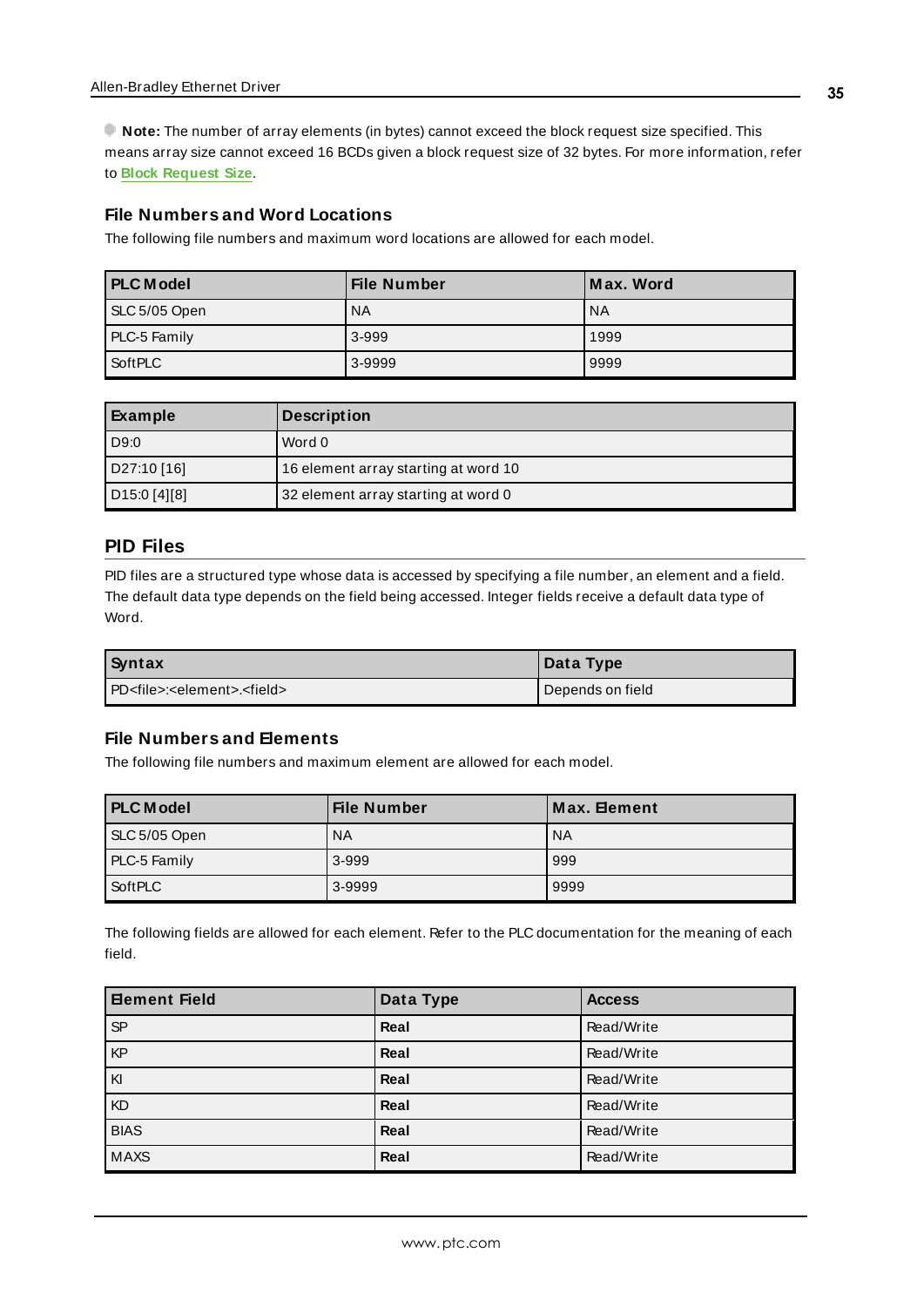| <b>Element Field</b> | Data Type      | <b>Access</b> |
|----------------------|----------------|---------------|
| <b>MINS</b>          | Real           | Read/Write    |
| DB                   | Real           | Read/Write    |
| SO <sub>1</sub>      | Real           | Read/Write    |
| <b>MAXO</b>          | Real           | Read/Write    |
| <b>MINO</b>          | Real           | Read/Write    |
| <b>UPD</b>           | Real           | Read/Write    |
| PV                   | Real           | Read/Write    |
| <b>ERR</b>           | Real           | Read/Write    |
| <b>OUT</b>           | Real           | Read/Write    |
| <b>PVH</b>           | Real           | Read/Write    |
| <b>PVL</b>           | Real           | Read/Write    |
| <b>DVP</b>           | Real           | Read/Write    |
| <b>DVN</b>           | Real           | Read/Write    |
| <b>PVDB</b>          | Real           | Read/Write    |
| <b>DVDB</b>          | Real           | Read/Write    |
| MAXI                 | Real           | Read/Write    |
| <b>MINI</b>          | Real           | Read/Write    |
| <b>TIE</b>           | Real           | Read/Write    |
| <b>FILE</b>          | Short, Word    | Read/Write    |
| <b>ELEM</b>          | Short, Word    | Read/Write    |
| EN                   | <b>Boolean</b> | Read/Write    |
| <b>CT</b>            | <b>Boolean</b> | Read/Write    |
| <b>CL</b>            | <b>Boolean</b> | Read/Write    |
| <b>PVT</b>           | <b>Boolean</b> | Read/Write    |
| DO                   | <b>Boolean</b> | Read/Write    |
| <b>SWM</b>           | <b>Boolean</b> | Read/Write    |
| CA                   | <b>Boolean</b> | Read/Write    |
| MO                   | <b>Boolean</b> | Read/Write    |
| PE                   | <b>Boolean</b> | Read/Write    |
| INI                  | <b>Boolean</b> | Read/Write    |
| <b>SPOR</b>          | <b>Boolean</b> | Read/Write    |
| OLL                  | <b>Boolean</b> | Read/Write    |
| OLH                  | <b>Boolean</b> | Read/Write    |
| <b>EWD</b>           | <b>Boolean</b> | Read/Write    |
| <b>DVNA</b>          | <b>Boolean</b> | Read/Write    |
| <b>DVHA</b>          | <b>Boolean</b> | Read/Write    |
| <b>PVLA</b>          | <b>Boolean</b> | Read/Write    |
| <b>PVHA</b>          | <b>Boolean</b> | Read/Write    |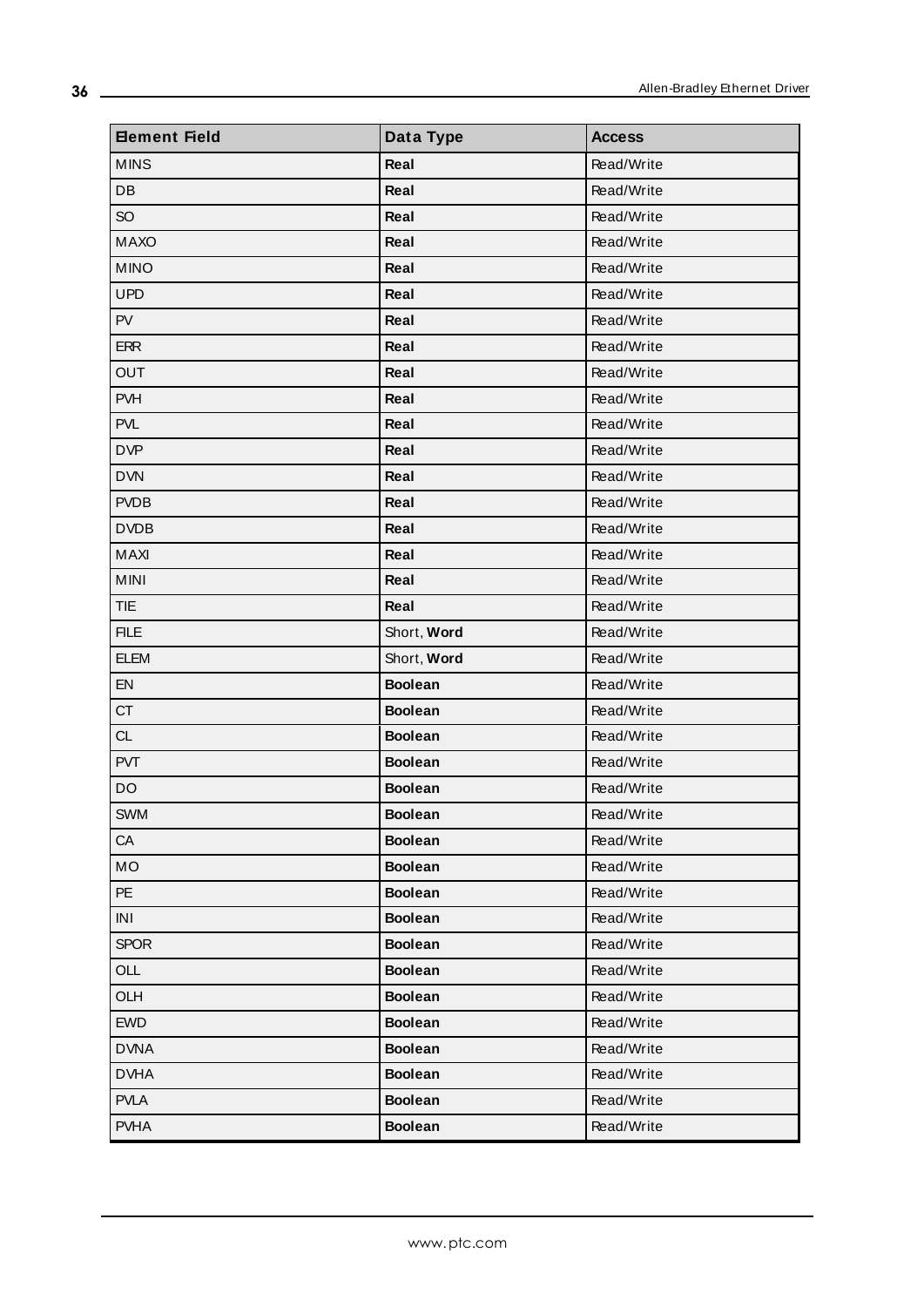| Example     | <b>Description</b>                |
|-------------|-----------------------------------|
| PDA4:0.SP   | Set point field of PD 0 file 14   |
| l PD18:6.EN | Status enable bit of PD 6 file 18 |

# <span id="page-36-0"></span>**Message Files**

Message files are a structured type whose data is accessed by specifying a file number, an element and a field. The default data type depends on the field being accessed. Integer fields receive a default data type of Word.

| Syntax                                                | Data Type        |
|-------------------------------------------------------|------------------|
| IMG <file>:<element>.<field></field></element></file> | Depends on field |

# **File Numbers and Elements**

The following file numbers and maximum element are allowed for each model.

| <b>PLC Model</b> | <b>File Number</b> | Max. Element |
|------------------|--------------------|--------------|
| SLC 5/05 Open    | <b>NA</b>          | <b>NA</b>    |
| PLC-5 Family     | 3-999              | 999          |
| SoftPLC          | 3-9999             | 9999         |

The following fields are allowed for each element. Refer to the PLC documentation for the meaning of each field.

| <b>Element Field</b> | Data Type      | <b>Access</b> |
|----------------------|----------------|---------------|
| <b>ERR</b>           | Short, Word    | Read/Write    |
| <b>RLEN</b>          | Short, Word    | Read/Write    |
| <b>DLEN</b>          | Short, Word    | Read/Write    |
| EN                   | <b>Boolean</b> | Read/Write    |
| <b>ST</b>            | <b>Boolean</b> | Read/Write    |
| <b>DN</b>            | <b>Boolean</b> | Read/Write    |
| <b>ER</b>            | <b>Boolean</b> | Read/Write    |
| CO                   | <b>Boolean</b> | Read/Write    |
| EW                   | <b>Boolean</b> | Read/Write    |
| <b>NR</b>            | <b>Boolean</b> | Read/Write    |
| TO <sub>1</sub>      | <b>Boolean</b> | Read/Write    |

| Example         | Description                            |
|-----------------|----------------------------------------|
| $IMG14:0.$ RLEN | Requested length field of MG 0 file 14 |
| MG18:6.CO       | Continue bit of MG 6 file 18           |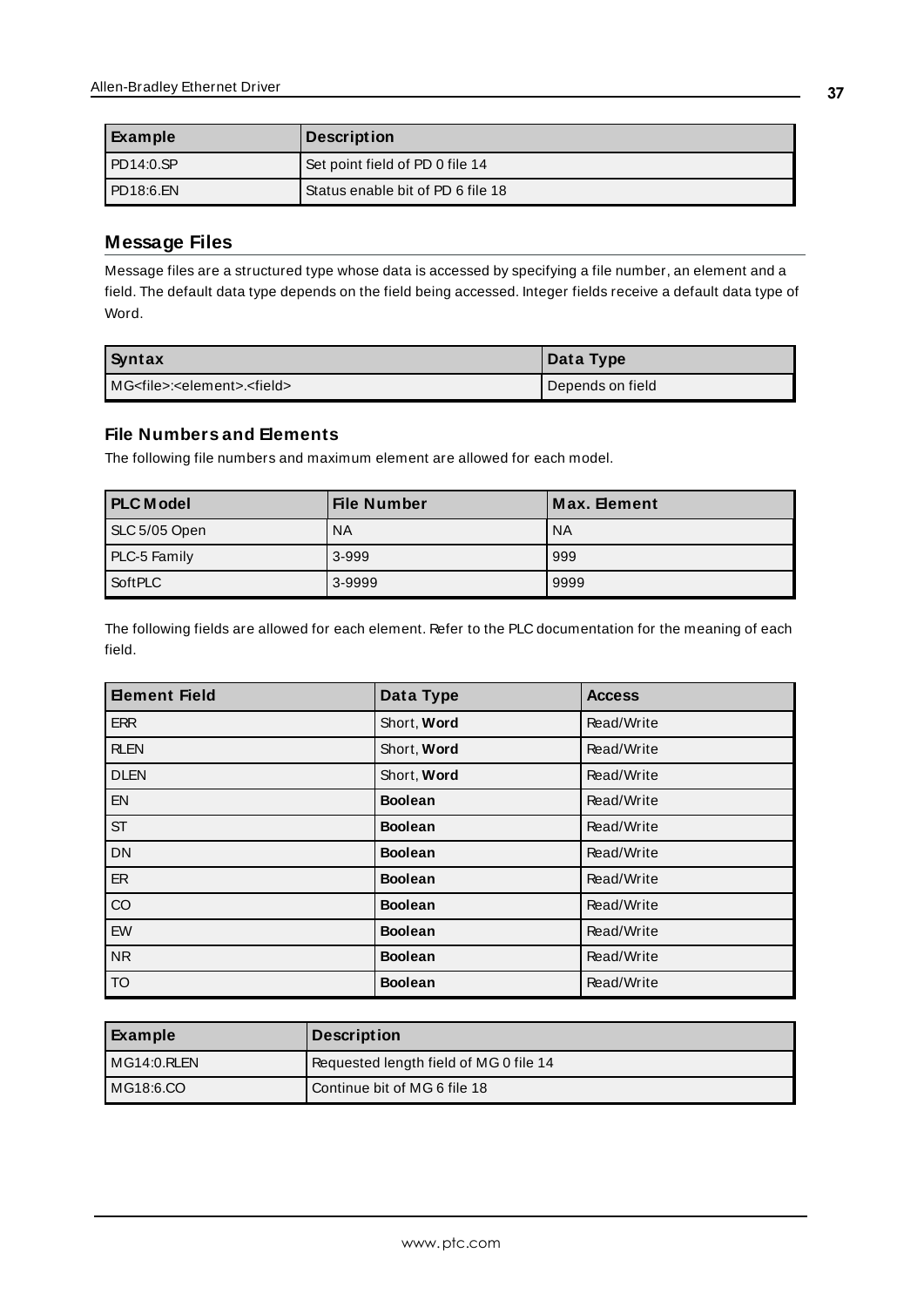## <span id="page-37-0"></span>**Block Transfer Files**

Block transfer files are a structured type whose data is accessed by specifying a file number, an element, and a field. The default data type depends on the field being accessed. Integer fields receive a default data type of Word.

| Syntax                                               | Data Type        |
|------------------------------------------------------|------------------|
| BT <file>:<element>.<field></field></element></file> | Depends on field |

#### **File Numbers and Elements**

The following file numbers and maximum element are allowed for each model.

| <b>PLC Model</b> | File Number | Max. Element |
|------------------|-------------|--------------|
| SLC 5/05 Open    | <b>NA</b>   | <b>NA</b>    |
| PLC-5 Family     | 3-999       | 1999         |
| SoftPLC          | 3-9999      | 9999         |

The following fields are allowed for each element. Refer to the PLC documentation for the meaning of each field.

| <b>Element Field</b> | Data Type      | <b>Access</b> |
|----------------------|----------------|---------------|
| <b>RLEN</b>          | Short, Word    | Read/Write    |
| <b>DLEN</b>          | Short, Word    | Read/Write    |
| <b>FILE</b>          | Short, Word    | Read/Write    |
| <b>ELEM</b>          | Short, Word    | Read/Write    |
| <b>RW</b>            | <b>Boolean</b> | Read/Write    |
| <b>ST</b>            | <b>Boolean</b> | Read/Write    |
| <b>DN</b>            | <b>Boolean</b> | Read/Write    |
| ER                   | <b>Boolean</b> | Read/Write    |
| CO                   | <b>Boolean</b> | Read/Write    |
| EW                   | <b>Boolean</b> | Read/Write    |
| <b>NR</b>            | <b>Boolean</b> | Read/Write    |
| <b>TO</b>            | <b>Boolean</b> | Read/Write    |

| Example     | <b>Description</b>                     |
|-------------|----------------------------------------|
| BT14:0.RLEN | Requested length field of BT 0 file 14 |
| BT18:6.CO   | Continue bit of BT6 file 18            |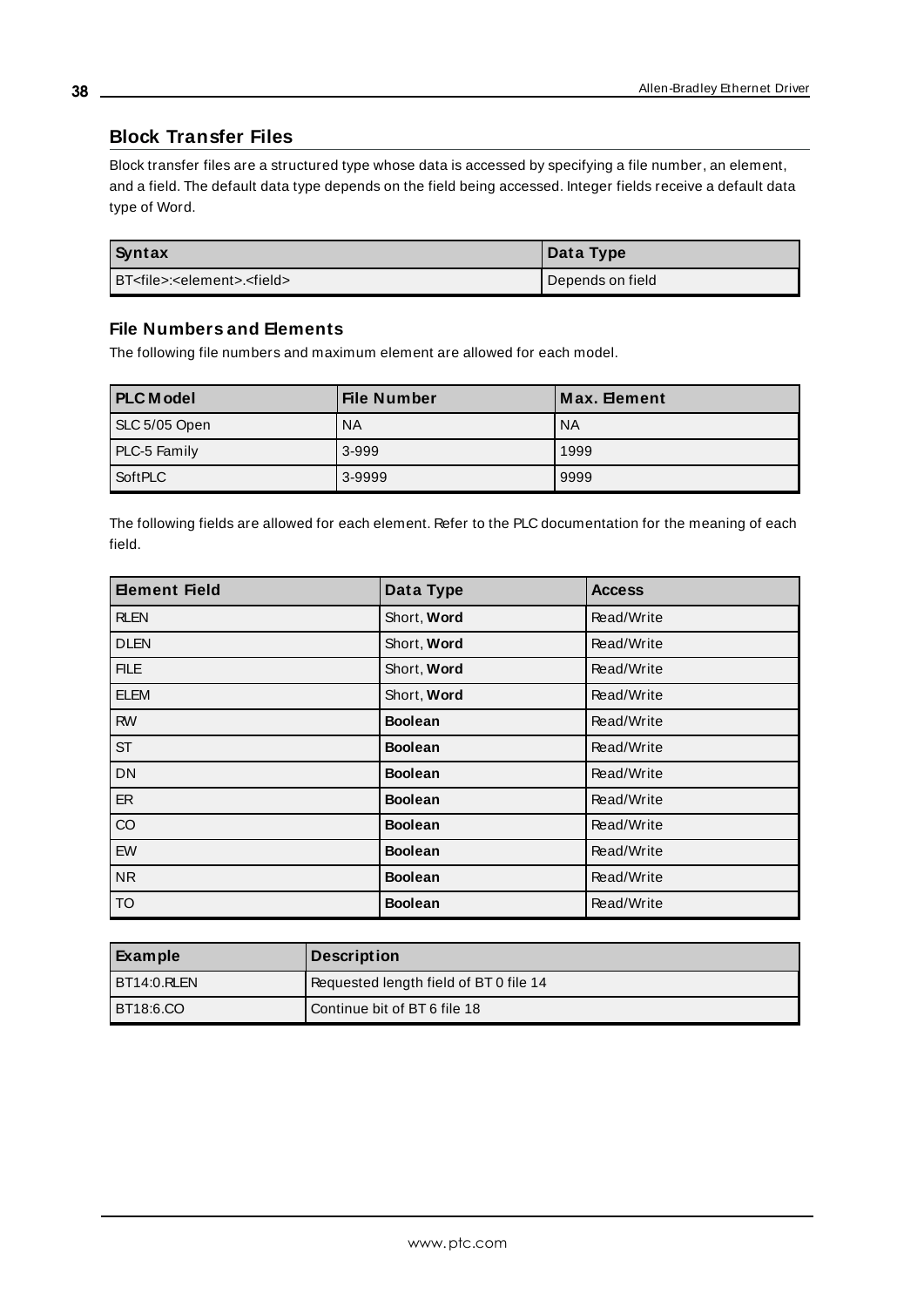# <span id="page-38-0"></span>Event Log Messages

The following information concerns messages posted to the Event Log pane in the main user interface. Consult the OPC server help on filtering and sorting the Event Log detail view. Server help contains many common messages, so should also be searched. Generally, the type of message (informational, warning) and troubleshooting information is provided whenever possible.

# <span id="page-38-1"></span>**Unable to read data block from device. Frame received contains errors. | Block start address = '<address>'.**

#### **Error Type:**

Warning

#### **Possible Cause:**

- 1. An incorrect frame size was received.
- 2. A TNS mismatch occurred.
- 3. An invalid response command was returned from the device.
- 4. Misalignment of packets occurred due to connection/disconnection between the PC and device.
- 5. Bad cabling connecting the devices is causing noise.

#### **Possible Solution:**

While the driver can recover from the error without intervention, there may be an issue with the cabling or the device itself that should be corrected.

# <span id="page-38-2"></span>**Unable to read data block from the device. Tag deactivated. | Block start address = '<address>', Status code = <code>, Extended status code = <code>.**

## **Error Type:**

Warning

#### **Possible Cause:**

- 1. The address requested does not exist in the PLC.
- 2. The address requested cannot be accessed because the PLC is in error state.
- 3. The communications parameters for the Ethernet connection are incorrect.

#### **Possible Solution:**

- 1. Verify the address exists in the PLC.
- 2. Verify the PLC is not in an error state or restore the PLC to operation.
- 3. Verify the communications parameters for the Ethernet connection are correct.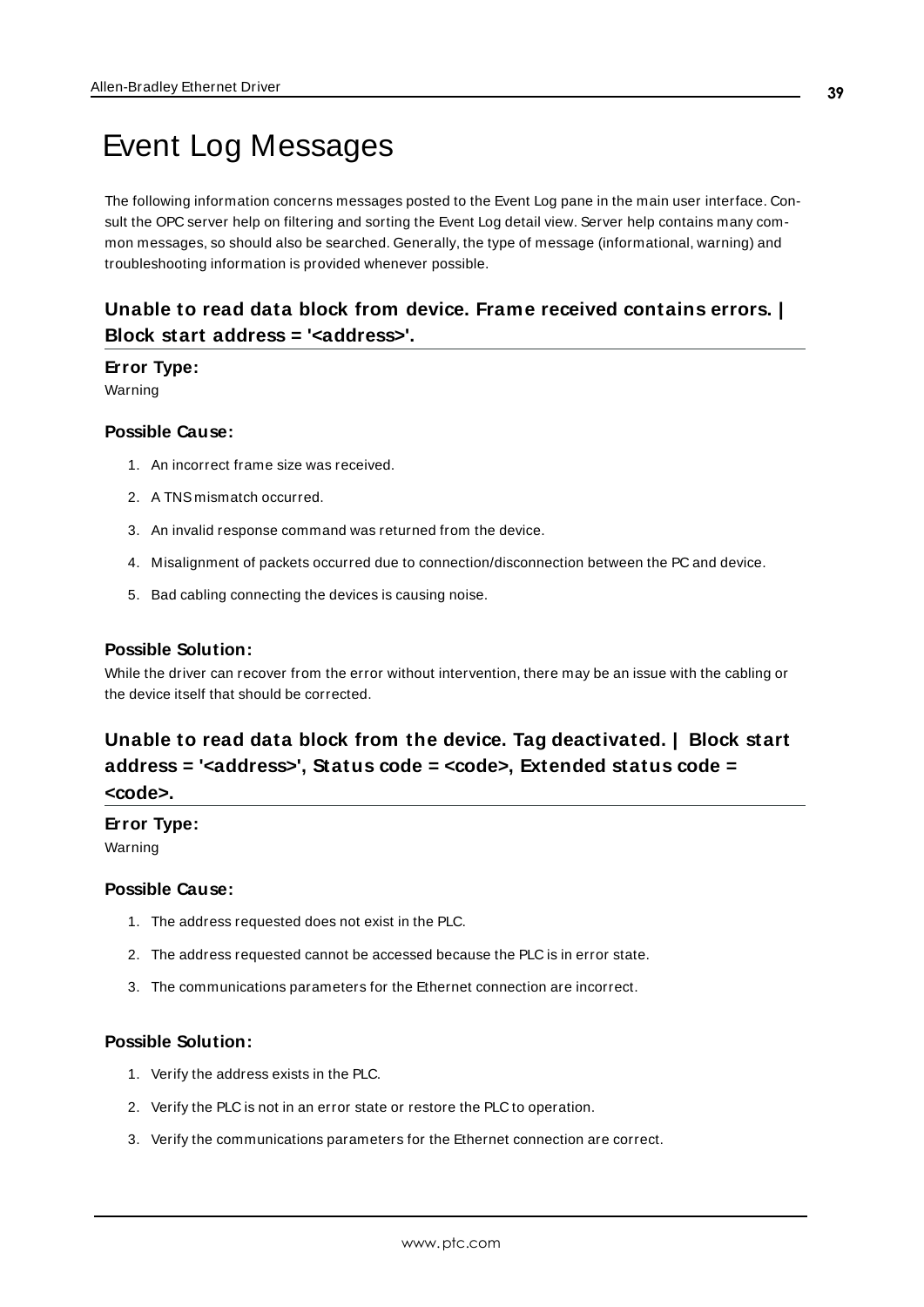- 4. Verify the correct port is specified for the named device.
- 5. Verify the IPaddress given to the named device matches that of the actual device.

#### **Note:**

- 1. Check the status and extended status codes returned by the PLC. The extended status code may not always be returned; error information is contained within the status code. The codes are displayed in hexadecimal.
- 2. Status code errors in the low nibble indicate errors found by the local node. The driver continues to retry reading these blocks of data periodically. Errors found by the local node occur when the KF module cannot find the destination PLC on the network.
- 3. Status code errors in the high nibble indicate errors found by the PLC. These errors are generated when the block of data the driver is asking for is not available in the PLC. The driver does not ask for these blocks again after receiving this error. This error can be generated if the address does not exist in the PLC.

# <span id="page-39-0"></span>**Unable to write to address on device. Frame received contains errors. | Address = '<address>'.**

# **Error Type:**

Warning

#### **Possible Cause:**

- 1. Incorrect frame size was received.
- 2. TNS mismatch occurred.
- 3. Invalid response command was returned from the device.
- 4. Misalignment of packets was caused by connection/disconnection between the PC and the device.
- 5. Bad cabling connecting the devices is causing noise.

#### **Possible Solution:**

While the driver can recover from this error without intervention, there may be an issue with the cabling or the device itself that should be corrected.

# <span id="page-39-1"></span>**Unable to read data block from device. | Block start address = '<address>', Status code = <code>, Extended status code = <code>.**

#### **Error Type:**

Warning

#### **Possible Cause:**

- 1. The address requested does not exist in the PLC.
- 2. The address requested cannot be accessed because the PLC is in error state.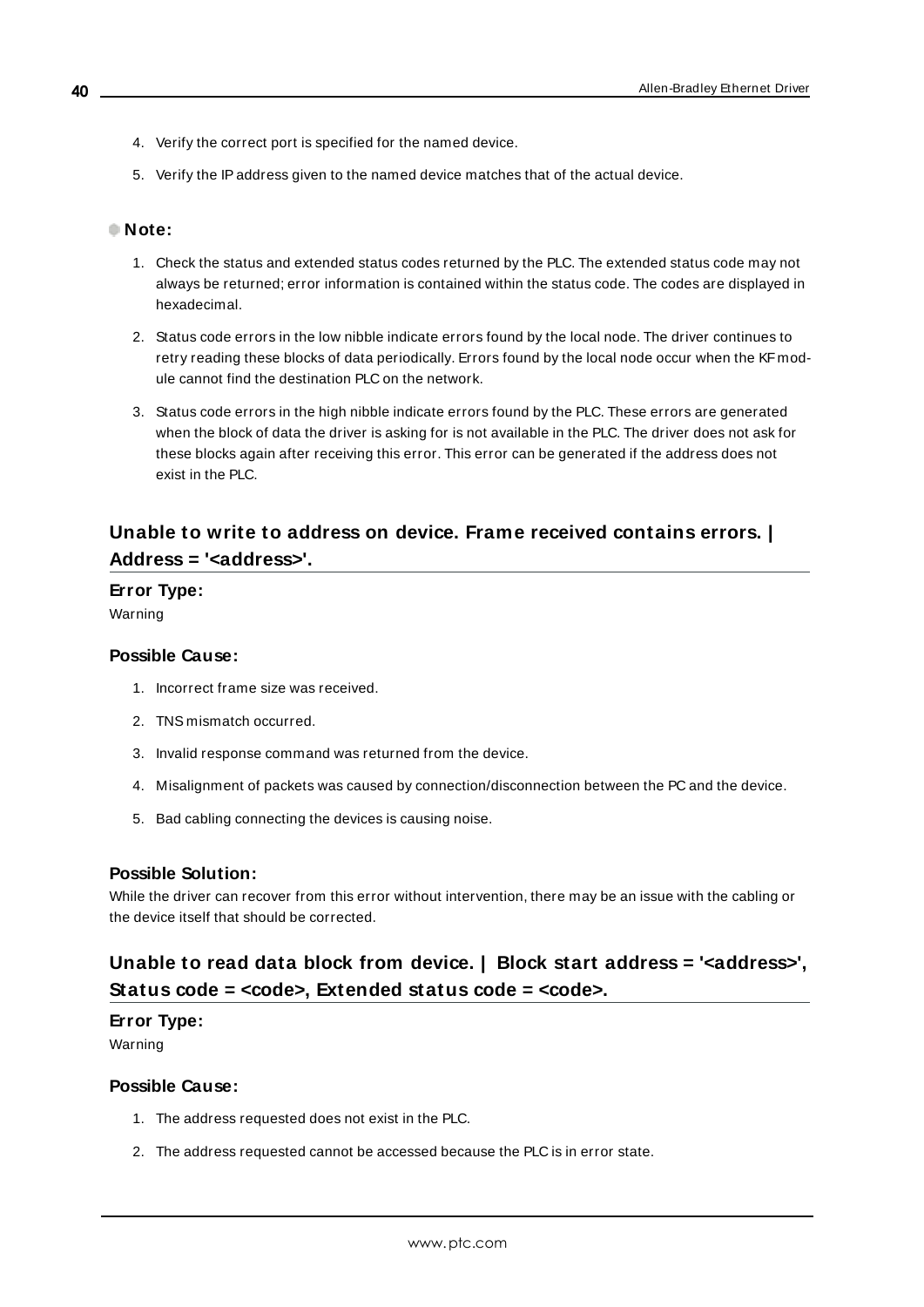3. The communications parameters for the Ethernet connection are incorrect.

#### **Possible Solution:**

- 1. Verify the address exists in the PLC.
- 2. Verify the PLC is not in an error state or restore the PLC to operation.
- 3. Verify the communications parameters for the Ethernet connection are correct.
- 4. Verify the correct port is specified for the named device.
- 5. Verify the IPaddress given to the named device matches that of the actual device.

#### **Note:**

- 1. Check the status and extended status codes returned by the PLC. The extended status code may not always be returned; error information is contained within the status code. The codes are displayed in hexadecimal.
- 2. Status code errors in the low nibble indicate errors found by the local node. The driver continues to retry reading these blocks of data periodically. Errors found by the local node occur when the KF module cannot find the destination PLC on the network.
- 3. Status code errors in the high nibble indicate errors found by the PLC. These errors are generated when the block of data the driver is asking for is not available in the PLC. The driver does not ask for these blocks again after receiving this error. This error can be generated if the address does not exist in the PLC.

# <span id="page-40-0"></span>**Unable to read data block from device. Tag deactivated. | Block start address = '<address>', Status code = <code>.**

#### **Error Type:**

Warning

#### **Possible Cause:**

- 1. The address requested does not exist in the PLC.
- 2. The address requested cannot be accessed because the PLC is in error state.
- 3. The communications parameters for the Ethernet connection are incorrect.

#### **Possible Solution:**

- 1. Verify the address exists in the PLC.
- 2. Verify the PLC is not in an error state or restore the PLC to operation.
- 3. Verify the communications parameters for the Ethernet connection are correct.
- 4. Verify the correct port is specified for the named device.
- 5. Verify the IPaddress given to the named device matches that of the actual device.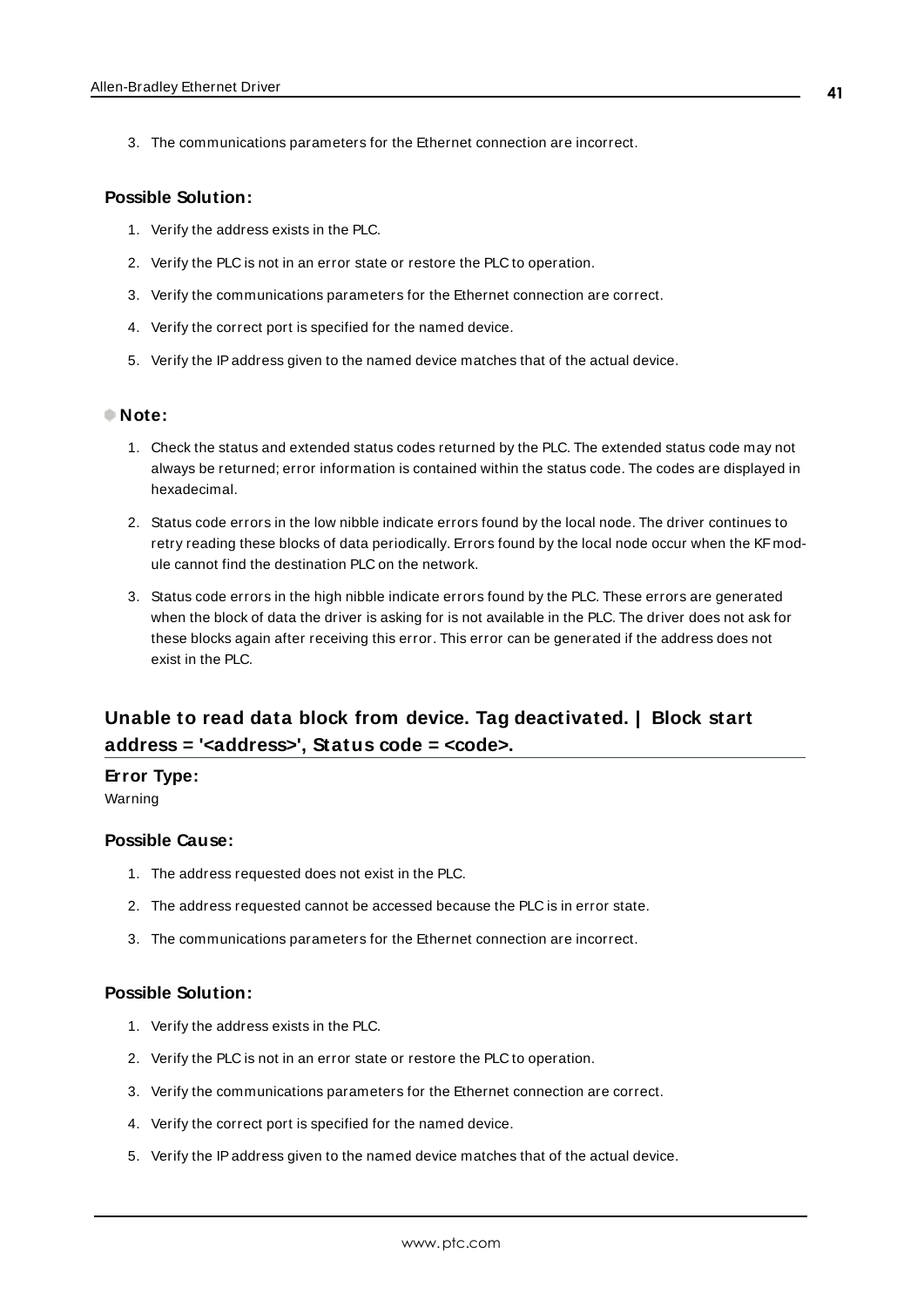#### **Note:**

- 1. Check the status and extended status codes returned by the PLC. The extended status code may not always be returned; error information is contained within the status code. The codes are displayed in hexadecimal.
- 2. Status code errors in the low nibble indicate errors found by the local node. The driver continues to retry reading these blocks of data periodically. Errors found by the local node occur when the KF module cannot find the destination PLC on the network.
- 3. Status code errors in the high nibble indicate errors found by the PLC. These errors are generated when the block of data the driver is asking for is not available in the PLC. The driver does not ask for these blocks again after receiving this error. This error can be generated if the address does not exist in the PLC.

# <span id="page-41-0"></span>**Unable to write to address on device. | Address = '<address>', Status code = <code>, Extended status code = <code>.**

#### **Error Type:**

Warning

### **Possible Cause:**

The address written to does not exist in the PLC.

#### **Possible Solution:**

Verify the address exists in the PLC.

#### **Note:**

- 1. Check the status and extended status codes returned by the PLC. The extended status code may not always be returned; error information is contained within the status code. The codes are displayed in hexadecimal.
- 2. Status code errors in the low nibble indicate errors found by the local node. The driver continues to retry reading these blocks of data periodically. Errors found by the local node occur when the KF module cannot find the destination PLC on the network.
- 3. Status code errors in the high nibble indicate errors found by the PLC. These errors are generated when the block of data the driver is asking for is not available in the PLC. The driver does not ask for these blocks again after receiving this error. This error can be generated if the address does not exist in the PLC.

# <span id="page-41-1"></span>**Unable to read data block from device. | Block start address = '<address>', Status code = <code>.**

**Error Type:** Warning

**Possible Cause:**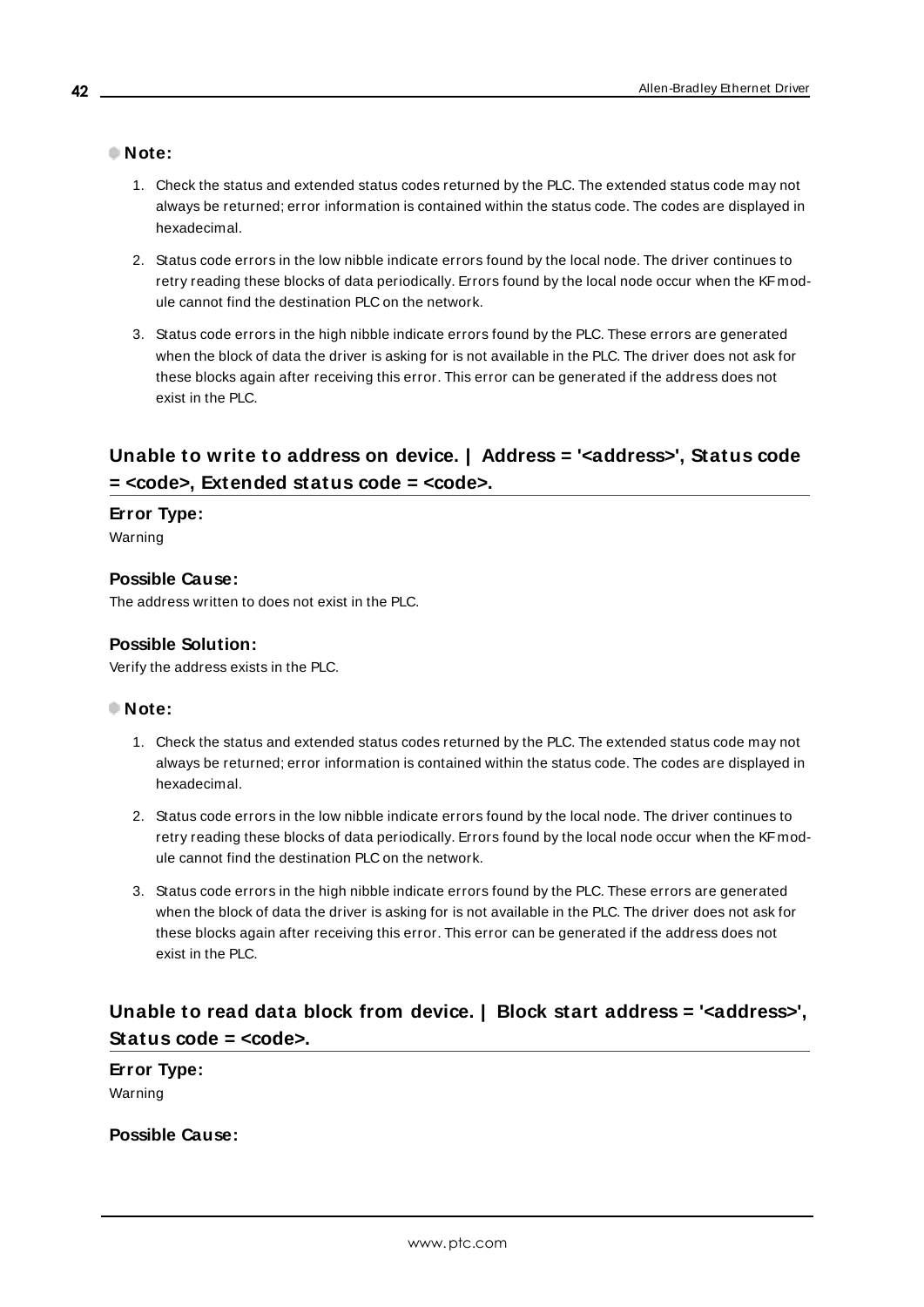- 1. The address requested does not exist in the PLC.
- 2. The address requested cannot be accessed because the PLC is in error state.
- 3. The communications parameters for the Ethernet connection are incorrect.

#### **Possible Solution:**

- 1. Verify the address exists in the PLC.
- 2. Verify the PLC is not in an error state or restore the PLC to operation.
- 3. Verify the communications parameters for the Ethernet connection are correct.
- 4. Verify the correct port is specified for the named device.
- 5. Verify the IPaddress given to the named device matches that of the actual device.

#### **Note:**

- 1. Check the status and extended status codes returned by the PLC. The extended status code may not always be returned; error information is contained within the status code. The codes are displayed in hexadecimal.
- 2. Status code errors in the low nibble indicate errors found by the local node. The driver continues to retry reading these blocks of data periodically. Errors found by the local node occur when the KF module cannot find the destination PLC on the network.
- 3. Status code errors in the high nibble indicate errors found by the PLC. These errors are generated when the block of data the driver is asking for is not available in the PLC. The driver does not ask for these blocks again after receiving this error. This error can be generated if the address does not exist in the PLC.

# <span id="page-42-0"></span>**Unable to write to address on device. | Address = '<address>', Status code = <code>.**

#### **Error Type:**

Warning

#### **Possible Cause:**

- 1. The Ethernet connection between the device and the host PC is broken.
- 2. The communication parameters for the Ethernet connection are incorrect.
- 3. The named device may have been assigned an incorrect IPaddress.

#### **Possible Solution:**

- 1. Verify the cabling between the PC and the device.
- 2. Verify that the correct port is specified for the named device.
- 3. Verify that the IPaddress given to the named device matches that of the actual device.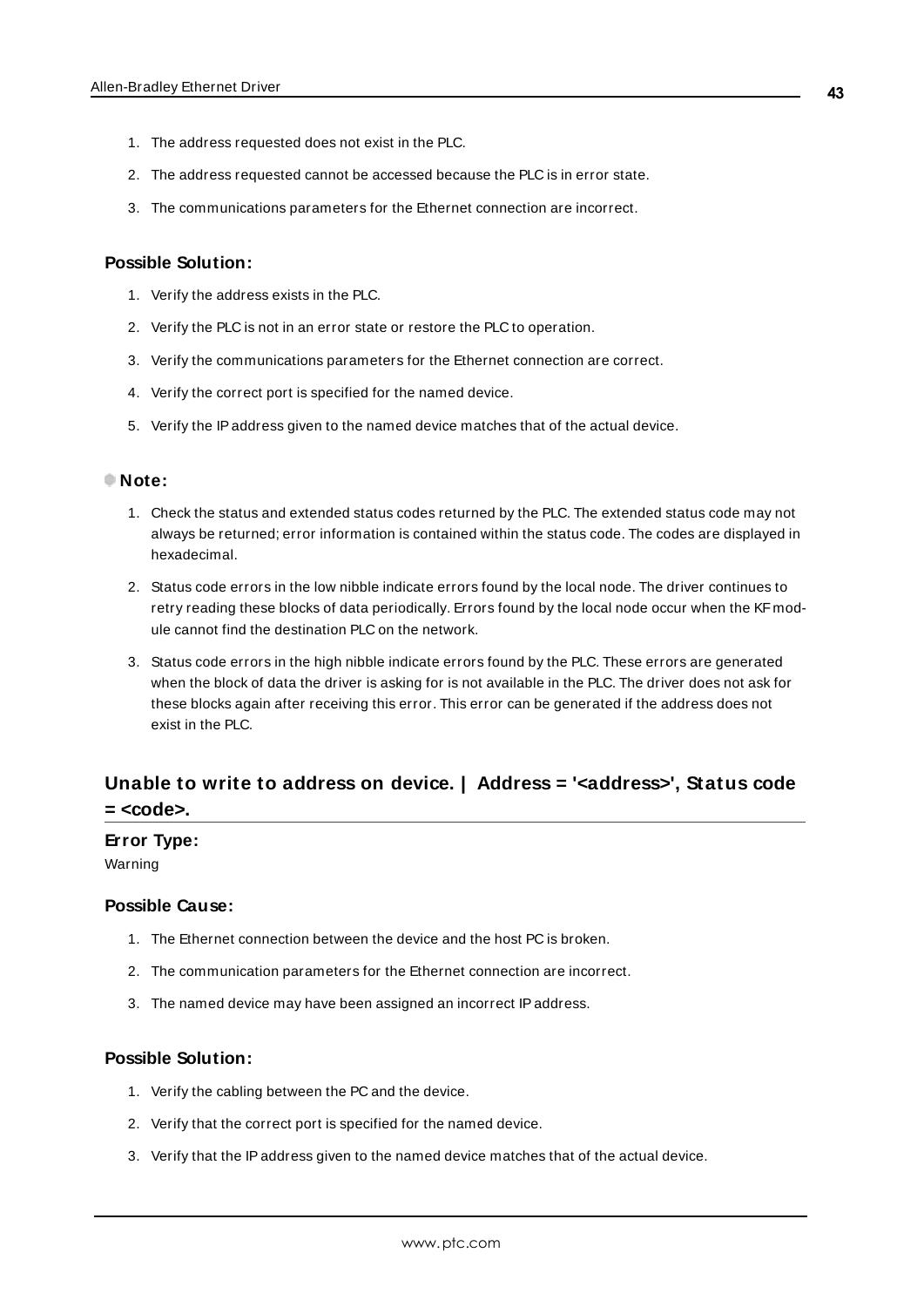# <span id="page-43-0"></span>**Unable to write to address on device. Packet length is out of range. | Address = '<address>', Expected packet length = <low> to <high> (bytes).**

**Error Type:** Informational

# <span id="page-43-1"></span>**Unable to write to address on device. TNS is out of range. | Address = '<address>', Expected TNS range = <low> to <high>.**

**Error Type:** Informational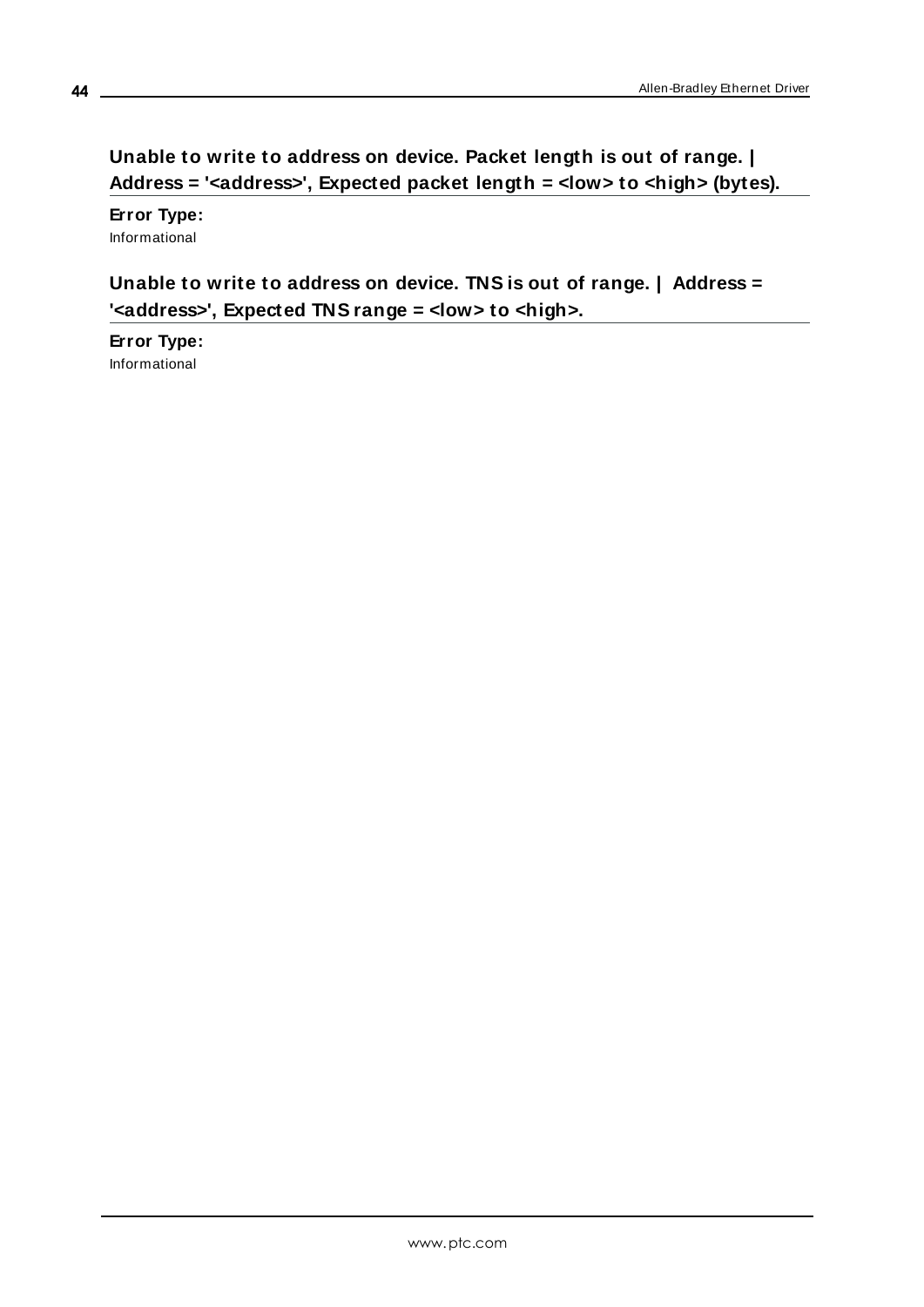# <span id="page-44-0"></span>Index

# **A**

Address Descriptions [22](#page-21-0) ASCII Files [32](#page-31-0) Attempts Before Timeout [13](#page-12-1) Auto-Demotion [14](#page-13-0)

# **B**

BCD [21](#page-20-1) BCD Files [34](#page-33-2) Binary Files [27](#page-26-0) Block Transfer Files [38](#page-37-0) Boolean [21](#page-20-2) Byte [21](#page-20-3)

# **C**

Channel Assignment [11](#page-10-2) Char [21](#page-20-4) Communications Parameters [14](#page-13-1) Communications Timeouts [13](#page-12-2) Connect Timeout [13](#page-12-3) Control Files [29](#page-28-1) Counter Files [29](#page-28-0)

# **D**

Data Collection [11](#page-10-3) Data Types Description [21](#page-20-0) Demote on Failure [14](#page-13-2) Demotion Period [14](#page-13-3) Destination Node Address [15](#page-14-2) Discard Requests when Demoted [14](#page-13-4) Do Not Scan, Demand Poll Only [12](#page-11-1) Driver [11](#page-10-4)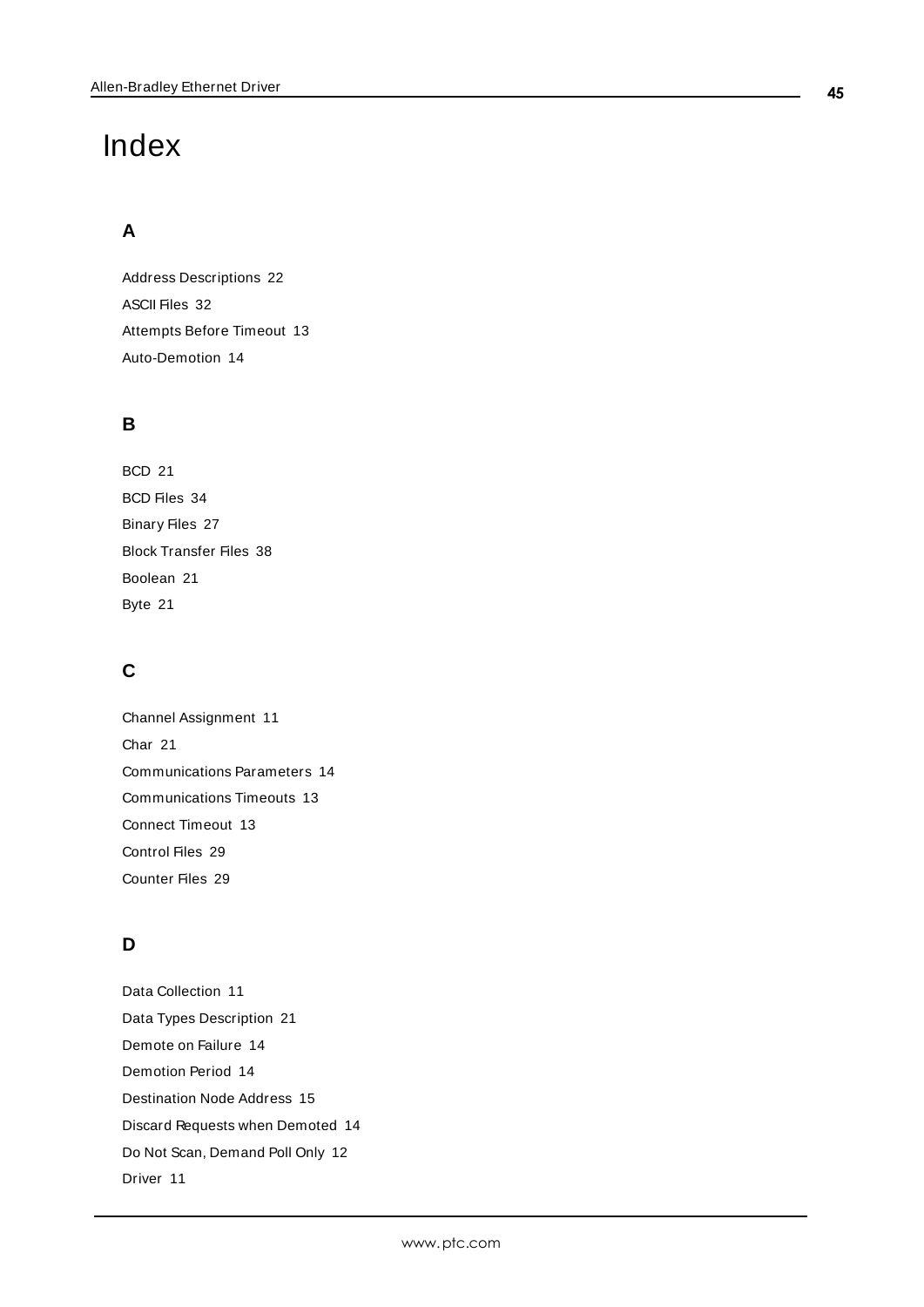DWord [21](#page-20-5)

# **E**

Event Log Messages [39](#page-38-0)

# **F**

Float [21](#page-20-6) Float Files [31](#page-30-0)

# **G**

General Addressing [22](#page-21-1)

# **I**

ID [11](#page-10-5) Identification [11](#page-10-0) Initial Updates from Cache [13](#page-12-4) Input Files [24](#page-23-0) Integer Files [30](#page-29-0) Inter-Request Delay [13](#page-12-5)

# **L**

LBCD [21](#page-20-7) Long [21](#page-20-8)

# **M**

Message [37](#page-36-0) Model [11](#page-10-6) Modular I/O Selection Guide [17](#page-16-0)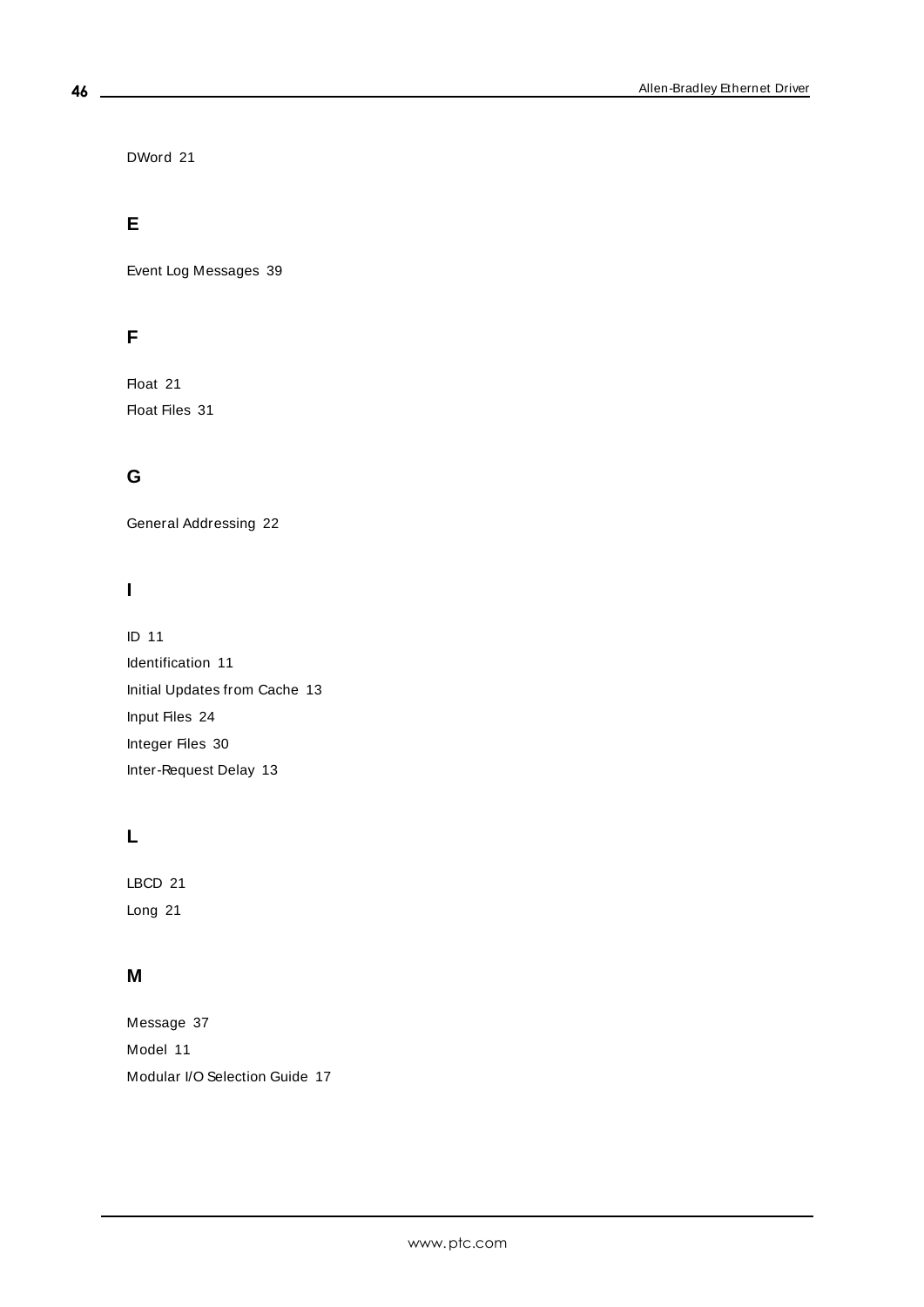# **O**

Operating Mode [11](#page-10-1) Optimizing Communications [20](#page-19-0) Output Files [22](#page-21-2) Overview [5](#page-4-0)

# **P**

PID Files [35](#page-34-0) PLC5 Addressing [34](#page-33-1) Port [14](#page-13-5) Protocol Parameters [15](#page-14-0)

# **R**

Redundancy [16](#page-15-0) Request Size [14](#page-13-6) Request Timeout [13](#page-12-6) Respect Tag-Specified Scan Rate [12](#page-11-2)

# **S**

Scan Mode [12](#page-11-3) Setup [6](#page-5-0) Short [21](#page-20-9) Simulated [12](#page-11-4) SLC5/05 [34](#page-33-0) Slot Configuration [15](#page-14-1) Status Files [26](#page-25-0) String [21](#page-20-10) String Files [33](#page-32-0) String Length [33](#page-32-1)

# **T**

Timeouts to Demote [14](#page-13-7) Timer Files [28](#page-27-0)